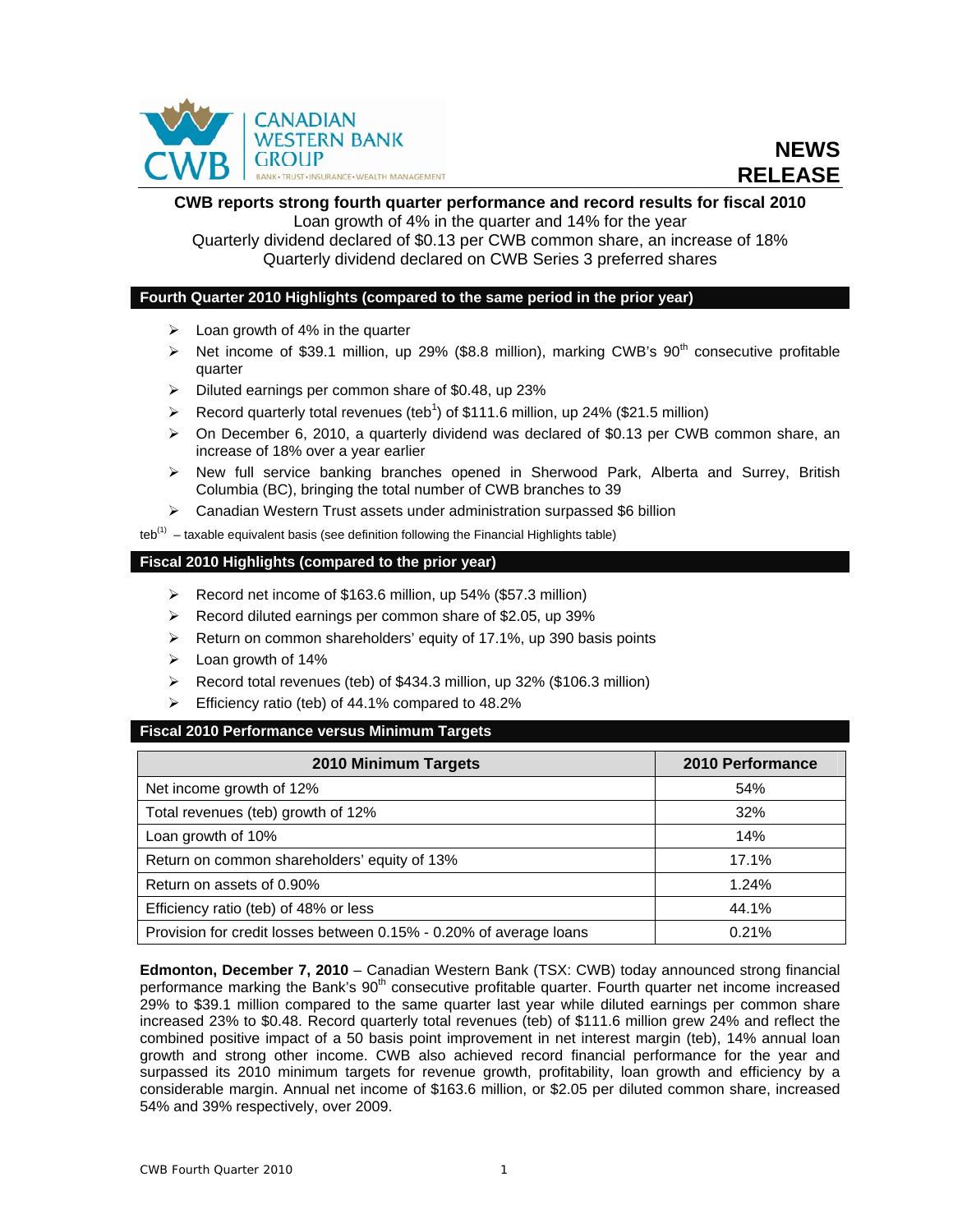On December 6, 2010, CWB's Board of Directors declared a cash dividend of \$0.13 per common share, payable on January 13, 2011 to shareholders of record on December 30, 2010. This quarterly dividend is 18% higher than the quarterly dividend declared in both the previous quarter and one year ago and represents the first dividend increase since July 2008. The Board of Directors also declared a cash dividend of \$0.453125 per Series 3 Preferred Share payable on January 31, 2011 to shareholders of record on January 21, 2011.

Fourth quarter net income for the banking and trust segment of \$37.0 million was up 35% over a year earlier. A significant improvement in net interest margin, including the favourable margin impact from the acquisition of National Leasing Group Inc. (National Leasing or NL), loan growth and a 6% increase in other income helped drive banking and trust segment total revenues (teb) up 26% to a record \$105.3 million. Quarterly net income from insurance operations was \$2.1 million, down \$0.8 million compared to a year earlier reflecting higher claims and operating expenses, partially offset by an increase in net earned premiums and a positive contribution from the Alberta auto risk sharing pools.

"We finished 2010 with strong quarterly performance that contributed to an exceptional year for CWB Group," said Larry Pollock, President and CEO. "We achieved record results across almost all key metrics despite the post-recessionary economy, which makes this accomplishment particularly gratifying, as it further confirms our strategies and the dedication of our people. We significantly surpassed our targets for revenues and profitability, and achieved double-digit loan growth for the twentieth time in the past twentyone years. While there are still uncertainties about the strength of the economic recovery, we are definitely seeing more optimism in our markets compared to earlier in the year. We are also seeing some further positive signs on the credit front, as evidenced by another decline this quarter in the dollar level of gross impaired loans."

"Perhaps our biggest highlight this year was when we welcomed National Leasing to the CWB Group. We expected this business would materially benefit our performance and diversification over time, but it has already surpassed our expectations. Great employees are the foundation of any successful business and National Leasing's talented people and strong organizational culture make it a terrific match with CWB."

"Subsequent to year end, CWB was proud to be recognized as having one of *Canada's 10 Most Admired Corporate Cultures™.* We were also identified as one of the *50 Best Employers in Canada* for the fifth consecutive year. National Leasing was named one of *Canada's 50 Best Managed Companies* for the sixteenth year in a row and one of the *50 Best Small & Medium Employers in Canada* for the fourth time in as many years."

"One of the consequences of having a great year like 2010 is that expectations are that much higher for 2011. While we believe there will be challenges due to economic and competitive factors, our minimum performance targets for next year reflect ongoing confidence across all of our businesses. We will continue to focus on high quality loans and expect to grow earnings and revenues while maintaining strong efficiency. We're very proud of our track record, but there is still plenty of room for us to develop and grow. Our goal is to improve across each area of our organization so we can better use our competitive advantages to serve clients and increase market share."

"Our Board of Directors was pleased to increase the dividend for our shareholders this quarter. It represented the first change in our quarterly dividend since July 2008 and brings us more in line with our targeted payout range of 25% to 30% of net income. While we plan to keep our payout range low relative to other Canadian banks to support CWB's ongoing growth and development, we expect further dividend increases in the future as we achieve our performance objectives," added Mr. Pollock.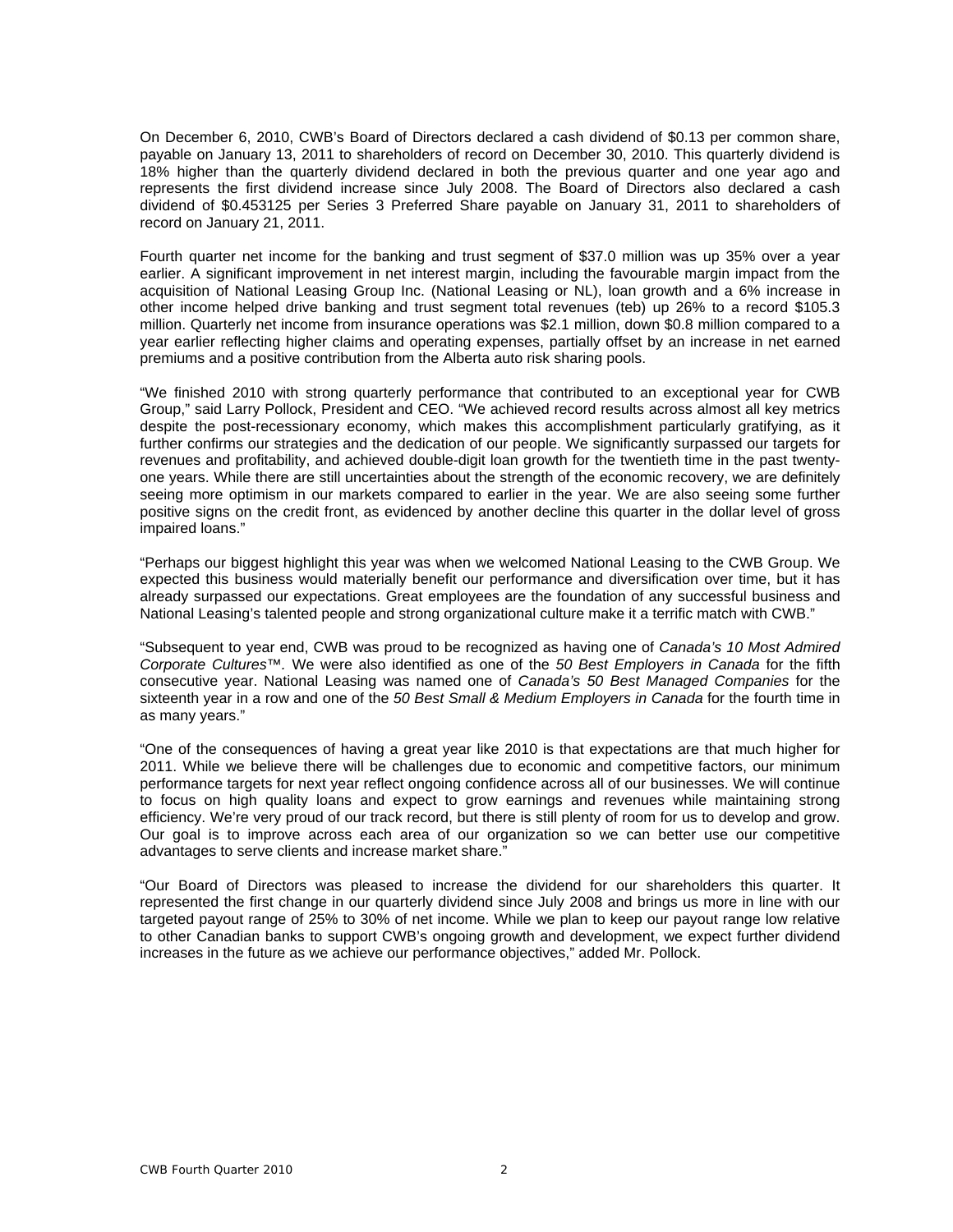# Financial Highlights

| October 31<br>October 31<br>October 31<br>October 31<br>(unaudited)<br>October 31<br>October 31<br>July 31<br>2009<br>2009<br>2010<br>2009<br>2010<br>2010<br>2009<br>(\$ thousands, except per share amounts)<br><b>Results of Operations</b><br>31 %<br>Net interest income (teb - see below)<br>89,206<br>\$<br>85,020<br>\$<br>68,012<br>328,664<br>236,354<br>\$<br>\$<br>\$<br>2,782<br>2,397<br>33<br>3,179<br>11,186<br>7,847<br>43<br>Less teb adjustment<br>Net interest income per<br>82,238<br>65,615<br>31<br>39<br>financial statements<br>86,027<br>317,478<br>228,507<br>Other income<br>26,025<br>$\overline{1}$<br>91,612<br>15<br>22,364<br>22,087<br>105,595<br>111,045<br>90,099<br>24<br>327,966<br>32<br>111,570<br>434,259<br>Total revenues (teb)<br>24<br>32<br>Total revenues<br>108,391<br>108,263<br>87,702<br>423,073<br>320,119<br>29<br>54<br>Net income<br>39,107<br>46,595<br>30,357<br>163,621<br>106,285<br>Earnings per common share<br>Basi $c^{(1)}$<br>0.53<br>0.64<br>0.42<br>26<br>2.26<br>1.51<br>50<br>Diluted <sup>(2)</sup><br>0.59<br>0.39<br>23<br>2.05<br>1.47<br>39<br>0.48<br>Diluted cash $(3)$<br>0.39<br>26<br>2.09<br>1.49<br>40<br>0.49<br>0.60<br>Return on common shareholders' | Change from<br>For the three months ended<br>Change from<br>For the year ended  |
|-------------------------------------------------------------------------------------------------------------------------------------------------------------------------------------------------------------------------------------------------------------------------------------------------------------------------------------------------------------------------------------------------------------------------------------------------------------------------------------------------------------------------------------------------------------------------------------------------------------------------------------------------------------------------------------------------------------------------------------------------------------------------------------------------------------------------------------------------------------------------------------------------------------------------------------------------------------------------------------------------------------------------------------------------------------------------------------------------------------------------------------------------------------------------------------------------------------------------------------------|---------------------------------------------------------------------------------|
|                                                                                                                                                                                                                                                                                                                                                                                                                                                                                                                                                                                                                                                                                                                                                                                                                                                                                                                                                                                                                                                                                                                                                                                                                                           |                                                                                 |
|                                                                                                                                                                                                                                                                                                                                                                                                                                                                                                                                                                                                                                                                                                                                                                                                                                                                                                                                                                                                                                                                                                                                                                                                                                           |                                                                                 |
|                                                                                                                                                                                                                                                                                                                                                                                                                                                                                                                                                                                                                                                                                                                                                                                                                                                                                                                                                                                                                                                                                                                                                                                                                                           |                                                                                 |
|                                                                                                                                                                                                                                                                                                                                                                                                                                                                                                                                                                                                                                                                                                                                                                                                                                                                                                                                                                                                                                                                                                                                                                                                                                           | 39 %                                                                            |
|                                                                                                                                                                                                                                                                                                                                                                                                                                                                                                                                                                                                                                                                                                                                                                                                                                                                                                                                                                                                                                                                                                                                                                                                                                           |                                                                                 |
|                                                                                                                                                                                                                                                                                                                                                                                                                                                                                                                                                                                                                                                                                                                                                                                                                                                                                                                                                                                                                                                                                                                                                                                                                                           |                                                                                 |
|                                                                                                                                                                                                                                                                                                                                                                                                                                                                                                                                                                                                                                                                                                                                                                                                                                                                                                                                                                                                                                                                                                                                                                                                                                           |                                                                                 |
|                                                                                                                                                                                                                                                                                                                                                                                                                                                                                                                                                                                                                                                                                                                                                                                                                                                                                                                                                                                                                                                                                                                                                                                                                                           |                                                                                 |
|                                                                                                                                                                                                                                                                                                                                                                                                                                                                                                                                                                                                                                                                                                                                                                                                                                                                                                                                                                                                                                                                                                                                                                                                                                           |                                                                                 |
|                                                                                                                                                                                                                                                                                                                                                                                                                                                                                                                                                                                                                                                                                                                                                                                                                                                                                                                                                                                                                                                                                                                                                                                                                                           |                                                                                 |
|                                                                                                                                                                                                                                                                                                                                                                                                                                                                                                                                                                                                                                                                                                                                                                                                                                                                                                                                                                                                                                                                                                                                                                                                                                           |                                                                                 |
|                                                                                                                                                                                                                                                                                                                                                                                                                                                                                                                                                                                                                                                                                                                                                                                                                                                                                                                                                                                                                                                                                                                                                                                                                                           |                                                                                 |
|                                                                                                                                                                                                                                                                                                                                                                                                                                                                                                                                                                                                                                                                                                                                                                                                                                                                                                                                                                                                                                                                                                                                                                                                                                           |                                                                                 |
|                                                                                                                                                                                                                                                                                                                                                                                                                                                                                                                                                                                                                                                                                                                                                                                                                                                                                                                                                                                                                                                                                                                                                                                                                                           |                                                                                 |
|                                                                                                                                                                                                                                                                                                                                                                                                                                                                                                                                                                                                                                                                                                                                                                                                                                                                                                                                                                                                                                                                                                                                                                                                                                           |                                                                                 |
|                                                                                                                                                                                                                                                                                                                                                                                                                                                                                                                                                                                                                                                                                                                                                                                                                                                                                                                                                                                                                                                                                                                                                                                                                                           |                                                                                 |
| equity <sup>(4)</sup><br>15.1%                                                                                                                                                                                                                                                                                                                                                                                                                                                                                                                                                                                                                                                                                                                                                                                                                                                                                                                                                                                                                                                                                                                                                                                                            | 140 bp <sup>(5)</sup><br>390 bp $(5)$<br>%<br>13.7 %<br>13.2 %<br>19.1<br>17.1% |
| Return on assets <sup>(6)</sup><br>1.40<br>0.91<br>0.86<br>1.13<br>22<br>1.24<br>38                                                                                                                                                                                                                                                                                                                                                                                                                                                                                                                                                                                                                                                                                                                                                                                                                                                                                                                                                                                                                                                                                                                                                       |                                                                                 |
| Efficiency ratio <sup>(7)</sup> (teb)<br>44.4<br>46.6<br>46.1<br>50<br>44.1<br>48.2<br>(410)                                                                                                                                                                                                                                                                                                                                                                                                                                                                                                                                                                                                                                                                                                                                                                                                                                                                                                                                                                                                                                                                                                                                              |                                                                                 |
| Efficiency ratio<br>47.9<br>45.5<br>47.4<br>50<br>45.3<br>49.4<br>(410)                                                                                                                                                                                                                                                                                                                                                                                                                                                                                                                                                                                                                                                                                                                                                                                                                                                                                                                                                                                                                                                                                                                                                                   |                                                                                 |
| Net interest margin (teb) <sup>(8)</sup><br>2.34<br>2.84<br>2.78<br>50<br>2.74<br>2.10<br>64                                                                                                                                                                                                                                                                                                                                                                                                                                                                                                                                                                                                                                                                                                                                                                                                                                                                                                                                                                                                                                                                                                                                              |                                                                                 |
| Net interest margin<br>2.74<br>2.69<br>2.25<br>49<br>2.64<br>2.03<br>61                                                                                                                                                                                                                                                                                                                                                                                                                                                                                                                                                                                                                                                                                                                                                                                                                                                                                                                                                                                                                                                                                                                                                                   |                                                                                 |
| Provision for credit losses as a                                                                                                                                                                                                                                                                                                                                                                                                                                                                                                                                                                                                                                                                                                                                                                                                                                                                                                                                                                                                                                                                                                                                                                                                          |                                                                                 |
| 0.21<br>0.23<br>0.15<br>percentage of average loans<br>0.15<br>6<br>0.21<br>6                                                                                                                                                                                                                                                                                                                                                                                                                                                                                                                                                                                                                                                                                                                                                                                                                                                                                                                                                                                                                                                                                                                                                             |                                                                                 |
| Per Common Share                                                                                                                                                                                                                                                                                                                                                                                                                                                                                                                                                                                                                                                                                                                                                                                                                                                                                                                                                                                                                                                                                                                                                                                                                          |                                                                                 |
| $-$ %<br>\$<br>\$<br>\$<br>\$<br>0.11<br>\$<br>0.44<br>Cash dividends<br>0.11<br>0.11<br>0.44                                                                                                                                                                                                                                                                                                                                                                                                                                                                                                                                                                                                                                                                                                                                                                                                                                                                                                                                                                                                                                                                                                                                             | $-$ %                                                                           |
| 14.08<br>12.16<br>14.08<br>Book value<br>13.65<br>16<br>12.16<br>16                                                                                                                                                                                                                                                                                                                                                                                                                                                                                                                                                                                                                                                                                                                                                                                                                                                                                                                                                                                                                                                                                                                                                                       |                                                                                 |
| 25.36<br>19<br>Closing market value<br>25.97<br>21.38<br>25.36<br>21.38<br>19                                                                                                                                                                                                                                                                                                                                                                                                                                                                                                                                                                                                                                                                                                                                                                                                                                                                                                                                                                                                                                                                                                                                                             |                                                                                 |
| Common shares outstanding (thousands)<br>66,641<br>66,547<br>63,903<br>$\overline{4}$<br>66,641<br>63,903<br>$\overline{4}$                                                                                                                                                                                                                                                                                                                                                                                                                                                                                                                                                                                                                                                                                                                                                                                                                                                                                                                                                                                                                                                                                                               |                                                                                 |
| <b>Balance Sheet and Off-Balance</b>                                                                                                                                                                                                                                                                                                                                                                                                                                                                                                                                                                                                                                                                                                                                                                                                                                                                                                                                                                                                                                                                                                                                                                                                      |                                                                                 |
| <b>Sheet Summary</b>                                                                                                                                                                                                                                                                                                                                                                                                                                                                                                                                                                                                                                                                                                                                                                                                                                                                                                                                                                                                                                                                                                                                                                                                                      |                                                                                 |
| 9%<br>Assets<br>12,701,691<br>\$12,110,173<br>\$11,635,872<br>\$                                                                                                                                                                                                                                                                                                                                                                                                                                                                                                                                                                                                                                                                                                                                                                                                                                                                                                                                                                                                                                                                                                                                                                          |                                                                                 |
| 9,236,193<br>14<br>Loans<br>10,496,464<br>10,104,866                                                                                                                                                                                                                                                                                                                                                                                                                                                                                                                                                                                                                                                                                                                                                                                                                                                                                                                                                                                                                                                                                                                                                                                      |                                                                                 |
| 12<br>Deposits<br>9,617,238<br>10,812,767<br>10,257,042                                                                                                                                                                                                                                                                                                                                                                                                                                                                                                                                                                                                                                                                                                                                                                                                                                                                                                                                                                                                                                                                                                                                                                                   |                                                                                 |
| (16)<br>Subordinated debentures<br>315,000<br>375,000<br>315,000                                                                                                                                                                                                                                                                                                                                                                                                                                                                                                                                                                                                                                                                                                                                                                                                                                                                                                                                                                                                                                                                                                                                                                          |                                                                                 |
| Shareholders' equity<br>1,118,115<br>986,499<br>16<br>1,148,043                                                                                                                                                                                                                                                                                                                                                                                                                                                                                                                                                                                                                                                                                                                                                                                                                                                                                                                                                                                                                                                                                                                                                                           |                                                                                 |
| Assets under administration<br>56<br>8,530,716<br>8,311,799<br>5,467,447                                                                                                                                                                                                                                                                                                                                                                                                                                                                                                                                                                                                                                                                                                                                                                                                                                                                                                                                                                                                                                                                                                                                                                  |                                                                                 |
| (9)<br>757,899<br>878,095<br>Assets under management<br>795,467                                                                                                                                                                                                                                                                                                                                                                                                                                                                                                                                                                                                                                                                                                                                                                                                                                                                                                                                                                                                                                                                                                                                                                           |                                                                                 |
| Capital Adequacy <sup>(9)</sup>                                                                                                                                                                                                                                                                                                                                                                                                                                                                                                                                                                                                                                                                                                                                                                                                                                                                                                                                                                                                                                                                                                                                                                                                           |                                                                                 |
| Tangible common equity                                                                                                                                                                                                                                                                                                                                                                                                                                                                                                                                                                                                                                                                                                                                                                                                                                                                                                                                                                                                                                                                                                                                                                                                                    |                                                                                 |
| to risk-weighted assets <sup>(10)</sup><br>8.5 %<br>8.0%<br>8.5%<br>50                                                                                                                                                                                                                                                                                                                                                                                                                                                                                                                                                                                                                                                                                                                                                                                                                                                                                                                                                                                                                                                                                                                                                                    |                                                                                 |
| Tier 1 ratio<br>11.4<br>11.3<br>11.3                                                                                                                                                                                                                                                                                                                                                                                                                                                                                                                                                                                                                                                                                                                                                                                                                                                                                                                                                                                                                                                                                                                                                                                                      |                                                                                 |
| 15.4<br>(110)<br>Total ratio<br>14.3<br>14.4                                                                                                                                                                                                                                                                                                                                                                                                                                                                                                                                                                                                                                                                                                                                                                                                                                                                                                                                                                                                                                                                                                                                                                                              |                                                                                 |

(1) Basic earnings per share is calculated as net income less preferred share dividends divided by the average number of common shares outstanding.<br>(2) Diluted earnings per share is calculated as net income less preferred dilutive effects of stock options and warrants.

(3) Diluted cash earnings per share is diluted earnings per common share excluding the after-tax amortization of acquisition-related intangible assets.<br>(4) Beturn on common shareholders' equity is calculated as annualized

(4) Return on common shareholders' equity is calculated as annualized net income after preferred share dividends divided by average common shareholders' equity.<br>
(5) bp – basis point change.

Francisco Control assets is calculated as annualized net income after preferred share dividends divided by average total assets.<br>
Francisco Control is calculated as non-interest expenses divided by total revenues.<br>
Met int

(9) Capital adequacy is calculated in accordance with guidelines issued by the Office of the Superintendent of Financial Institutions Canada (OSFI).<br>(10) Tangible common equity to risk-weighted assets is calculated as shar with guidelines issued by OSFI.

#### **Taxable Equivalent Basis (teb)**

Most banks analyze revenues on a taxable equivalent basis to permit uniform measurement and comparison of net interest income. Net interest income (as presented in the<br>consolidated statement of income) includes tax-exempt lower than would apply to a loan or security of the same amount. The adjustment to taxable equivalent basis increases interest income and the provision for income taxes to what they would have been had the tax-exempt securities been taxed at the statutory rate. The taxable equivalent basis does not have a standardized meaning prescribed by<br>GAAP and, therefore, may not be comparable to simila equivalent basis throughout this quarterly report to shareholders.

#### **Non-GAAP Measures**

Taxable equivalent basis, diluted cash earnings per common share, return on common shareholders' equity, return on assets, efficiency ratio, net interest margin, provision for credit losses as a percentage of average loans and tangible common equity to risk-weighted assets do not have standardized meanings prescribed by generally accepted accounting principles (GAAP) and therefore may not be comparable to similar measures presented by other financial institutions.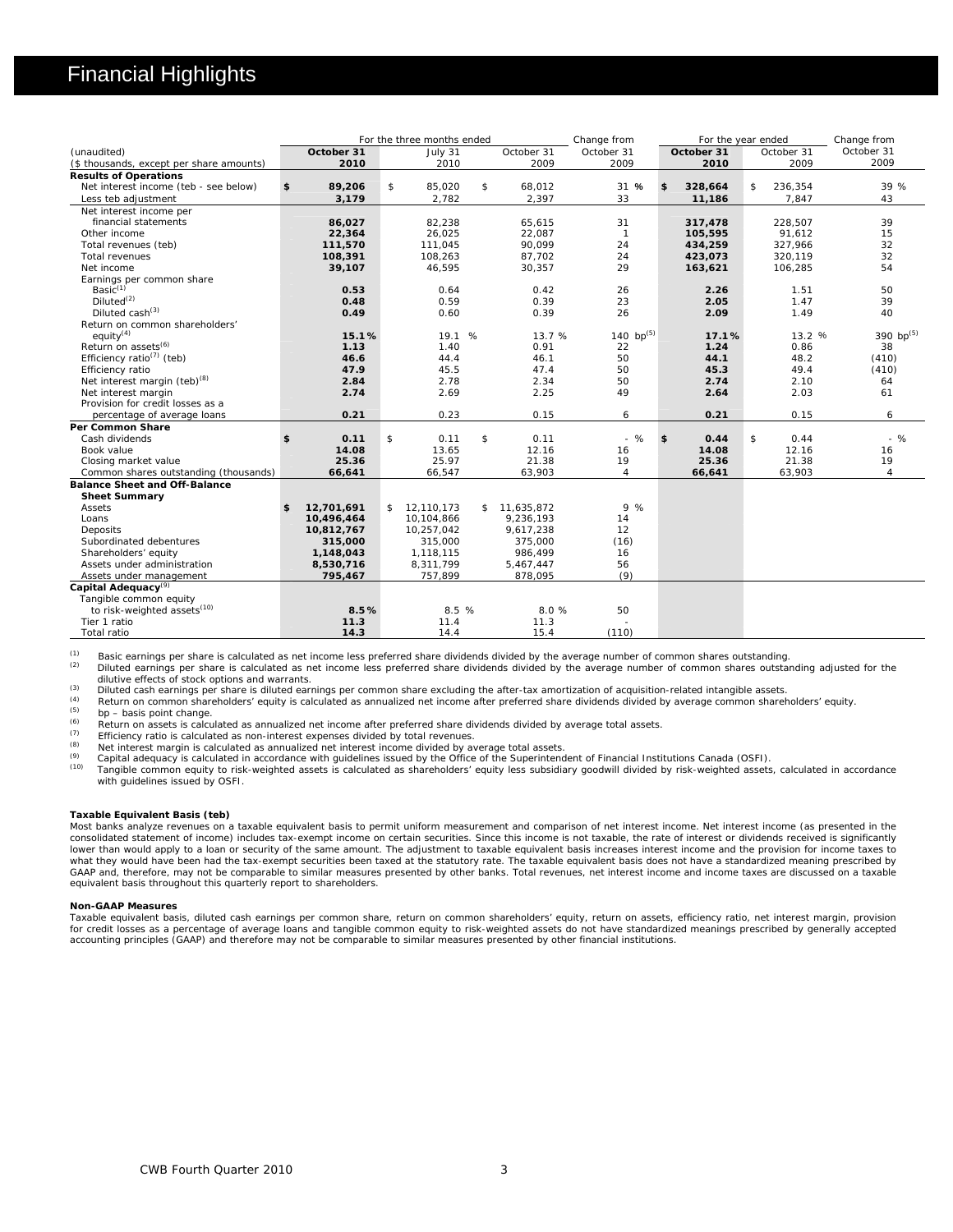# Message to Shareholders

Canadian Western Bank (CWB or the Bank) is pleased to report strong fourth quarter performance and record annual results despite continuing impacts of the post-recessionary environment. Highlights for the quarter included the achievement of 4% loan growth, record total revenues (teb – see definition following Financial Highlights table) and the Bank's  $90<sup>th</sup>$  consecutive profitable quarter. CWB was also pleased to open new full-service commercial and retail banking centres in Sherwood Park, Alberta and Surrey, British Columbia (BC).

Net income of \$39.1 million was up 29% (\$8.8 million) compared to the same quarter last year while diluted earnings per common share increased 23% (\$0.09) to \$0.48. Record total revenues (teb) of \$111.6 million increased 24% (\$21.5 million) on the combined positive impact of a 50 basis point improvement in net interest margin (teb) to 2.84%, 14% loan growth and slightly higher other income. Our acquisition of National Leasing, effective February 1, 2010, had a positive impact on the Bank's overall financial performance and also contributed to the improvement in margin.

Annual net income increased 54% over 2009 to reach a record \$163.6 million while diluted earnings per common share was up 39% to \$2.05. Record total revenues (teb) of \$434.3 million increased 32% over the prior year. Exceptional annual earnings growth largely resulted from the significant year-over-year improvement in net interest margin.

Net income was down 16% (\$7.5 million) compared to last quarter, which included recognition of a \$7.5 million reduction to income tax expense and a related \$1.2 million before tax interest receipt that together increased quarterly net income by approximately \$8.3 million (\$0.11 per diluted common share). Net income before taxes decreased 4% (\$2.1 million) as the positive contribution from loan growth, a five basis point improvement in net interest margin (teb) and a slightly lower provision for credit losses was more than offset by lower other income and increased non-interest expenses. Quarterly diluted earnings per common share was 19% lower than the prior period reflecting the items already noted.

The Bank's Tier 1 and total capital ratios at October 31, 2010 remained very strong at 11.3% and 14.3%, respectively. The tangible common equity ratio, which represents the highest quality form of capital, was also strong at 8.5%. Subsequent to year end, the Bank issued \$300 million and redeemed \$70 million of subordinated debentures. Including the impact of these transactions, the pro forma total capital ratio at October 31, 2010 was 16.4%. The quarterly return on common shareholders' equity of 15.1% was up 140 basis points compared to the same quarter last year, but 400 basis points lower compared to the prior quarter. Fourth quarter return on assets of 1.13% represented a 22 basis point improvement from a year earlier and was down 27 basis points compared to last quarter. The third quarter reduction to income tax expense positively impacted both the return on common shareholders' equity and the return on assets in that period by 360 basis points and 27 basis points, respectively. Compared to the fourth quarter last year, profitability ratios benefited from the recovery of net interest margin and loan growth, partially offset by higher non-interest expenses and the provision for credit losses related to NL.

# **Dividends**

On December 6, 2010, CWB's Board of Directors declared a cash dividend of \$0.13 per common share, payable on January 13, 2011 to shareholders of record on December 30, 2010. This quarterly dividend is 18% higher than the quarterly dividend declared in both the previous quarter and one year ago. The Board of Directors also declared a cash dividend of \$0.453125 per Series 3 Preferred Share payable on January 31, 2011 to shareholders of record on January 21, 2011.

# **Loan Growth**

Total loans grew 4% (\$392 million) in the quarter and 14% (\$1,260 million) over the last twelve months. The level of loan growth in both the current quarter and the year reflects solid performance across all lending sectors, including the contribution from National Leasing. In contrast to recent prior periods, the strongest quarterly loan growth was in commercial real estate lending. The equipment financing portfolio also showed very strong quarterly growth and benefited from positive results in both the Bank's heavy equipment financing portfolio and small-ticket leasing. The overall volume in the pipeline for new loans is consistent with our expectations for moderate economic growth in Canada. We believe we will maintain double-digit loan growth in fiscal 2011 despite a cautious economic outlook and have set our target at 10%, unchanged from 2010.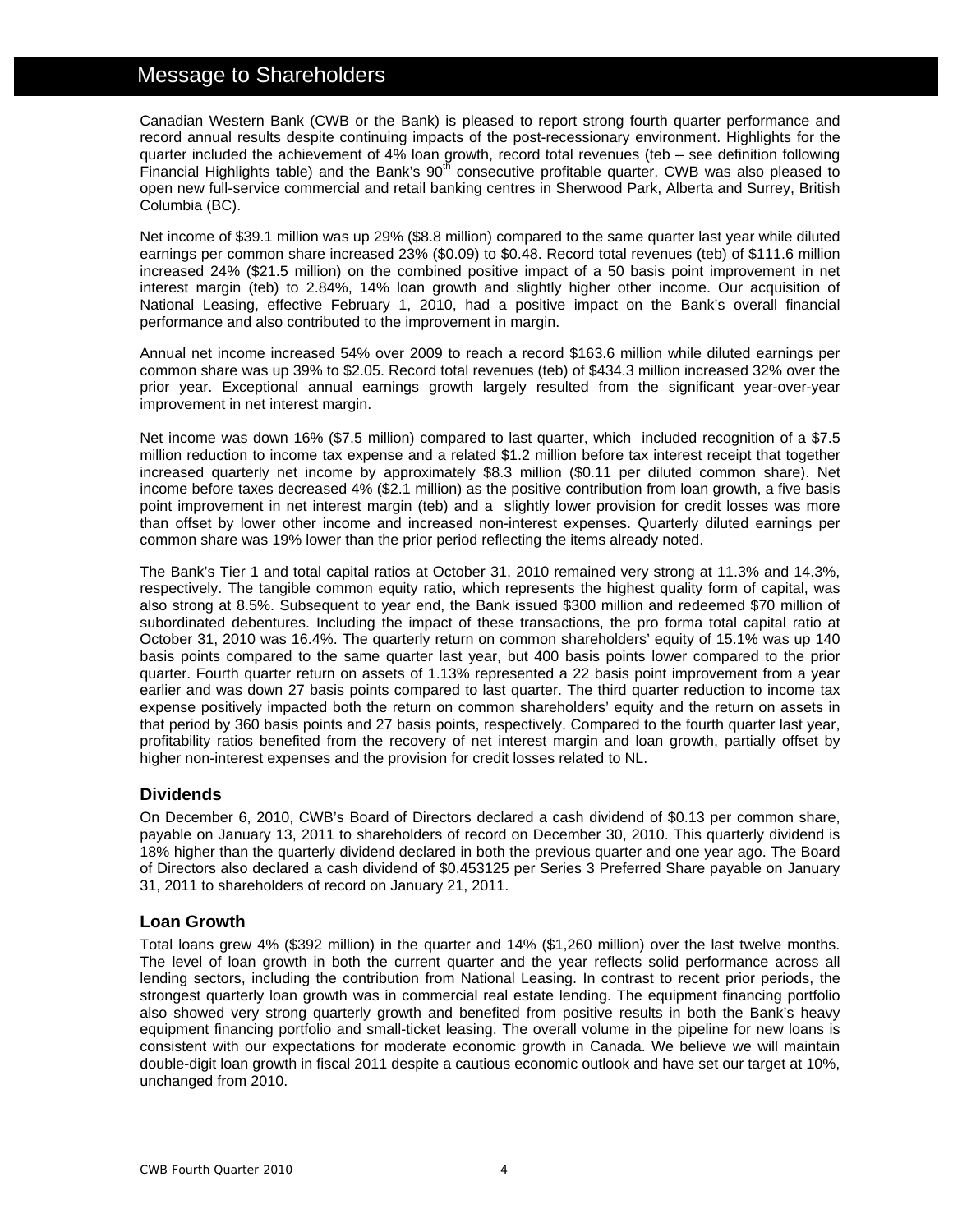# **Credit Quality**

Overall credit quality remained satisfactory and within expectations. The dollar level of gross impaired loans was \$143.2 million at quarter end, compared to \$150.0 million last quarter and \$137.9 million a year earlier. We expect the dollar level of gross impaired loans will continue to fluctuate but actual losses are expected to remain within acceptable levels. The quarterly provision for credit losses of \$5.4 million represented 21 basis points of average loans and compared to a provision of \$5.8 million in the prior quarter. The annual provision was \$20.4 million and represented 21 basis points of average loans, slightly above our target range for the year of 15 to 20 basis points. Excluding the impact of National Leasing, which has a higher provision for credit losses due to the nature of its business, results remained within our 2010 target range. Based on our current view of credit quality and including the impact of National Leasing, we expect the provision for credit losses in fiscal 2011 will represent between 20 and 25 basis points of average loans.

# **Branch Deposit Growth**

Deposits raised through our branch network and trust companies were up 5% in the quarter and 8% compared to a year earlier. The demand and notice component within branch-raised deposits, which include lower cost deposits, was up slightly from last quarter and grew 12% over the past year. Growth compared to the prior year reflects both business growth and the ongoing success of Canadian Western Trust Company in generating deposits through its fiduciary business. Implementing additional strategies to enhance our competitive position and support net interest margin through further diversification of our funding base remains a priority.

# **Net Interest Margin**

Net interest margin (teb) of 2.84% improved significantly from 2.34% in the fourth quarter last year mainly reflecting lower deposit costs, more favourable yields on fixed rate loans, a shift in the deposit mix and lower liquidity levels. Compared to the prior quarter, net interest margin (teb) increased five basis points. The annual net interest margin increased 64 basis points (teb) to 2.74% and is above our 10-year average (2001 – 2010) of approximately 2.55%. The key factor supporting net interest margin above the average historical level is the considerably higher yield earned on National Leasing's fixed rate assets. Ongoing competitive and other factors suggest that a material improvement in margin over that achieved in the current period is unlikely in the absence of further increases in the prime lending interest rate. Based on our current interest rate sensitivity, further increases in the prime rate are expected to positively impact net interest income.

# **Outlook**

Strong fourth quarter results added to our record performance achieved in prior quarters and established new annual benchmarks for net income, earnings per common share, total revenues, return on assets and the efficiency ratio. Results reflect the continued growth and development of all of our businesses, including the addition of National Leasing to the CWB Group. We have set challenging performance targets for fiscal 2011 that confirm ongoing confidence in the benefits of our proven business plan. We will continue to invest in our people as well as premises and technology infrastructure to expand our market presence and support sustained growth. In line with this commitment, we were very pleased to open two new full-service branches in the fourth quarter and have plans to further develop our branch network in 2011. While we expect certain challenges to persist reflecting ongoing uncertainty about the strength of economic recovery in North America, we believe Western Canada will continue to show positive growth relative to the rest of Canada. CWB's overall performance underscores our ability to execute our strategies and the value of our commitment to disciplined credit underwriting. We will maintain this focus going forward as we continue to create value for our shareholders over the long-term.

We look forward to reporting our fiscal 2011 first quarter results on March 3, 2011.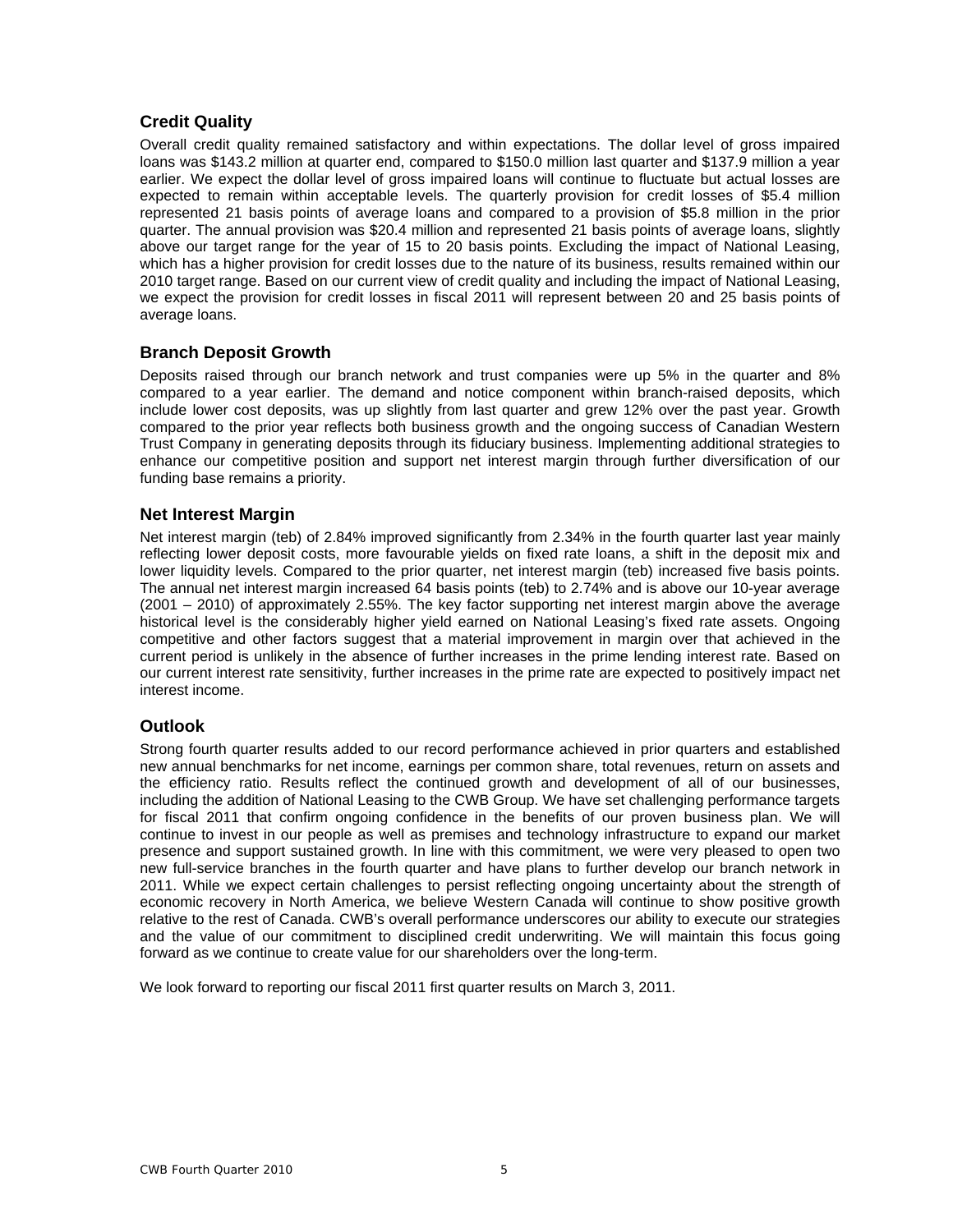# **Fiscal 2010 Fourth Quarter and Annual Results Conference Call**

CWB's fourth quarter and annual results conference call is scheduled for Tuesday, December 7, 2010 at **3:00 p.m. ET (1:00 p.m. MT**). The Bank's executives will comment on financial results and respond to questions from analysts and institutional investors.

The conference call may be accessed on a listen-only basis by dialing 647-427-7450 or toll-free 1-888-231- 8191. The call will also be webcast live on the Bank's website, www.cwbankgroup.com.

A replay of the conference call will be available until December 21, 2010 by dialing 416-849-0833 (Toronto) or 1-800-642-1687 (toll-free) and entering passcode 25176806.

# **About Canadian Western Bank Group**

Canadian Western Bank offers a full range of business and personal banking services across the four western provinces and is the largest publicly traded Canadian bank headquartered in Western Canada. The Bank, along with its operating subsidiaries, National Leasing Group Inc., Canadian Western Trust Company, Valiant Trust Company, Canadian Direct Insurance Incorporated, Adroit Investment Management Ltd. and Canadian Western Financial Ltd., collectively offer a diversified range of financial services across Canada and are together known as the Canadian Western Bank Group. The common shares of Canadian Western Bank are listed on the Toronto Stock Exchange under the trading symbol "CWB". The Bank's Series 3 preferred shares and common share purchase warrants trade on the Toronto Stock Exchange under the trading symbols "CWB.PR.A" and "CWB.WT" respectively. Refer to www.cwbankgroup.com for additional information.

FOR FURTHER INFORMATION CONTACT:

Larry M. Pollock Kirby Hill, CFA Canadian Western Bank Canadian Western Bank Canadian Western Bank<br>
Phone: (780) 423-8888 Phone: (780) 441-3770

President and Chief Executive Officer **Director, Investor and Public Relations** Phone: (780) 441-3770 E-mail: kirby.hill@cwbank.com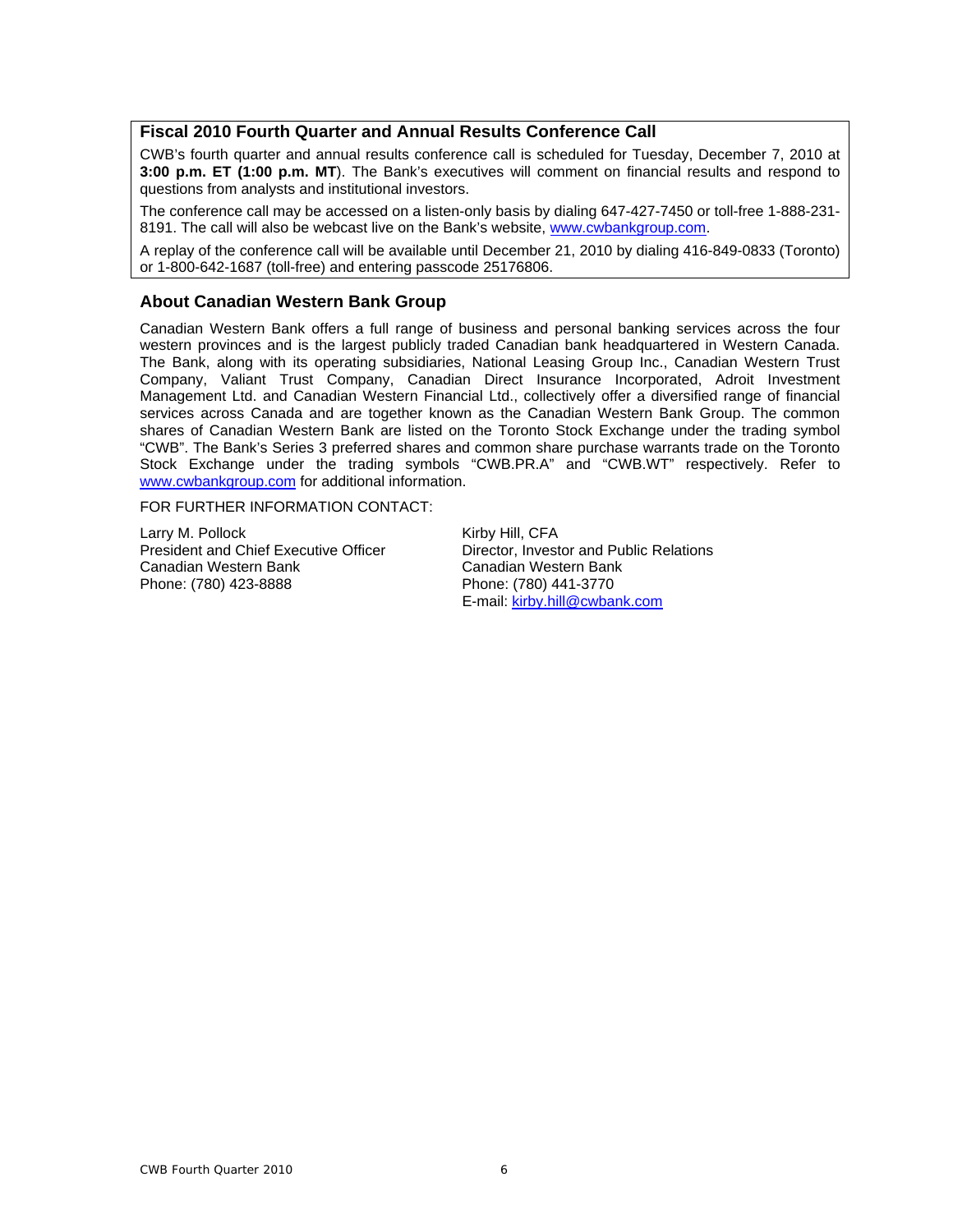# Management's Discussion and Analysis

This management's discussion and analysis (MD&A) should be read in conjunction with Canadian Western Bank's (CWB or the Bank) unaudited interim consolidated financial statements for the period ended October 31, 2010, as well as the audited consolidated financial statements and MD&A for the year ended October 31, 2009, available on SEDAR at **www.sedar.com** and the Bank's website at www.cwbankgroup.com. Except where indicated below, the factors discussed and referred to in the MD&A for fiscal 2009 remain substantially unchanged. The 2010 Annual Report and audited consolidated financial statements for the year ended October 31, 2010 will be available on both SEDAR and the Bank's website in mid-December 2010. The 2010 Annual Report will be distributed to shareholders in January 2011.

# **Overview**

CWB recorded strong fourth quarter results reflecting good financial performance from both business segments. Consolidated net income increased 29% (\$8.8 million) over the same quarter last year to \$39.1 million. Fourth quarter diluted earnings per common share was \$0.48 (\$0.53 basic), up 23%.

Measured by business segment, banking and trust segment net income of \$37.0 million increased 35% (\$9.6 million) compared to the fourth quarter last year. The positive impact on total revenues due to a significant improvement in net interest margin, 14% (\$1,260 million) loan growth and 6% (\$0.9 million) growth in other income more than offset 25% (\$9.7 million) higher non-interest expenses and a \$2.0 million increase in the quarterly provision for credit losses. The acquisition of National Leasing Group Inc. (National Leasing or NL), effective on February 1, 2010 (refer to Note 15 of the unaudited interim consolidated financial statements for details on the acquisition) further benefited results and contributed to record total revenues, on a taxable equivalent basis (teb – see definition following Financial Highlights table), of \$105.3 million. The insurance segment posted quarterly net income of \$2.1 million, down \$0.8 million compared to a year earlier, as an increase in net earned premiums and a positive contribution from the Alberta auto risk sharing pools was offset by the impact of higher claims and other expenses.

Consolidated net income for the year was a record \$163.6 million, up 54% (\$57.3 million) compared to 2009, while diluted earnings per common share increased 39% to a record \$2.05. The significant improvement reflects comparatively strong results across almost all metrics, most notably net interest margin. Lower percentage growth for diluted earnings per common share compared to net income mainly reflects the dilution from CWB's outstanding warrants and 2.1 million CWB common shares issued as partial consideration for the acquisition of NL.

Net income was down 16% (\$7.5 million) compared to the previous quarter, which included recognition of a \$7.5 million income tax recovery and related \$1.2 million before tax interest receipt that together increased net income in that period by approximately \$8.3 million (\$0.11 per diluted common share). Diluted earnings per common share was down 19% (\$0.11) for the same reason. Net income before taxes was down 4% (\$2.1 million) as the positive contribution from loan growth, a five basis point improvement in net interest margin (teb) and a slightly lower provision for credit losses was offset by the combined impact of a \$3.7 million reduction in other income and a \$2.7 million increase in non-interest expenses.

Fourth quarter return on common shareholders' equity was 15.1%, an increase from 13.7% a year earlier. The quarterly return on assets was 1.13%, up from 0.91% last year. Annual return on common shareholders' equity was 17.1%, up from 13.2% in 2009. Return on assets for the year was 1.24%, compared to 0.86% last year. Compared to 2009, higher profitability ratios were mainly driven by very strong growth in net interest income because of an improved net interest margin and loan growth, strong other income and the third quarter income tax recovery, partially offset by increased non-interest expenses and the full year impact of CWB's preferred unit offerings completed in March 2009.

# **Total Revenues (teb)**

Total revenues (teb), comprising both net interest income and other income, reached a record \$111.6 million for the quarter, up 24% (\$21.5 million) compared to a year earlier. Strong growth in total revenues reflects the positive impact of a significant improvement in net interest margin and loan growth. Other income remained relatively unchanged compared to the same quarter last year. For the year, record total revenues of \$434.3 million increased 32% (\$106.3 million) over 2009. Margin improvement and loan growth led to a 39% (\$92.3 million) increase in annual net interest income while other income was up 15% (\$14.0 million) to \$105.6 million. Total revenues increased \$0.5 million compared to last quarter reflecting \$4.2 million growth in net interest income that was offset by a \$3.7 million reduction in other income mainly due to lower net insurance revenues and the "other" category of other income.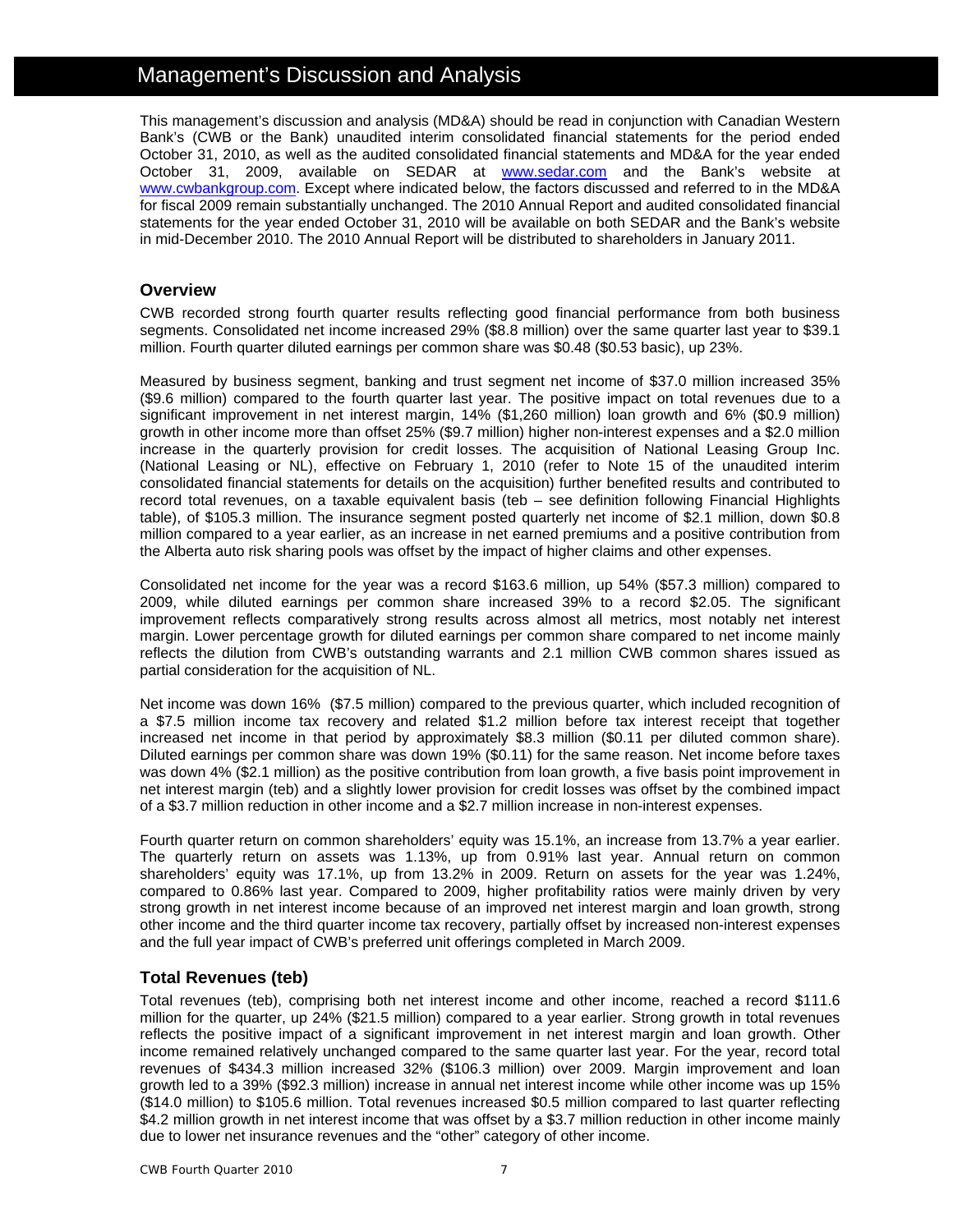### *Net Interest Income (teb)*

Quarterly net interest income of \$89.2 million was up 31% (\$21.2 million) compared to the same period last year driven by a 50 basis point improvement in net interest margin to 2.84% and 14% loan growth. The improvement in net interest margin compared to the same quarter in 2009 reflects lower deposit costs, more favourable yields on fixed rate loans, a shift in the deposit mix and lower liquidity levels. More favourable yields on fixed rate loans largely reflect the positive impact from NL. Ongoing competitive influences and other factors suggest that a material improvement in net interest margin over that achieved in the fourth quarter is unlikely in the absence of increases in the prime lending interest rate. Based on the current asset and liability composition, further increases in the prime lending interest rate would have a positive impact on net interest margin.

Growth in net interest income for the year of 39% reflects a 64 basis point improvement in net interest margin that was mainly due to the factors already noted. Quarterly net interest income was up 5% (\$4.2 million) compared to the prior period resulting from loan growth and an improvement in net interest margin.

Note 12 to the unaudited interim consolidated financial statements summarizes the Bank's exposure to interest rate risk as at October 31, 2010. The estimated sensitivity of net interest income to a change in interest rates is presented in the table below. The amounts represent the estimated change in net interest income over the time periods shown resulting from a one-percentage point change in interest rates. The October 31, 2010 estimates are based on a number of assumptions and factors, which include:

- a constant structure in the interest sensitive asset and liability portfolios;
- floor levels for various deposit liabilities;
- interest rate changes affecting interest sensitive assets and liabilities by proportionally the same amount and applied at the appropriate re-pricing dates; and
- no early redemptions.

| (\$ thousands)                                  | October 31<br>2010 | July 31<br>2010 | October 31<br>2009 |
|-------------------------------------------------|--------------------|-----------------|--------------------|
| Impact of 1% increase in interest rates<br>year | \$<br>7,372        | 4.442           | (6, 574)           |
| year percentage change                          | 2.3%               | 1.5%            | (2.5)%             |
| Impact of 1% decrease in interest rates<br>year | \$<br>(4,703)      | (4, 331)        | 10,241             |
| year percentage change                          | $(1.5)$ %          | (1.4)%          | 3.8%               |

As at October 31, 2010, it is estimated that a one-percentage point increase in interest rates would increase net interest income by approximately 2.3% over the following twelve months; this compares to July 31, 2010 when it was estimated that a one-percentage point increase in interest rates would have increased net interest income by approximately 1.5% over the following twelve months.

It is estimated that a one-percentage point decrease in interest rates as at October 31, 2010, would decrease net interest income by approximately 1.5% over the following twelve months; this compares to July 31, 2010 when it was estimated that a one-percentage point decrease in interest rates would have decreased net interest income by approximately 1.4% over the following twelve months.

Based on the interest rate gap position at October 31, 2010, it is estimated that a one-percentage point increase in all interest rates would decrease other comprehensive income by \$9.8 million, net of tax (July 31, 2010 – \$9.2 million); it is estimated that a one-percentage point decrease in all interest rates at October 31, 2010 would increase other comprehensive income by a similar amount.

It is management's intention to continue to manage the asset liability structure and interest rate sensitivity within the Bank's established policies through pricing and product initiatives, as well as the use of interest rate swaps or other appropriate hedging techniques.

### *Other Income*

Fourth quarter other income of \$22.4 million increased 1% (\$0.3 million) from a year earlier as growth in credit related and retail services fee income, coupled with securitization revenue and growth in the "other" category within other income attributed to NL, offset the impact of a \$3.1 million reduction in gains on sale of securities to \$1.0 million and lower net insurance revenues. Based on general market expectations and the current composition of the securities portfolio, management believes gains on sale of securities as a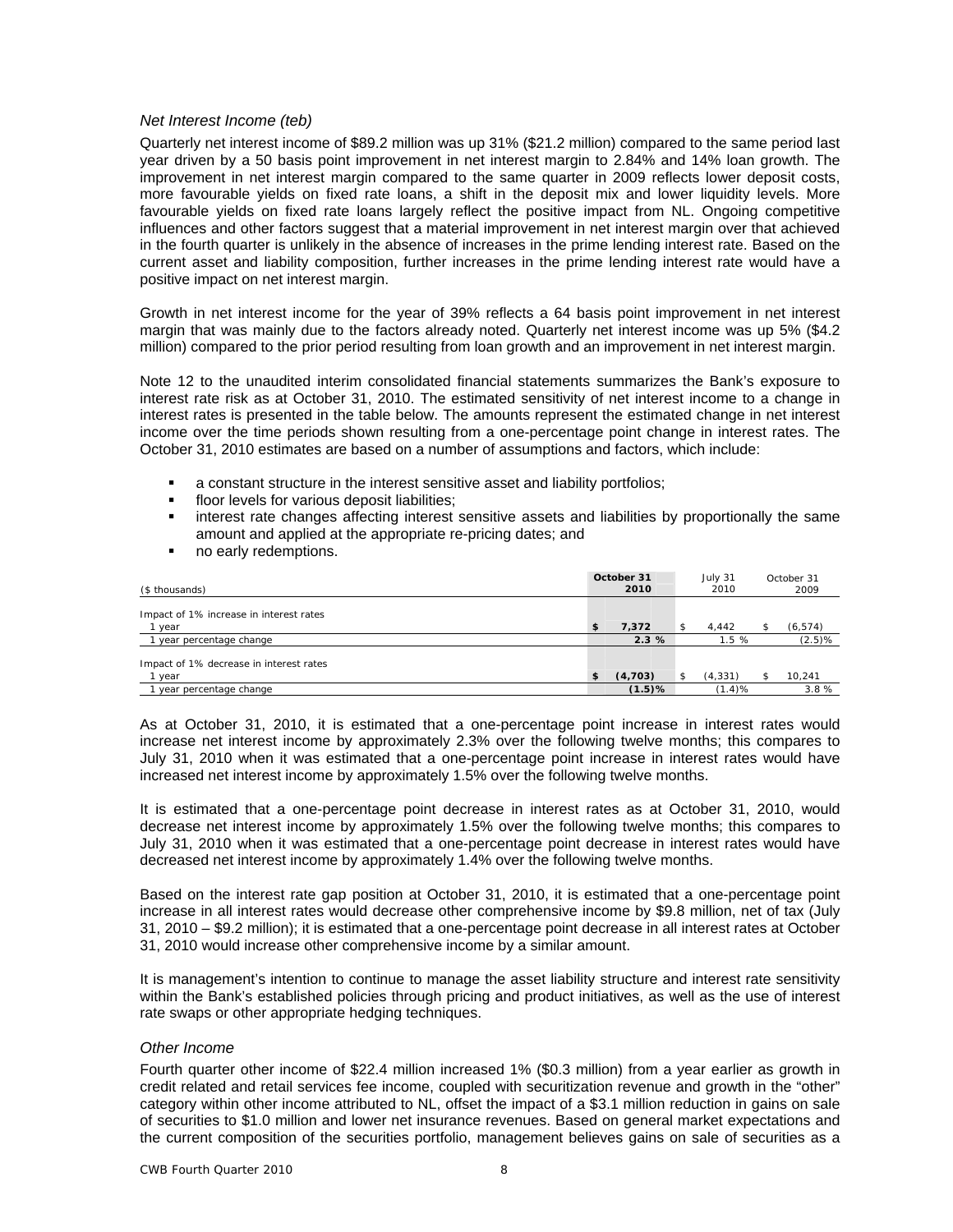source of other income will remain relatively low compared to the very high levels achieved in 2009 and the first two quarters of 2010. Credit related fee income increased 24% (\$1.5 million) over the same period last year and was consistent with strong loan growth. Retail services fee income was up 30% (\$0.6 million). Quarterly trust and wealth management services revenues remained relatively unchanged while net insurance revenues were down 12% (\$0.6 million) reflecting higher claims and policy acquisition costs, partially offset by an increase in net earned premiums and a positive contribution from the Alberta auto risk sharing pools.

Other income for the year of \$105.6 million increased 15% (\$14.0 million) as strong results across CWB's core operations, including contributions from the second quarter acquisition of NL, more than offset a \$12.8 million decline in gains on sale of securities to \$12.4 million and slightly lower foreign exchange gains.

Other income was down 14% (\$3.7 million) compared to the previous quarter mainly reflecting \$1.7 million lower net insurance revenues and a \$1.6 million reduction in the "other" category of other income. Last quarter's "other" category benefited from \$1.2 million of interest income attributed to the previously discussed tax recovery and a favourable \$0.6 million net change in fair value on NL's interest rate swaps. Credit related fee income of \$7.6 million decreased \$0.5 million.

# **Credit Quality**

Overall credit quality remained satisfactory and within current expectations. The dollar level of gross impaired loans decreased compared to last quarter, but remains above the Bank's historical average level reflecting the post-recessionary environment. The total number of accounts classified as impaired decreased 10% compared to last quarter and was down 16% compared to a year earlier. Management believes that Western Canada is positioned to benefit significantly once there is a sustained period of global economic growth.

|                                                                                                                                                                                                                                                                          |     |                                           |     | For the three months ended                |                                                  | Change from                           |
|--------------------------------------------------------------------------------------------------------------------------------------------------------------------------------------------------------------------------------------------------------------------------|-----|-------------------------------------------|-----|-------------------------------------------|--------------------------------------------------|---------------------------------------|
| (unaudited)<br>(\$ thousands)                                                                                                                                                                                                                                            |     | October 31<br>2010                        |     | July 31<br>2010                           | October 31<br>2009                               | October 31<br>2009                    |
| Gross impaired loans, beginning of period<br>New formations<br>Reductions, impaired accounts paid down or returned to performing status<br>Write-offs                                                                                                                    | S   | 149,976<br>33,602<br>(37, 540)<br>(2,831) | \$  | 167.229<br>30.899<br>(41.519)<br>(6, 633) | \$<br>105.229<br>70.612<br>(35, 733)<br>(2, 164) | 43 %<br>(52)<br>ь<br>31               |
| Total $^{(3)}$                                                                                                                                                                                                                                                           | \$. | 143,207                                   | \$. | 149.976                                   | 137.944                                          | 4 %                                   |
| Balance of the ten largest impaired accounts<br>Total number of accounts classified as impaired <sup>(4)</sup><br>Total number of accounts classified as impaired under \$1 million <sup>(4)</sup><br>Gross impaired loans as a percentage of total loans <sup>(1)</sup> | \$  | 79.721<br>189<br>163<br>1.35%             | \$  | 86.737<br>210<br>185<br>1.47%             | \$<br>76.101<br>224<br>199<br>1.49 %             | 5 %<br>(16)<br>(18)<br>$(14)bp^{(2)}$ |

(1) Total loans do not include an allocation for credit losses or deferred revenue and premiums.<br>
(2) be – basis point change.<br>  $\frac{f(2)}{f(2)}$  (bb) 2)

Gross impaired loans includes foreclosed assets held for sale with a carrying value of \$867 (July 31, 2010 – \$2,081 and October 31, 2009 – nil).<br>
Total number of accounts excludes National Leasing accounts.

Gross impaired loans at October 31, 2010 were \$143.2 million, compared to \$150.0 million last quarter and \$137.9 million a year earlier. The ten largest accounts classified as impaired, measured by dollars outstanding, represented approximately 56% of the total gross impaired loans at quarter end, compared to 58% in the prior quarter and 55% a year earlier. New formations of impaired loans in the quarter totaled \$33.6 million, compared to \$70.6 million a year earlier.

The dollar level of gross impaired loans represented 1.35% of total loans at quarter end, compared to 1.47% last quarter and 1.49% one year ago. While there are positive signs, the current credit cycle continues to run its course and management expects the dollar level of gross impaired loans will fluctuate until economic conditions stabilize further. The dollar level of gross impaired loans goes up and down as loans become impaired and are subsequently resolved and does not directly reflect the dollar value of expected write-offs given the tangible security held against the Bank's lending positions. The Bank establishes its current estimates of expected write-offs through detailed analyses of both the overall quality and ultimate marketability of the security held against impaired accounts. Actual credit losses are expected to remain within the Bank's historical range of acceptable levels.

The fourth quarter and annual provision for credit losses measured against average loans of 21 basis points was above the Bank's fiscal 2010 target range of 15 to 20 basis points due to the acquisition of NL. Compared to the Bank's lending portfolio, the nature of NL's business leads to a higher provision for credit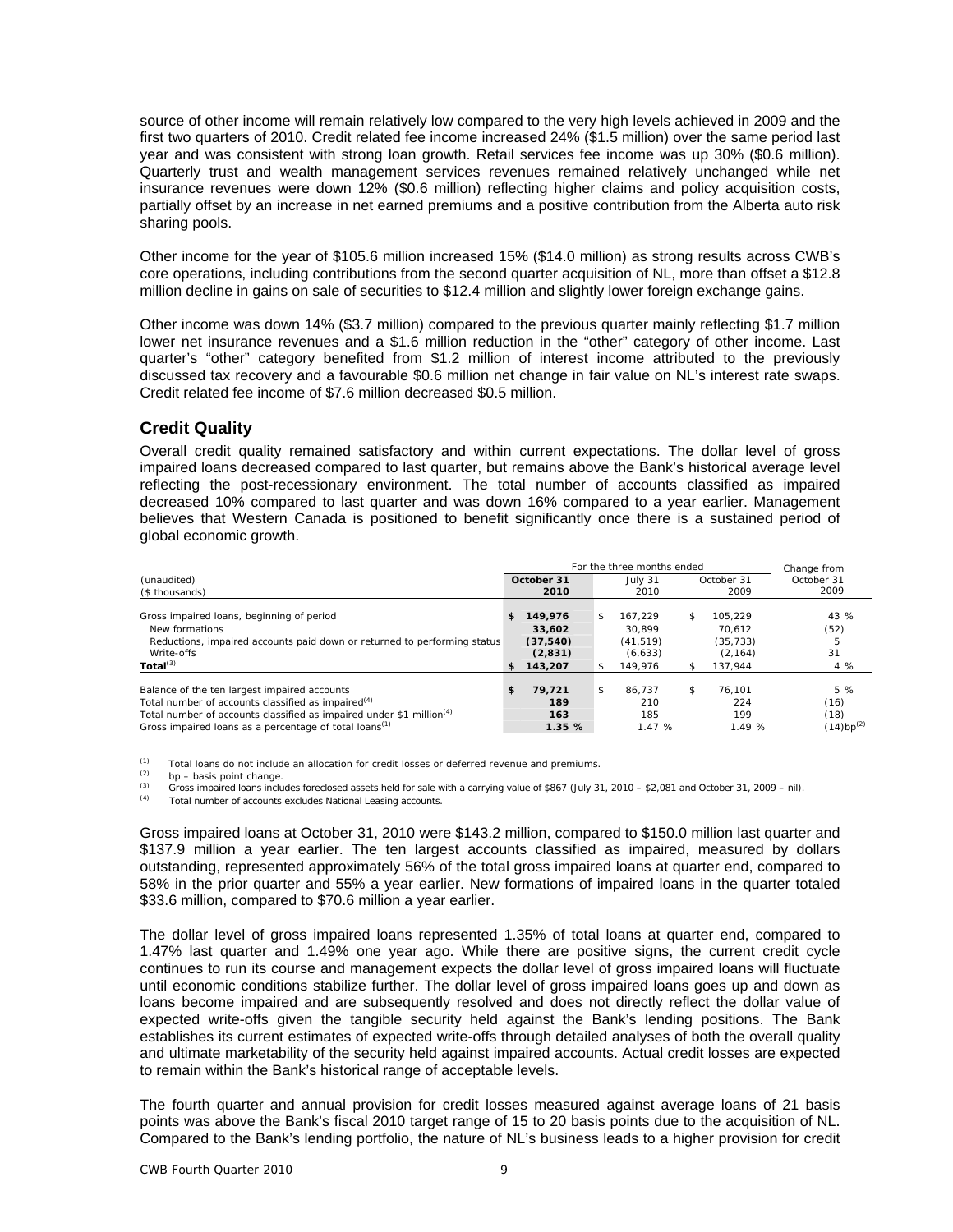losses measured as a percentage of loans. The provision for credit losses in fiscal 2011 including NL is expected to be in the range of 20 to 25 basis points of average loans.

The Bank's long-standing strategy with respect to managing the allowance for credit losses has been to maintain a consistent provision to cover both identified and unidentified losses. The purpose of the general allowance for credit losses is to mitigate the timing impact of unidentified losses in the portfolio and management expects that the level of the general allowance will fluctuate as specific losses are recognized and subsequently written-off. Based on results from ongoing stress testing of the portfolio under various credit scenarios, the adequacy of the general allowance for credit losses is deemed sufficient in consideration of management's current expectations for credit quality and the secured nature of the existing loan portfolio.

The total allowance for credit losses (general and specific) represented 55% of gross impaired loans at quarter end, compared to 51% last quarter and 55% one year ago. The total allowance for credit losses was \$78.6 million at October 31, 2010, compared to \$75.7 million last quarter and \$75.5 million a year earlier. The general allowance as a percentage of risk-weighted loans was 66 basis points, down from 67 basis points last quarter and 73 basis points one year ago.

### **Non-interest Expenses**

Effective execution of CWB's strategic plan, which is focused on profitable growth over the long-term, will continue to require increased spending in certain areas. Significant expenditures relate to additional staff complement as well as expanded premises and technology upgrades. Spending in these areas is an integral part of the Bank's commitment to maximize shareholder value over the long-term and is expected to provide material benefits in future periods. In support of management's objective to enhance the Bank's market presence, two additional full-service banking branches were opened in the fourth quarter and additional development of the branch network is expected in 2011.

Fourth quarter non-interest expenses of \$52.0 million were up 25% (\$10.4 million) compared to last year. Total salary and benefit costs increased \$5.4 million, other expenses were \$3.6 million higher and premises and equipment expenses were up \$1.4 million. NL comprised \$6.9 million of the total increase in consolidated non-interest expenses, including \$1.0 million of additional amortization of intangibles. Within non-interest expenses and excluding the impact of NL, salary and benefit costs were up 6% (\$1.5 million).

Fiscal 2010 non-interest expenses were 21% (\$33.3 million) higher than last year with the acquisition of NL contributing \$20.1 million of the year-over-year difference. Salary and benefit costs increased 19% (\$19.9 million) reflecting increased staff complement and annual salary increments, partially offset by lower stock compensation expense this year. Total salary and benefit costs related to NL were approximately \$11.9 million. Premises and equipment expenses, including depreciation, increased 21% (\$5.4 million) with onethird of the increase relating to NL and the remainder due to premises and technology infrastructure investment. Other non-interest expense increased 32% (\$8.4 million) mainly reflecting the impact of NL and additional costs to manage ongoing growth and development of CWB's businesses. Compared to the prior quarter, non-interest expenses were up 5% (\$2.7 million) as slightly lower salary and benefit expense was more than offset by increases in general expenses and other areas.

The fourth quarter efficiency ratio (teb), which measures non-interest expenses as a percentage of total revenues (teb), was 46.6%, compared to 46.1% last year and 44.4% in the previous quarter. The 2010 efficiency ratio of 44.1% set a new benchmark improving 410 basis points compared to the prior year and was well within CWB's annual target of 48.0% or better. The improvement reflects the combined positive impact on total revenues from a strong recovery in net interest margin, increased other income and loan growth. In consideration of expected revenue growth and planned expenditures, management has established a 2011 target for the efficiency ratio at 46% or better.

# **Income Taxes**

The annual provision for income taxes (teb) was 26.3% in 2010, down from 31.8% in the prior year. 2010 tax expense includes a \$7.5 million tax recovery related to the resolution of items pertaining to prior years which reduced the tax provision by 360 basis points. The provision before the teb adjustment was 22.4%, compared to 28.2% in the previous year. The federal corporate income tax rate was reduced from 19.5% to 19.0%, effective January 1, 2009 and to 18.0% effective January 1, 2010. Effective July 1, 2009, the corporate provincial income tax rate in Manitoba decreased 100 basis points to 12%, while the provincial income tax rate in BC decreased 50 basis points to 10.5% on January 1, 2010. On April 1, 2009, the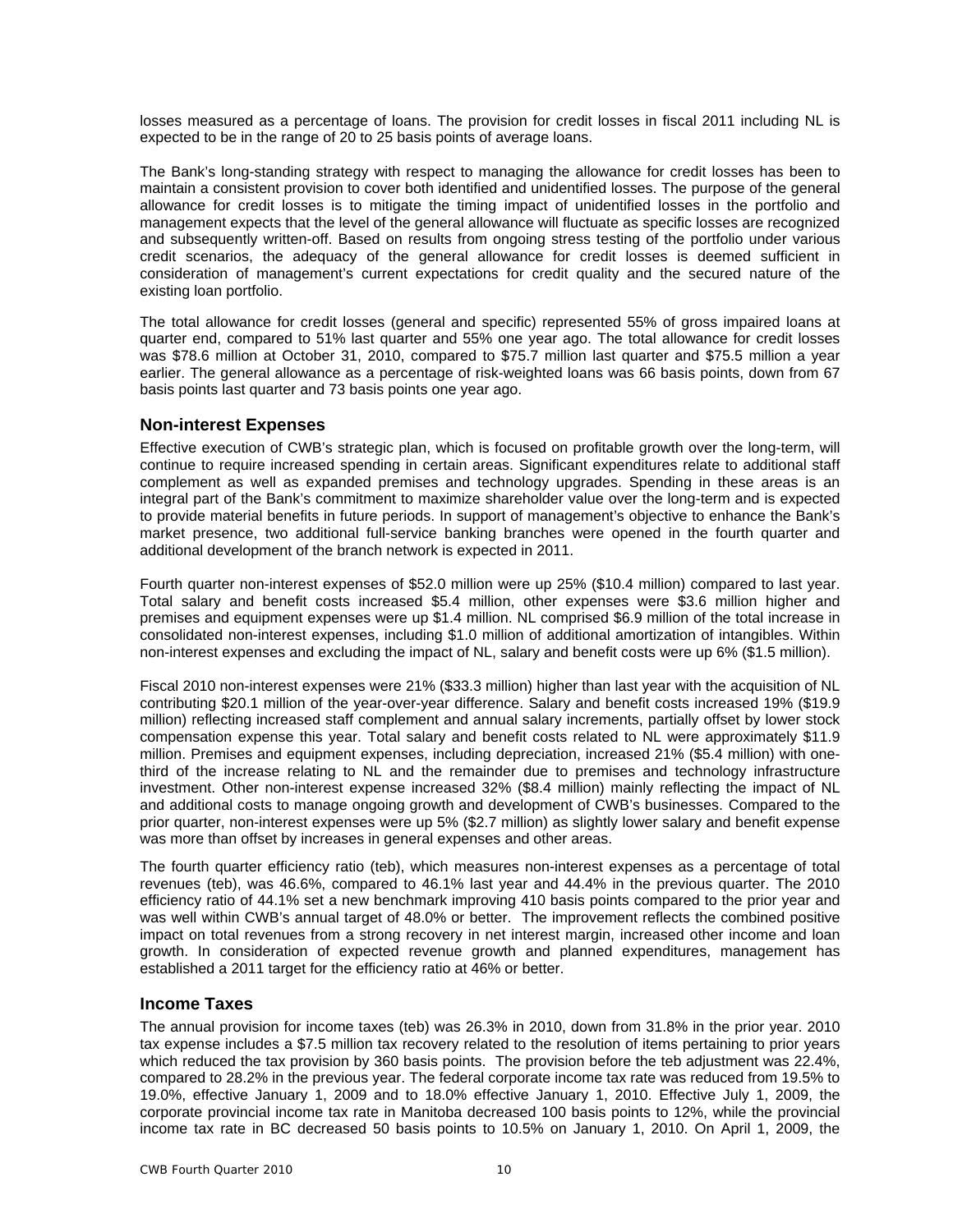capital tax rate in BC applicable to CWB decreased to 0.33%, down from 0.67%, and was eliminated on April 1, 2010.

# **Comprehensive Income**

Comprehensive income is comprised of net income and other comprehensive income (OCI), all net of income taxes, and totaled \$46.9 million for the fourth quarter, compared to \$28.4 million in the same period last year. The increase in comprehensive income reflects a 29% (\$8.8 million) improvement in net income and a \$9.7 million increase in other comprehensive income mainly due to higher unrealized gains on available-for-sale securities. Fiscal 2010 comprehensive income totaled \$167.4 million, compared to \$130.6 million last year. The increase reflects a 54% (\$57.3 million) improvement in net income, partially offset by lower unrealized gains on available-for-sale securities and change in fair value of derivatives designated as cash flow hedges. The change in OCI mainly reflects market value fluctuations related to changes in interest rates, movements in market credit spreads and shifts in the interest rate curve, as well as gains reclassified to other income.

# **Balance Sheet**

Total assets increased 5% (\$592 million) in the quarter and 9% (\$1,066 million) in the past year to reach \$12,702 million at October 31, 2010.

### *Cash and Securities*

Cash, securities and securities purchased under resale agreements totaled \$1,876 million at October 31, 2010, compared to \$1,697 million last quarter and \$2,189 million one year ago (refer to the *Treasury Management* section of this MD&A for additional details). The unrealized gain recorded on the balance sheet at October 31, 2010 was \$32.1 million, compared to \$21.2 million last quarter and \$24.8 million a year earlier. The considerable change in unrealized gains compared to the prior quarter is largely attributed to a positive change in market value of the Bank's preferred share portfolio. Unrealized gains in this portfolio totaled \$18.3 million as at October 31, 2010, compared to \$11.9 million last quarter. The securities portfolio is primarily comprised of high quality debt instruments, preferred shares and common shares that are not held for trading purposes and, where applicable, are typically held until maturity. Fluctuations in value are generally attributed to changes in interest rates, movements in market credit spreads and shifts in the interest rate curve. CWB has no direct credit exposure to sovereign debt outside of Canada.

Realized gains on sale of securities in the fourth quarter were \$1.0 million, compared to \$0.8 million in the previous quarter and \$4.1 million a year earlier. For the year, gains on sale of securities of \$12.4 million were down 51% (\$12.8 million) compared to 2009. Gains on sale of securities in prior periods mainly resulted from a steep interest rate curve and wide credit spreads that allowed the Bank to capitalize on specific investment strategies. Looking forward, the quarterly dollar amount of gains on sale of securities is expected to be closer to the level achieved in the current quarter.

### *Treasury Management*

Increased liquidity levels were maintained in 2008 and 2009 in response to disruptions and related uncertainties in financial markets. Many of these uncertainties have subsided and the Bank has now reduced liquidity to more normal levels. This reduction in liquidity levels has a positive impact on net interest margin.

Subsequent to October 31, 2010, DBRS Limited issued credit ratings on the Bank's senior debt (deposits) and subordinated debentures of "A (low)" and "BBB (high)", respectively, both with a stable outlook. Credit ratings do not comment on market price or suitability of any financial instrument for a particular investor and are not recommendations to purchase, sell or hold securities. Ratings are subject to revision or withdrawal at any time by the rating organization. Management believes the rating will help increase the breadth of clients and investors who can participate in CWB's deposit and debt offerings while also lowering the Bank's overall cost of capital.

In addition to the Consultative Document described in the Capital Management section of this MD&A, the Bank for International Settlements (BIS) issued a companion Consultative Document entitled *International Framework for Liquidity Risk Measurement, Standards and Reporting*. Although the framework was primarily aimed at internationally active banks, CWB participated along with the other large Canadian banks by providing OSFI information to assist in assessing the impact of the proposals. On December 1, 2010, the BIS indicated that the final rules text is expected to be published before the end of 2010. It also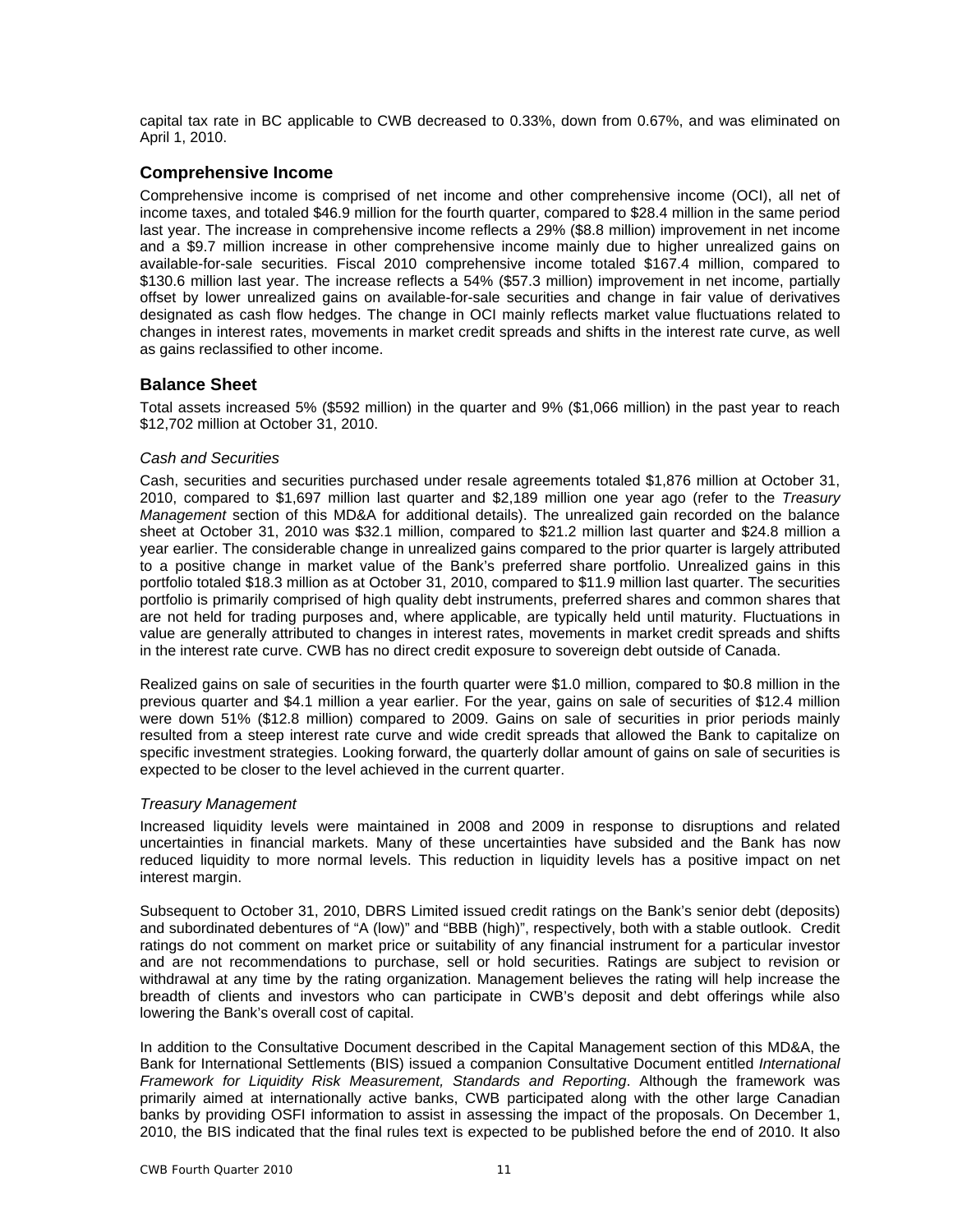stated that the new liquidity coverage ratio and net stable funding ratio will be subject to an observation period and will include a review clause to address any unintended consequences. It is not yet known how the liquidity standards will apply to Canadian banks with predominantly domestic business.

### *Loans*

Total loans of \$10,496 million grew 4% (\$392 million) in the quarter and 14% (\$1,260 million) in the past twelve months, including \$474 million of on-balance sheet loans at October 31, 2010 attributed to NL. Measured by geographic concentration, all provinces showed positive loan growth in the quarter led by very strong performance in Alberta. All lending sectors showed strong quarterly growth with the largest contributions coming from real estate lending and equipment financing. Energy loans and personal loans and mortgages were also up notably compared to last quarter but these sectors represent a relatively small percentage of the total portfolio. The Bank's heavy equipment financing business had very strong quarterly growth reflecting a portfolio purchase, but there is ongoing optimism about increased lending opportunities in this area moving forward. Management believes the return of sustained growth in this portfolio will be a good leading indicator of a more robust economic recovery in the Bank's core geographic markets. Management also continues to believe that Western Canada's resource-based economies are poised for a comparatively stronger recovery than the rest of Canada. Despite very strong fourth quarter loan growth, management maintains a cautious outlook and expects continued challenges until economic factors improve further. CWB's fiscal 2011 loan growth target has been set at 10%, unchanged from the target established for 2010.

Loans in the Bank's alternative mortgage business, Optimum Mortgage (Optimum), increased 7% in the quarter and 42% over the past twelve months to reach \$796 million. Optimum commenced offering higher ratio insured mortgages in the latter part of fiscal 2009 to expand its broker distribution and this initiative has provided the primary source of loan growth over the past year. Uninsured mortgages continue to be secured via conventional residential first mortgages carrying a weighted average loan-to-value ratio at initiation of approximately 70% and represented 63% of Optimum's total portfolio at year end. A large majority of all uninsured mortgages within Optimum carry a fixed interest rate with the principal amortized over 25 years or less. Management remains committed to further developing the alternative mortgage business as it continues to produce strong returns while maintaining an acceptable risk profile. Optimum's portfolio of insured mortgages is also expected to provide a source of future growth.

### *Deposits*

Total branch deposits, including those raised by trust services, were up 8% (\$496 million) compared to a year earlier and 5% (\$335 million) from the previous quarter. The demand and notice component within branch deposits was up 12% (\$392 million) compared to the same time last year and was relatively unchanged from last quarter. Growth in demand and notice deposits supports management's objective to further enhance and diversify the Bank's funding sources and can also improve net interest margin. Valiant Trust Company has been approved as a federal deposit-taking institution and management continues to develop strategies to utilize this additional channel to raise deposits and increase net interest income.

Total deposits at year end were \$10,813 million, up 5% (\$556 million) from the previous quarter and 12% (\$1,196 million) over the past year. Total branch deposits measured as a percentage of total deposits were 61% at October 31, 2010, unchanged from the previous quarter and down from 64% a year earlier. Compared to a year ago, the decrease in branch deposits as a percentage of total deposits reflects growth in fixed rate term deposits raised through the deposit broker network to help fund NL's leasing requirements. Demand and notice deposits represented 33% of total deposits at quarter end, unchanged from a year earlier and down slightly from 34% in the previous quarter.

### *Other Assets and Other Liabilities*

Other assets at October 31, 2010 totaled \$329 million, compared to \$308 million last quarter and \$211 million one year ago. The change in other assets compared to a year earlier mainly reflects the acquisition of NL (refer to Note 15 of the unaudited interim consolidated financial statements for details on the acquisition), including increases in goodwill and other intangible assets, net of taxes, of \$27.9 million and \$30.1 million, respectively. Other liabilities at quarter end were \$426 million, compared to \$420 million the previous quarter and \$657 million last year. Other liabilities in the same period last year included \$300 million of securities sold under repurchase agreements, compared to nil in the current quarter.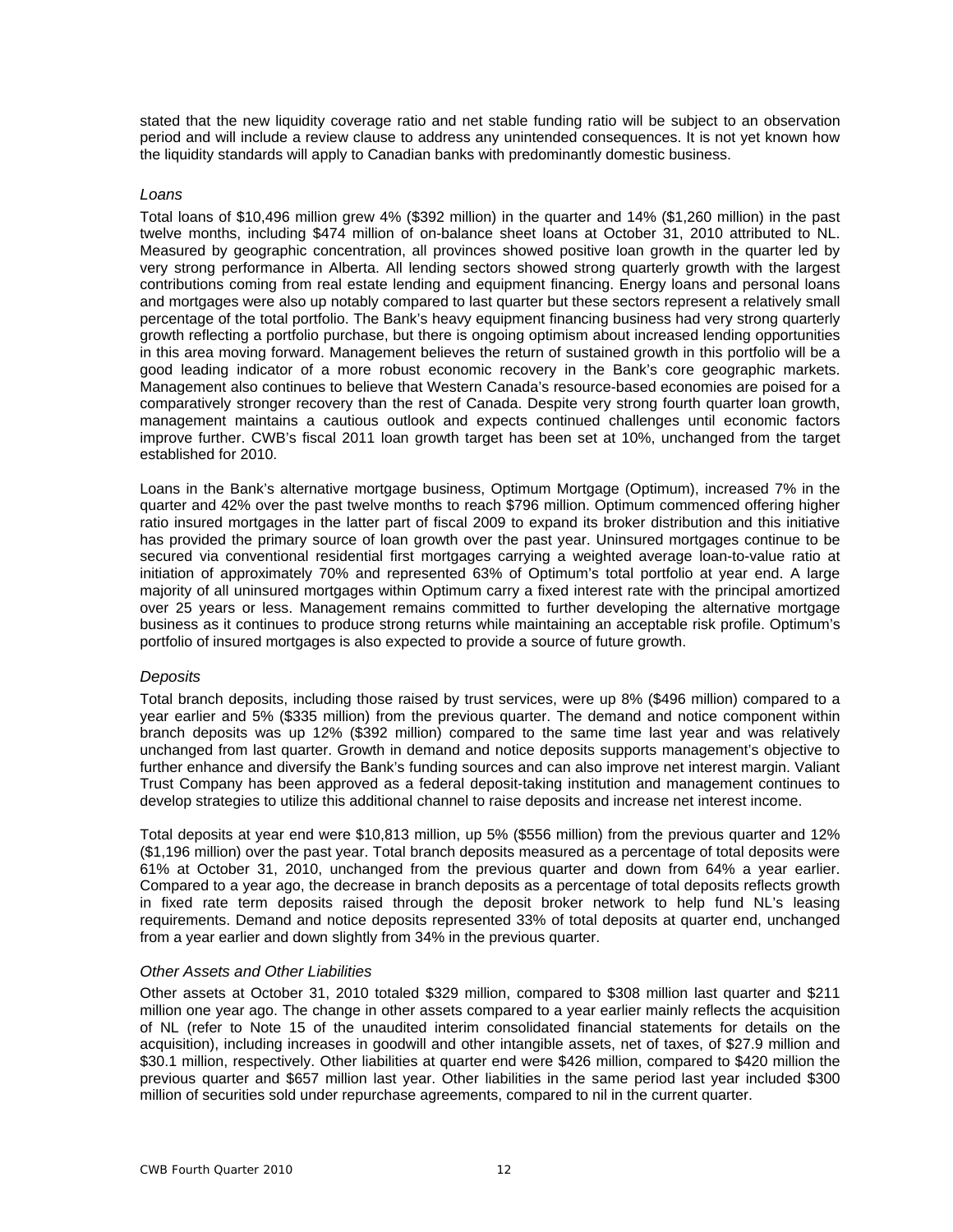# **Off-Balance Sheet**

Off-balance sheet items include assets under administration and assets under management. Total assets under administration, including both trust assets under administration and third-party leases under service agreements, totaled \$8,531 million at October 31, 2010, compared to \$8,312 million last quarter and \$5,467 million one year ago. Assets under management held within Adroit Investment Management Ltd. were \$795 million at quarter end, compared to \$758 million last quarter and \$878 million one year ago. The gross amount of securitized assets at quarter end was \$199 million, compared to \$232 million last quarter and nil one year ago and reflects the acquisition of NL. Management expects to retain future leases onbalance sheet and the level of securitized assets will decrease as these portfolios reach maturity. Other offbalance sheet items are comprised of standard industry credit instruments (guarantees, standby letters of credit and commitments to extend credit), and the non-consolidated variable interest entity. CWB does not utilize, nor does it have exposure to, collateralized debt obligations or credit default swaps. For additional information regarding other off-balance sheet items refer to Notes 14 and 20 to the audited consolidated financial statements on pages 82 and 88 respectively in the Bank's 2009 Annual Report.

# **Capital Management**

At October 31, 2010, CWB's total capital adequacy ratio, which measures regulatory capital as a percentage of risk-weighted assets, was 14.3%, down from 14.4% last quarter and 15.4% one year ago. The Tier 1 ratio was 11.3% at October 31, 2010, unchanged from one year ago and down from 11.4% last quarter. Current minimums for the total and Tier 1 capital adequacy ratios of Canadian Banks as set by the Office of the Superintendent of Financial Institutions Canada (OSFI) are 10% and 7%, respectively.

Compared to one year ago, the Bank's Tier 1 regulatory capital increased with the retention of earnings, net of dividends and warrant purchases made under the Bank's Normal Course Issuer Bid (refer to Note 8 of the unaudited interim consolidated financial statements for further details), and the issuance of additional CWB common shares (primarily 2.1 million shares issued as partial consideration for NL), partially offset by goodwill attached to the acquisition of National Leasing and a capital deduction relating to its securitized assets. In calculating capital adequacy ratios, 50% of the total deduction for securitized assets is taken from Tier 1 capital and 50% is deducted from total capital. Total regulatory capital was impacted by the foregoing factors, as well as the redemption of \$60.0 million of subordinated debentures on November 20, 2009 and an increased deduction for the investment in CWB's insurance subsidiary. Further details regarding changes in CWB's regulatory capital and capital adequacy ratios compared to prior periods are included in the following table:

| (unaudited)<br>(\$ thousands)            |     | As at<br>October 31<br>2010 |     | As at<br>July 31<br>2010 |     | As at<br>October 31<br>2009 | Change from<br>October 31<br>2009 |
|------------------------------------------|-----|-----------------------------|-----|--------------------------|-----|-----------------------------|-----------------------------------|
| <b>Regulatory Capital</b>                |     |                             |     |                          |     |                             |                                   |
| Tier 1 Capital before deductions         | \$  | 1,230,283                   | \$. | 1.208.374                | \$. | 1.072.647                   | \$<br>157,636                     |
| Less: Goodwill                           |     | (37, 723)                   |     | (37, 438)                |     | (9,360)                     | (28, 363)                         |
| Securitization (National Leasing)        |     | (8,880)                     |     | (11,012)                 |     |                             | (8,880)                           |
| <b>Tier 1 Capital</b>                    |     | 1,183,680                   |     | 1,159,924                |     | 1,063,287                   | 120,393                           |
| Tier 2 Capital before deductions         |     | 390.722                     |     | 387.948                  |     | 443.271                     | (52, 549)                         |
| Less: Investment in insurance subsidiary |     | (68,993)                    |     | (66, 945)                |     | (56, 768)                   | (12, 225)                         |
| Securitization (National Leasing)        |     | (8,880)                     |     | (11, 012)                |     |                             | (8,880)                           |
| <b>Total Tier 2 Capital</b>              |     | 312,849                     |     | 309.991                  |     | 386.503                     | (73, 654)                         |
| Total Regulatory Capital                 | \$  | 1,496,529                   | \$. | .469.915                 |     | .449.790                    | 46.739                            |
| <b>Risk Weighted Assets</b>              | \$. | 10,490,243                  |     | \$10,217,053             |     | 9,395,679                   | \$<br>1,094,564                   |
| Tier 1 capital adequacy ratio            |     | 11.3%                       |     | 11.4 %                   |     | 11.3 %                      | - $bp^{(1)}$                      |
| Total capital adequacy ratio             |     | 14.3                        |     | 14.4                     |     | 15.4                        | (110)                             |

 $(1)$  bp – basis point change.

In November 2010, subsequent to year end, the Bank redeemed \$70 million and issued \$300 million of subordinated debentures. Including the impact of these transactions, the pro forma total capital adequacy ratio at October 31, 2010 was 16.4%.

CWB expects to remain very well capitalized. The retention of earnings and subordinated debentures issued subsequent to year end should more than support capital requirements associated with ongoing regulatory uncertainty and expected organic asset growth. The Bank's strong capital ratios provide considerable flexibility and management continues to evaluate opportunities to deploy capital for the longterm benefit of CWB shareholders.

On December 1, 2010, the Basel Committee on Banking Supervision of the BIS (the Committee) announced that it had agreed on the Basel III rules text which supports the global standards on capital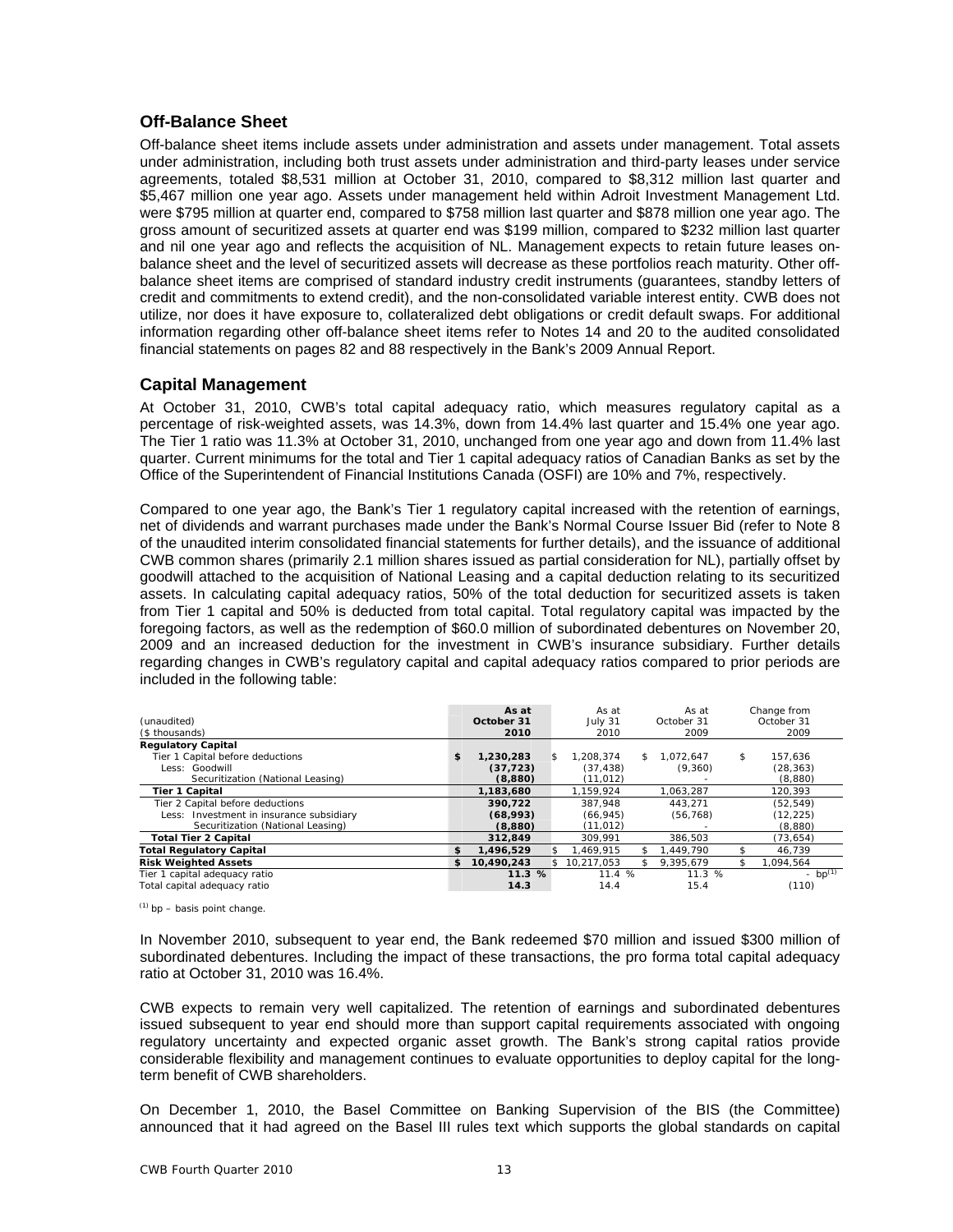adequacy and liquidity. The rules text is expected to be published by the end of 2010 and to include the transitional arrangements and grandfathering rules. The standards were endorsed by the G20 Leaders at their Seoul Summit in November after the Committee's Consultative Document entitled *Strengthening the Resilience of the Banking Sector* issued in December 2009 was updated in July and September 2010. CWB has a very strong capital position and expects implementation of the final set of standards to be relatively straightforward to manage given the lack of complexity in the Bank's current composition of regulatory capital.

Further information relating to the Bank's capital position is provided in Note 14 of the unaudited interim consolidated financial statements as well as the audited consolidated financial statements and MD&A for the year ended October 31, 2009.

Book value per common share at October 31, 2010 was \$14.08 compared to \$13.65 last quarter and \$12.16 one year ago.

Common shareholders received a quarterly cash dividend of \$0.11 per common share on September 30, 2010. On December 6, 2010, CWB's Board of Directors declared a cash dividend of \$0.13 per common share, payable on January 13, 2011 to shareholders of record on December 30, 2010. This quarterly dividend is 18% higher than the quarterly dividend declared in both the previous quarter and one year ago. The Board of Directors also declared a cash dividend of \$0.453125 per Series 3 Preferred Share payable on January 31, 2011 to shareholders of record on January 21, 2011.

# **Acquisitions**

On February 1, 2010, the Bank acquired 100% of the common shares of National Leasing for a total cost of \$126.6 million. Consideration for the acquisition included \$52.8 million cash, 2,065,088 common shares of CWB (\$42.6 million) and contingent consideration. Both the Bank and the vendors have the option to trigger payment of the contingent consideration no earlier than November 1, 2012. The future value of the contingent consideration is not yet determinable and under Canadian generally accepted accounting principles (GAAP), the difference will be recognized as an adjustment to goodwill in the period in which the contingency is resolved. Refer to Note 15 of the unaudited interim consolidated financial statements for further details on the acquisition.

## **Changes in Accounting Policies**

There were no new significant accounting policies adopted during the quarter for purposes of presenting the Bank's financial statements under Canadian GAAP.

# **Future Accounting Changes**

## *International Financial Reporting Standards*

The CICA will transition Canadian GAAP for publicly accountable entities to International Financial Reporting Standards (IFRS). The Bank's consolidated financial statements will be prepared in accordance with IFRS for the fiscal year commencing November 1, 2011 and will include comparative information for the prior year, including an opening balance sheet as at November 1, 2010.

The Bank has a four stage project underway to identify and evaluate the impact of the transition to IFRS on the consolidated financial statements and develop a plan to complete the transition. The project plan includes the following phases – diagnostic, design and planning, solution development, and implementation. The diagnostic and the design and planning phases are complete, and the potential areas of policy differences relative to the Bank's current accounting policies and IFRS have been documented and the solution development phase was substantially completed by the end of fiscal 2010. Further information on the Bank's transition plan is provided on pages 56 to 58 of the 2009 Annual Report and further updates will be provided in the 2010 Annual Report expected to be available in mid-December.

Based on the analysis completed to date, the most significant accounting policy differences on initial transition for the Bank due to adopting IFRS have been identified as the following:

 Loan loss accounting – Although both existing Canadian GAAP and IFRS calculate loan losses using the incurred loss model, IFRS is more specific as to what qualifies as an "incurred event." Under IFRS, incurred losses require objective evidence of impairment, must have a reliably measurable effect on the present value of estimated cash flows and be supported by currently observable data.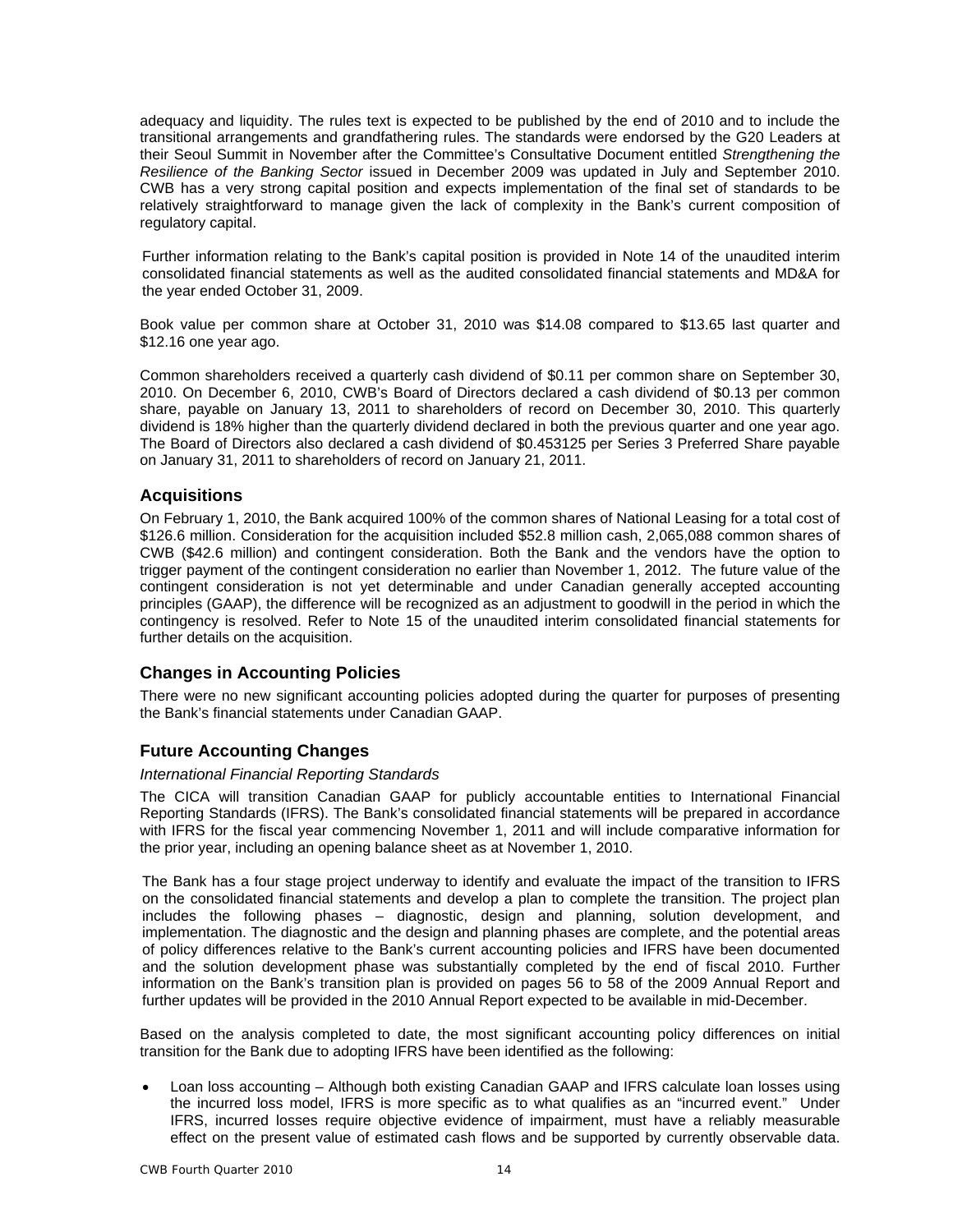This difference is not expected to impact the calculation of the specific allowance for credit losses but may impact the estimation of the general (or collective) allowance, which totaled \$59.6 million at October 31, 2010. The Bank continues to develop its methodology, but it is not yet determinable whether any adjustments will be required.

- Derecognition Under existing IFRS rules, NL's securitized assets (totaling \$199.1 million at October 31, 2010) would be reported on the balance sheet, which would increase loans and increase debt. However, recent IASB proposals, if adopted, would permit all securitized pools existing prior to the transition date to remain off-balance sheet.
- Consolidation Under IFRS, a variable interest entity (VIE) is consolidated by an entity if the entity is deemed to control it, as determined under the criteria within International Accounting Standard (IAS) 27 – Consolidated and Separate Financial Statements. As a result, Canadian Western Bank Capital Trust will be consolidated under IFRS, which will decrease deposits and increase debt. For more information about this special purpose entity see Note 14 of the 2009 audited consolidated financial statements.
- Business Combinations Under IFRS, contingent consideration related to a business combination is accounted for as a financial liability and fair valued at the time of the acquisition. An adjustment of the liability to current fair value is recorded through net income every period thereafter until settlement of the contingent consideration. Under Canadian GAAP, when the amount of contingent consideration cannot be reasonably estimated or the outcome of the contingency cannot be determined without reasonable doubt, the liability is not recognized until the contingency is resolved and consideration is issued or becomes issuable, and at such time, the consideration is recorded as an adjustment of goodwill. The contingent consideration related to the 2010 NL acquisition will be fair valued on transition to IFRS, and an adjustment is expected to increase liabilities and reduce retained earnings. Development of an appropriate methodology to calculate the fair value of the contingent consideration is currently underway.
- IFRS 1 IFRS 1: First Time Adoption of IFRS provides a framework for the transition to IFRS. Generally, retroactive application is applied to the opening balance sheet for the comparative 2010 year financial statements as though the Bank had always applied IFRS. However, IFRS 1 permits both mandatory exceptions to retroactive application and optional exemptions from other IFRS standards. The Bank has evaluated all optional exemptions under IFRS 1, with the most significant potential exemption relating to business combinations. The Bank expects to elect not to apply IFRS 3 – Business Combinations retrospectively to business combinations that occurred before November 1, 2010.

CWB continues to monitor the International Accounting Standards Board's proposed changes to standards during Canada's transition to IFRS. These proposed changes may have a significant impact on the Bank's implementation plan and future financial statements.

## **Controls and Procedures**

There were no changes in the Bank's internal controls over financial reporting that occurred during the quarter ended October 31, 2010 that have materially affected, or are reasonably likely to materially affect, internal controls over financial reporting.

The Bank's certifying officers have limited the scope of the design of disclosure controls and procedures (DC&P) and internal control over financial reporting (ICFR) to exclude the controls, policies and procedures of NL, acquired in the second quarter of 2010. The limitation will be removed no later than January 31, 2011.

Prior to its release, this quarterly report to shareholders was reviewed by the Audit Committee and, on the Audit Committee's recommendation, approved by the Board of Directors of Canadian Western Bank.

# **Updated Share Information**

As at December 2, 2010, there were 66,651,694 common shares outstanding. Also outstanding were employee stock options, which are or will be exercisable for up to 3,793,077 common shares for maximum proceeds of \$75.5 million and 13,471,611 warrants that are each exercisable until March 3, 2014 to purchase one common share in the Bank at a price of \$14.00.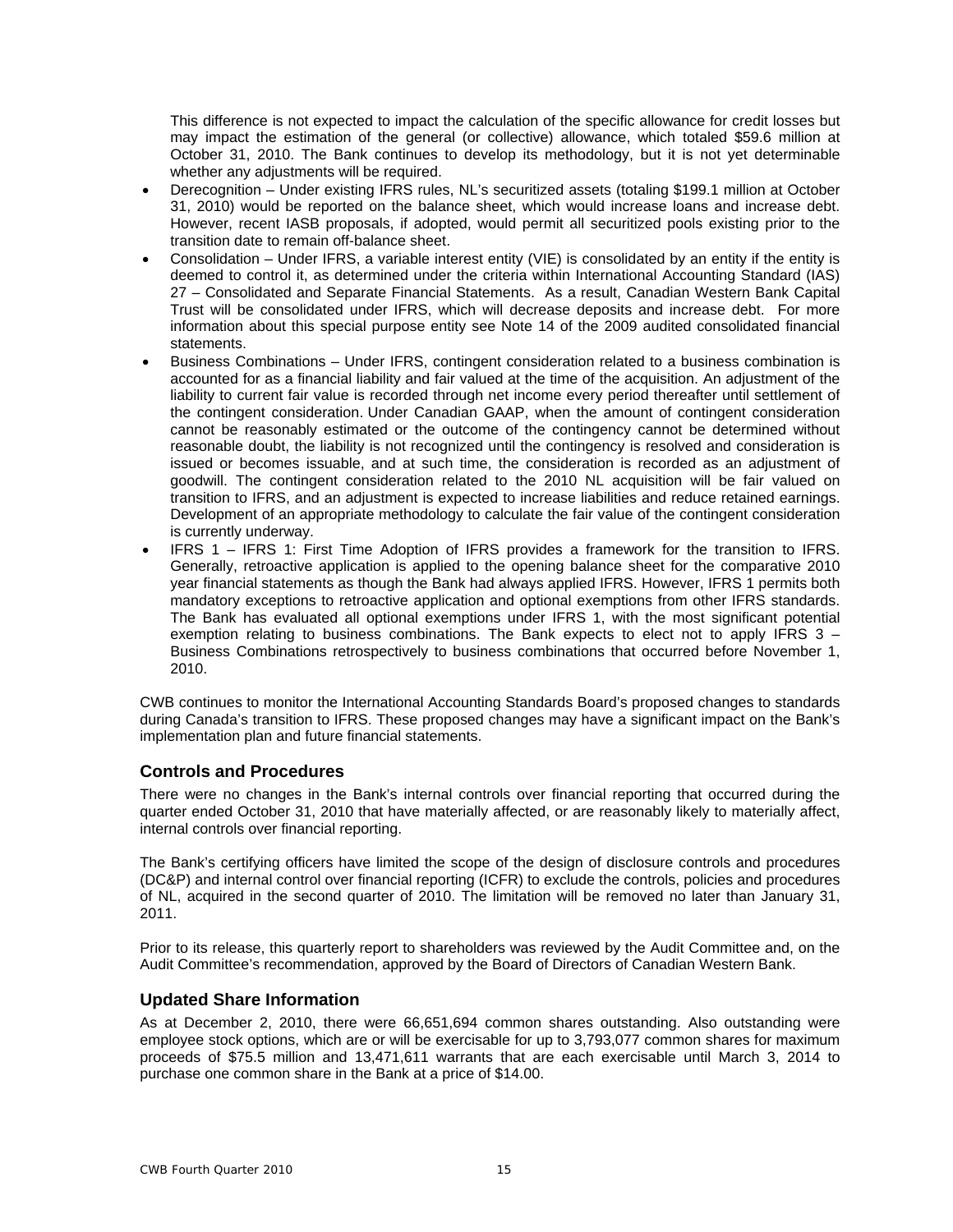### *Dividend Reinvestment Plan*

The Bank's common shares (TSX: CWB) and preferred shares (TSX: CWB.PR.A) are deemed eligible to participate in CWB's dividend reinvestment plan (the "Plan"). The Plan provides holders of the Bank's eligible shares the opportunity to direct cash dividends toward the purchase of common shares. Further details for the Plan are available on the Bank's website at http://www.cwbankgroup.com /investor\_relations/drip.htm. At the current time, for the purposes of the Plan, the Bank has elected to issue common shares from treasury at a 2% discount from the average market price (as defined in the Plan).

### *Normal Course Issuer Bid*

On January 18, 2010, CWB received approval from the Toronto Stock Exchange to initiate a Normal Course Issuer Bid (NCIB) and purchase, for cancellation, up to 748,058 of its warrants. On September 30, 2010, the Bank announced the Toronto Stock Exchange approved an application to amend the NCIB to purchase, for cancellation, an additional 721,619 warrants. From January 20 to October 31, 2010, the Bank purchased and cancelled 1,469,677 warrants at an average purchase price per warrant of \$11.19, fulfilling all available purchases under the NCIB. The aggregate amount of the warrant purchases was charged to retained earnings. A copy of the NCIB news release is available on the Bank's website and on SEDAR at www.sedar.com.

|                            |            |         | 2010 |         |   |         | 2009 |           |                |                |        |  |  |  |  |
|----------------------------|------------|---------|------|---------|---|---------|------|-----------|----------------|----------------|--------|--|--|--|--|
| (\$ thousands)             | Q4         | Q3      |      | Q2      |   | Q1      |      | Q4        | Q <sub>3</sub> | Q <sub>2</sub> | Q1     |  |  |  |  |
| Total revenues (teb)       | 111,570 \$ | 111.045 |      | 110.972 | S | 100.672 | S    | 90.099 \$ | 85,538         | 75.382 \$      | 76.947 |  |  |  |  |
| Total revenues             | 108,391    | 108.263 |      | 108.310 |   | 98.109  |      | 87.702    | 83.349         | 73.707         | 75,361 |  |  |  |  |
| Net income                 | 39,107     | 46.595  |      | 37.884  |   | 40.035  |      | 30.357    | 28.729         | 21.580         | 25,619 |  |  |  |  |
| Earnings per common share  |            |         |      |         |   |         |      |           |                |                |        |  |  |  |  |
| Basic                      | 0.53       | 0.64    |      | 0.52    |   | 0.57    |      | 0.42      | 0.39           | 0.30           | 0.40   |  |  |  |  |
| Diluted                    | 0.48       | 0.59    |      | 0.47    |   | 0.52    |      | 0.39      | 0.38           | 0.30           | 0.40   |  |  |  |  |
| Diluted cash               | 0.49       | 0.60    |      | 0.48    |   | 0.52    |      | 0.39      | 0.38           | 0.30           | 0.41   |  |  |  |  |
| Total assets (\$ millions) | 12,702     | 12.110  |      | 12.004  |   | 11.642  |      | '1,636    | 11.331         | 11.450         | 10.907 |  |  |  |  |

# **Summary of Quarterly Financial Information**

The financial results for each of the last eight quarters are summarized above. In general, CWB's performance reflects a relatively consistent trend although the second quarter contains three fewer revenue earning days.

The Bank's quarterly financial results are subject to some fluctuation due to its exposure to property and casualty insurance. Insurance operations, which are primarily reflected in other income (refer to Results by Business Segment: *Insurance*), are subject to seasonal weather conditions, cyclical patterns of the industry and natural catastrophes. Mandatory participation in the Alberta auto risk sharing pools can also result in unpredictable quarterly fluctuations. Quarterly results can also fluctuate due to the recognition of periodic income tax items, as was the case in the third quarter of 2010 when an income tax recovery and related interest receipt from certain prior period transactions increased net income by approximately \$8.3 million.

Throughout fiscal 2009 the Bank's quarterly net interest income, reflected in total revenues (teb), was negatively impacted by compression of the net interest margin that mainly resulted from consecutive reductions in the prime lending interest rate, coupled with significantly higher deposit costs and other spinoff effects of the global financial crisis. In the first quarter of 2010, net interest margin recovered to more typical levels achieved before the onset of the global financial crisis. Gains on sale of securities, reflected in other income, were unusually high throughout 2009 and the first two quarters of 2010 also mainly due to factors associated with the financial crisis, including a steep interest rate curve and wide credit spreads that allowed the Bank to capitalize on specific investment strategies.

The acquisition of National Leasing was effective February 1, 2010 and the results of its operations and financial position are consolidated as part of the Bank's overall financial performance beginning with the second quarter of 2010 (refer to Results by Business Segment – *Banking and trust*). The acquisition had a positive impact on all categories in the table above.

For details on variations between the prior quarters, refer to the summary of quarterly results section of the Bank's MD&A for the year ended October 31, 2009 and the individual quarterly reports to shareholders which are available on SEDAR at www.sedar.com and on CWB's website at www.cwbankgroup.com. The 2009 Annual Report and audited consolidated financial statements for the year ended October 31, 2009 are available on both SEDAR and the Bank's website. The 2010 annual report and audited consolidated financial statements for the year ended October 31, 2010 will be available on SEDAR and the Bank's website in mid-December 2010. The 2010 Annual Report will be distributed to shareholders in January 2011.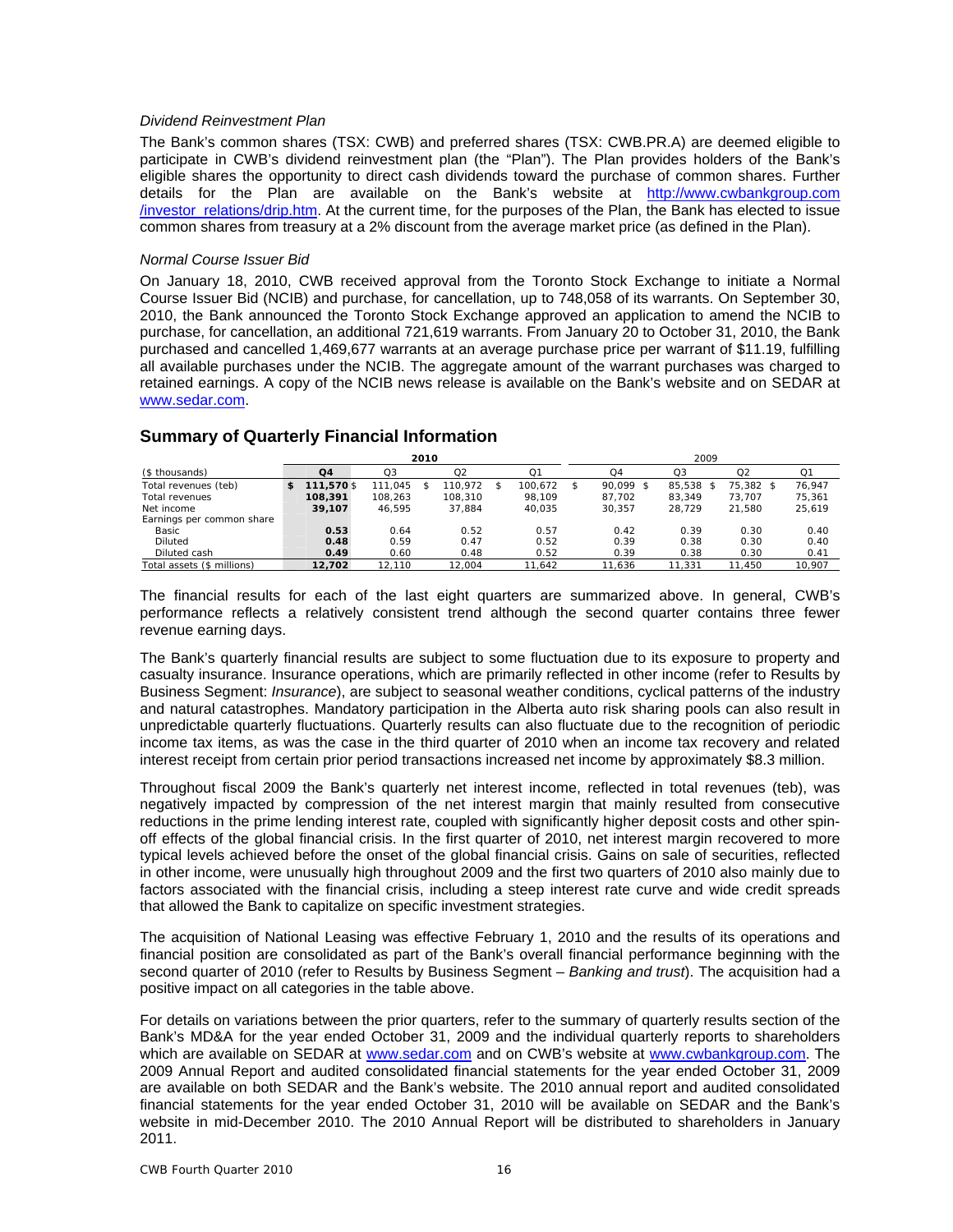## **Results by Business Segment**

CWB operates in two business segments: 1) banking and trust, and 2) insurance. Segmented information is also provided in Note 13 of the unaudited interim consolidated financial statements.

### *Banking and trust*

Operations of the banking and trust segment comprise all commercial and retail banking services including equipment leasing offered by National Leasing, acquired on February 1, 2010. The banking and trust segment also includes trust, wealth management and other financial services provided through Canadian Western Trust Company, Valiant Trust Company and Adroit Investment Management Ltd.

Net income of \$37.0 million increased 35% (\$9.6 million) compared to the same quarter last year as the positive impact of a 52 basis point improvement in net interest margin (teb), 14% loan growth and 6% (\$0.9 million) growth in other income more than offset the impact of 25% (\$9.7 million) higher non-interest expenses and a \$2.0 million increase in the provision for credit losses. The change in net interest margin mainly resulted from lower deposit costs, more favourable yields on fixed rate loans (including the positive impact of NL's portfolio), an improved deposit mix and lower liquidity levels. Combined growth in credit related fee income and other revenue contributions from NL more than offset a \$3.1 million decline in gains on sale of securities. The increase in non-interest expenses and the provision for credit losses is largely attributed to the addition of NL. The quarterly efficiency ratio (teb), which measures non-interest expense as a percentage of total revenues (teb), was 46.2%, compared to 46.8% last year.

Annual banking and trust net income increased 56% (\$54.1 million) to reach a record \$151.2 million mainly driven by a significant 65 basis point improvement in net interest margin (teb) and loan growth. Net interest income (teb) was up 40% (\$91.4 million) over 2009 while other income increased 13% (\$9.4 million). The positive earnings impact of record total revenues was partially offset by increased non-interest expenses and a higher provision for credit losses. The 2010 efficiency ratio (teb) established a new benchmark at 44.4% and represented a 410 basis point improvement over the prior year.

Net income was down \$6.0 million compared to the previous quarter which included recognition of a \$7.5 million income tax recovery and related \$1.2 million before tax interest receipt that together increased net income in that period by approximately \$8.3 million. Earnings before income taxes (teb) were up \$0.3 million as higher net interest income due to loan growth and a slightly improved margin offset the combined impact of a \$1.9 million reduction in other income and \$2.4 million higher non-interest expenses.

|                                          |              | For the three months ended |              | Change<br>from |    | For the year ended |               | Change<br>from |
|------------------------------------------|--------------|----------------------------|--------------|----------------|----|--------------------|---------------|----------------|
|                                          | October 31   | July 31                    | October 31   | October 31     |    | October 31         | October 31    | October 31     |
| (\$ thousands)                           | 2010         | 2010                       | 2009         | 2009           |    | 2010               | 2009          | 2009           |
| Net interest income (teb)                | \$<br>87,350 | \$<br>83.235               | \$<br>66.387 | 32 %           | \$ | 321.640            | \$<br>230.227 | 40 %           |
| Other income                             | 17,961       | 19,865                     | 17.019       | 6              |    | 83,393             | 74.013        | 13             |
| Total revenues (teb)                     | 105,311      | 103.100                    | 83.406       | 26             |    | 405.033            | 304.240       | 33             |
| Provision for credit losses              | 5,407        | 5.806                      | 3.393        | 59             |    | 20,413             | 13,500        | 51             |
| Non-interest expenses                    | 48,673       | 46.305                     | 38.997       | 25             |    | 179,734            | 147.571       | 22             |
| Provision for income taxes (teb)         | 14,174       | 7.890                      | 13.490       | 5              |    | 53,438             | 45.763        | 17             |
| Non-controlling interest in subsidiary   | 39           | 59                         | 59           | (34)           |    | 215                | 232           | (7)            |
| Net income                               | \$<br>37,018 | \$<br>43,040               | \$<br>27,467 | 35 %           | £. | 151,233            | \$<br>97,174  | 56 %           |
| Efficiency ratio (teb)                   | 46.2 %       | 44.9%                      | 46.8%        | $(60)$ bp      |    | 44.4 %             | 48.5 %        | $(410)$ bp     |
| Efficiency ratio                         | 47.5         | 46.0                       | 48.0         | (50)           |    | 45.5               | 49.7          | (420)          |
| Net interest margin (teb)                | 2.84         | 2.77                       | 2.32         | 52             |    | 2.73               | 2.08          | 65             |
| Net interest margin                      | 2.74         | 2.68                       | 2.24         | 50             |    | 2.64               | 2.02          | 62             |
| Average loans (millions) <sup>(1)</sup>  | \$<br>10.293 | \$<br>9.962                | \$<br>9.161  | 12 %           | \$ | 9,806              | \$<br>9.007   | 9%             |
| Average assets (millions) <sup>(1)</sup> | 12,217       | 11.935                     | 11.342       | 8              |    | 11.792             | 11.055        |                |

bp – basis point change.

teb – taxable equivalent basis, see definition following Financial Highlights table.

 $(1)$  Assets and loans are disclosed on an average daily balance basis.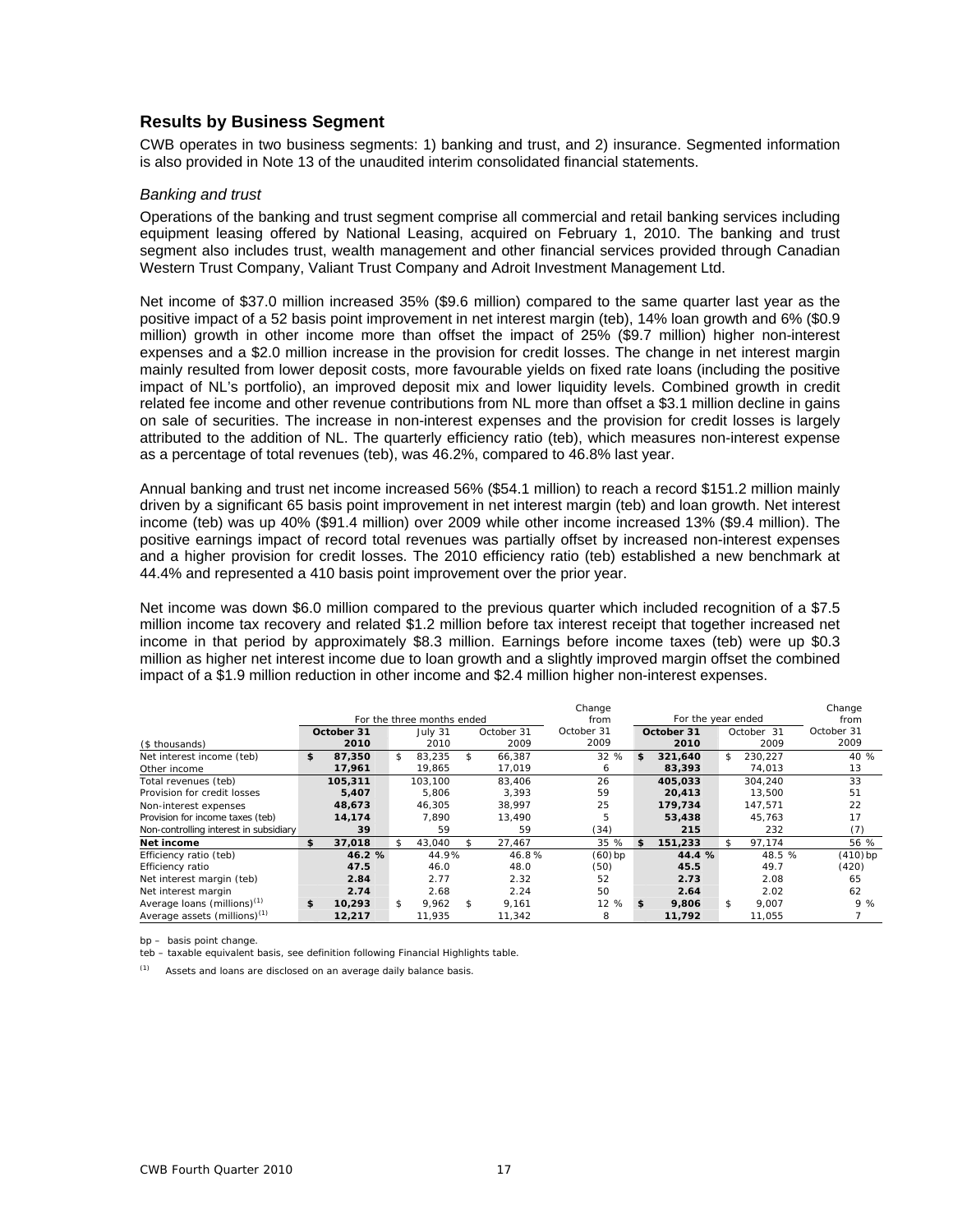### *Insurance*

The insurance segment is comprised of the operations of Canadian Direct Insurance Incorporated (Canadian Direct or CDI), which provides auto and home insurance to individuals in British Columbia and Alberta.

Canadian Direct reported quarterly net income of \$2.1 million representing a \$0.8 million decrease from a year ago. Results reflect a 7% increase in net claims expense combined with higher acquisition and noninterest expenses, partially offset by a 5% increase in net earned premiums and a positive contribution from the Alberta auto risk sharing pools (the Pools). Higher claims costs were attributed to negative development in several BC auto bodily injury claims. Growth in net earned premiums reflects a 5% increase in policies outstanding and higher average premiums per policy in the home product lines of business. Results also included a positive \$0.3 million before tax contribution from Canadian Direct's share of the Pools. The Pools' impact in same quarter last year resulted in a negative \$0.7 million before tax contribution.

Annual net income of \$12.4 million represented an improvement of 36% (\$3.3 million) from 2009. Absent the Pools' impact, the year-over-year increase in net income was 8% (\$0.8 million) reflecting 7% growth in net earned premiums, partially offset by higher net claims expense in certain core product lines and increased operating expenses. Higher claims costs included \$1.6 million (net of reinsurance) attributed to the severe hail storm which impacted Alberta in July and higher severity in BC auto due to negative developments on certain bodily injury claims. Increased expenses mainly reflect marketing initiatives and additional staff complement to support business growth. The positive annual before tax contribution from the Pools of \$3.3 million included a \$1.5 million reduction to unpaid claims reserves specifically related to a December 2009 decision by the Supreme Court that denied leave to appeal the cap on minor injuries suffered in an automobile accident. Following the Supreme Court decision, the Pools' unpaid claim reserves originally recorded in the fourth quarter of 2008 were reduced.

Compared to the previous quarter, net income was down \$1.5 million largely due to the above mentioned claims experience in BC auto. The Pools' before tax contribution of \$0.3 million was \$0.5 million lower than the previous quarter.

|                                                |             |     |                            |              | Change     |        |                    |               | Change     |
|------------------------------------------------|-------------|-----|----------------------------|--------------|------------|--------|--------------------|---------------|------------|
|                                                |             |     | For the three months ended |              | from       |        | For the year ended |               | from       |
|                                                | October 31  |     | July 31                    | October 31   | October 31 |        | October 31         | October 31    | October 31 |
| (\$ thousands)                                 | 2010        |     | 2010                       | 2009         | 2009       |        | 2010               | 2009          | 2009       |
| Net interest income (teb)                      | \$<br>1,856 | \$. | 1,785                      | \$<br>1,625  | 14         | $%$ \$ | 7,024              | \$<br>6,127   | 15 %       |
| Other income (net)                             |             |     |                            |              |            |        |                    |               |            |
| Net earned premiums                            | 28,552      |     | 28,858                     | 27,072       | 5          |        | 111,368            | 104,062       |            |
| Commissions and processing fees                | 576         |     | 606                        | 697          | (17)       |        | 2,347              | 2,852         | (18)       |
| Net claims and adjustment expenses             | (18, 844)   |     | (17, 023)                  | (17, 559)    |            |        | (68, 641)          | (68,996)      | (1)        |
| Policy acquisition costs                       | (5,893)     |     | (6, 307)                   | (5, 199)     | 13         |        | (23, 358)          | (20, 802)     | 12         |
| Insurance revenues (net)                       | 4,391       |     | 6,134                      | 5,011        | (12)       |        | 21,716             | 17,116        | 27         |
| Gains on sale of securities                    | 12          |     | 26                         | 57           | (79)       |        | 486                | 483           |            |
| Total revenues (net) (teb)                     | 6,259       |     | 7,945                      | 6,693        | (6)        |        | 29,226             | 23,726        | 23         |
| Non-interest expenses                          | 3,299       |     | 2,995                      | 2,576        | 28         |        | 11,746             | 10,611        | 11         |
| Provision for income taxes (teb)               | 871         |     | 1,395                      | 1,227        | (29)       |        | 5,092              | 4,004         | 27         |
| Net income                                     | \$<br>2,089 | \$  | 3,555                      | \$<br>2,890  | (28)       | $%$ \$ | 12,388             | \$<br>9,111   | 36 %       |
| Policies outstanding (#)                       | 185,167     |     | 182,961                    | 175,662      | 5          |        | 185,167            | 175,662       | 5          |
| Gross written premiums                         | 33,887      | \$  | 35,701                     | \$<br>31,537 |            |        | \$<br>124,451      | \$<br>116,828 |            |
| Claims loss ratio <sup>(1)</sup>               | 66 %        |     | 59<br>%                    | 65 %         | 100 bp     |        | 62<br>$\%$         | 67 %          | (500)bp    |
| Expense ratio $(2)$                            | 30          |     | 30                         | 26           | 400        |        | 29                 | 27            | 200        |
| Combined ratio <sup>(3)</sup>                  | 96          |     | 89                         | 91           | 500        |        | 91                 | 94            | (300)      |
| Alberta auto risk sharing pools                |             |     |                            |              |            |        |                    |               |            |
| impact on net income before tax                | 337         | \$  | 784                        | \$<br>(722)  | nm         | $%$ \$ | 3,255              | \$<br>(292)   | $nm$ %     |
| Average total assets (millions) <sup>(4)</sup> | 230         |     | 216                        | 212          | 8          |        | 215                | 198           | 9          |

bp – basis point change.

teb – taxable equivalent basis, see definition following Financial Highlights table.

n/m – not meaningful

(1) Net claims and adjustment expenses as a percentage of net earned premiums.<br>
Policy acquisition costs and non-interest expenses net of commissions and processing fees as a percentage of net earned premiums.<br>
(3) Sum of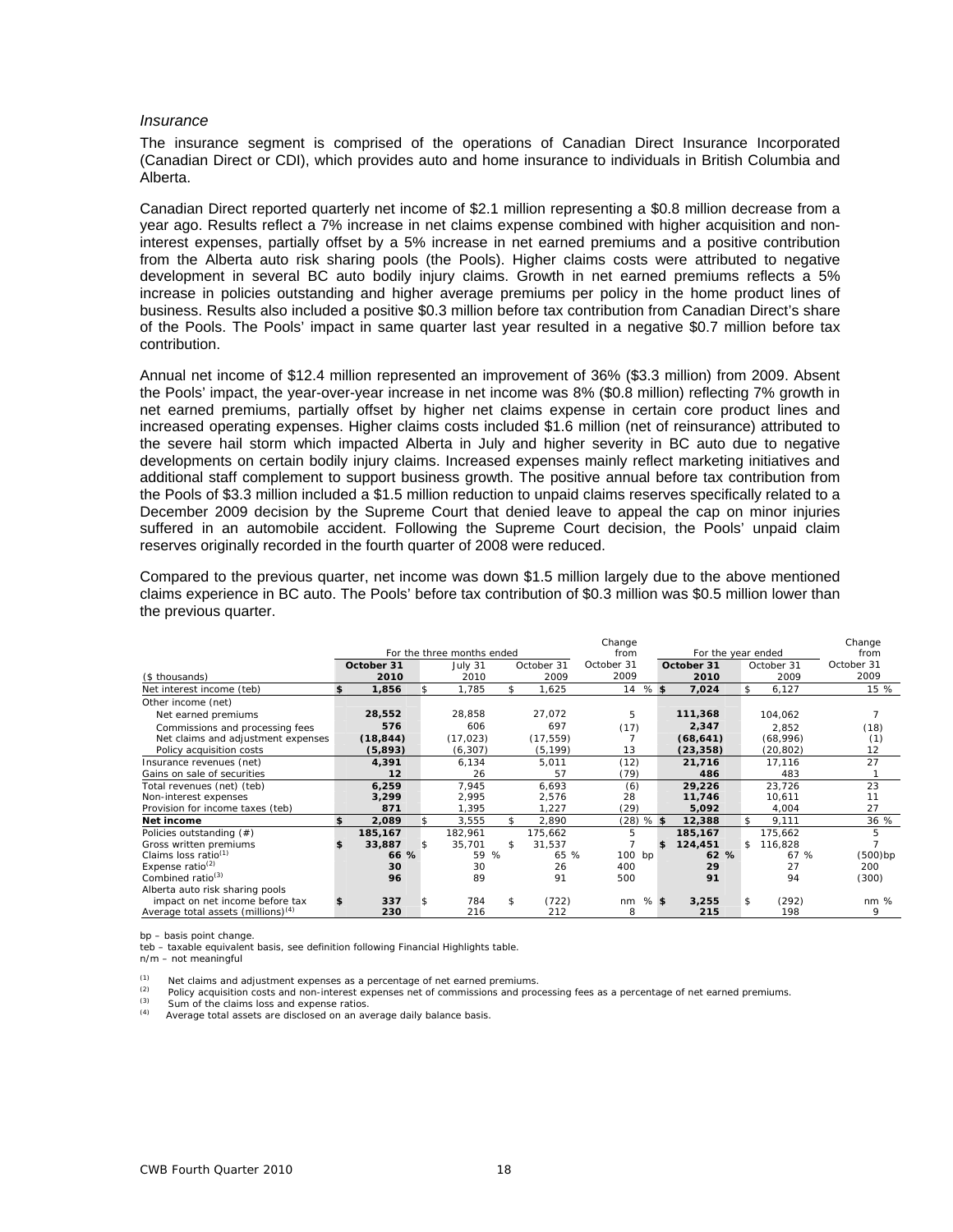# **Fiscal 2010 Minimum Targets and Performance with 2011 Minimum Targets**

The minimum performance targets established for the 2010 fiscal year together with CWB's actual performance, and minimum targets for fiscal 2011 are presented in the table below:

|                                                                 | 2010<br>Minimum<br>Targets | 2010<br>Performance | 2011<br>Minimum<br>Targets |
|-----------------------------------------------------------------|----------------------------|---------------------|----------------------------|
| Net income growth <sup>(1)</sup>                                | 12%                        | 54%                 | 6%                         |
| Net income growth, before taxes $(teb)^{(2)}$                   | n/a                        | 42%                 | 10%                        |
| Total revenue (teb) growth                                      | 12%                        | 32%                 | 12%                        |
| Loan growth                                                     | 10%                        | 14%                 | 10%                        |
| Provision for credit losses as a<br>percentage of average loans | $0.15\% - 0.20\%$          | 0.21%               | $0.20\% - 0.25\%$          |
| Efficiency ratio (teb)                                          | 48%                        | 44.1%               | 46%                        |
| Return on common equity <sup>(3)</sup>                          | 13%                        | 17.1%               | 15%                        |
| Return on assets <sup>(4)</sup>                                 | 0.90%                      | 1.24%               | 1.20%                      |

(1) Net income, before preferred share dividends.<br>
(2) Net income before income taxes (teb), non-controlling interest in subsidiary and preferred share dividends.

(3) Return on common equity calculated as annualized net income after preferred share dividends divided by average common shareholders' equity.<br><sup>(4)</sup> Return on assets calculated as annualized net income after preferred share dividends divided

by average total assets.

CWB surpassed its 2010 minimum targets for revenue growth, profitability and efficiency by considerable margins. Results reflect the robust recovery in net interest margin early in the year and generally strong performance across each business line. The second quarter acquisition of National Leasing was a key highlight and materially benefited all performance metrics except the provision for credit losses. The impact of National Leasing's historically higher loan loss experience compared to the Bank's core lending business is more than offset by the relatively high yield earned on its portfolio. The rate of loan growth in the fourth quarter increased compared to prior periods and led to 14% growth for the year, including a 4% contribution on the acquisition of National Leasing. The excellent efficiency ratio established a new internal benchmark as very strong growth in total revenues offset the impact of ongoing investments in people, premises and technology infrastructure that support management's objective for CWB Group to achieve sustained growth.

Canada's economic fundamentals call for moderate growth in 2011 despite economic uncertainties in the U.S. and globally. Consistent with a favourable long-term outlook for commodities, management continues to believe Western Canada will perform well relative to the rest of Canada. The Bank will maintain its focus on high quality, secured loans that offer a fair and profitable return and management believes there will be good lending opportunities that fit these parameters. The 2011 target for loan growth is 10%, unchanged from last year. Overall credit quality is within expectations and based on management's current view, future write-offs should remain within the Bank's range of acceptable levels. The provision for credit losses is expected to represent 20 to 25 basis points of average loans. Targets for profitability ratios and growth in total revenues and net income are moderated compared to actual results achieved in 2010 but reflect ongoing confidence in CWB's business model and overall strategic direction. With its solid financial footing and strong capital position, CWB is well positioned to take advantage of opportunities and manage unforeseen challenges that may arise. Management will maintain its focus on creating value and growth for shareholders over the long-term. Despite a cautious view, the overall outlook for 2011 and beyond is positive.

This management's discussion and analysis is dated December 6, 2010.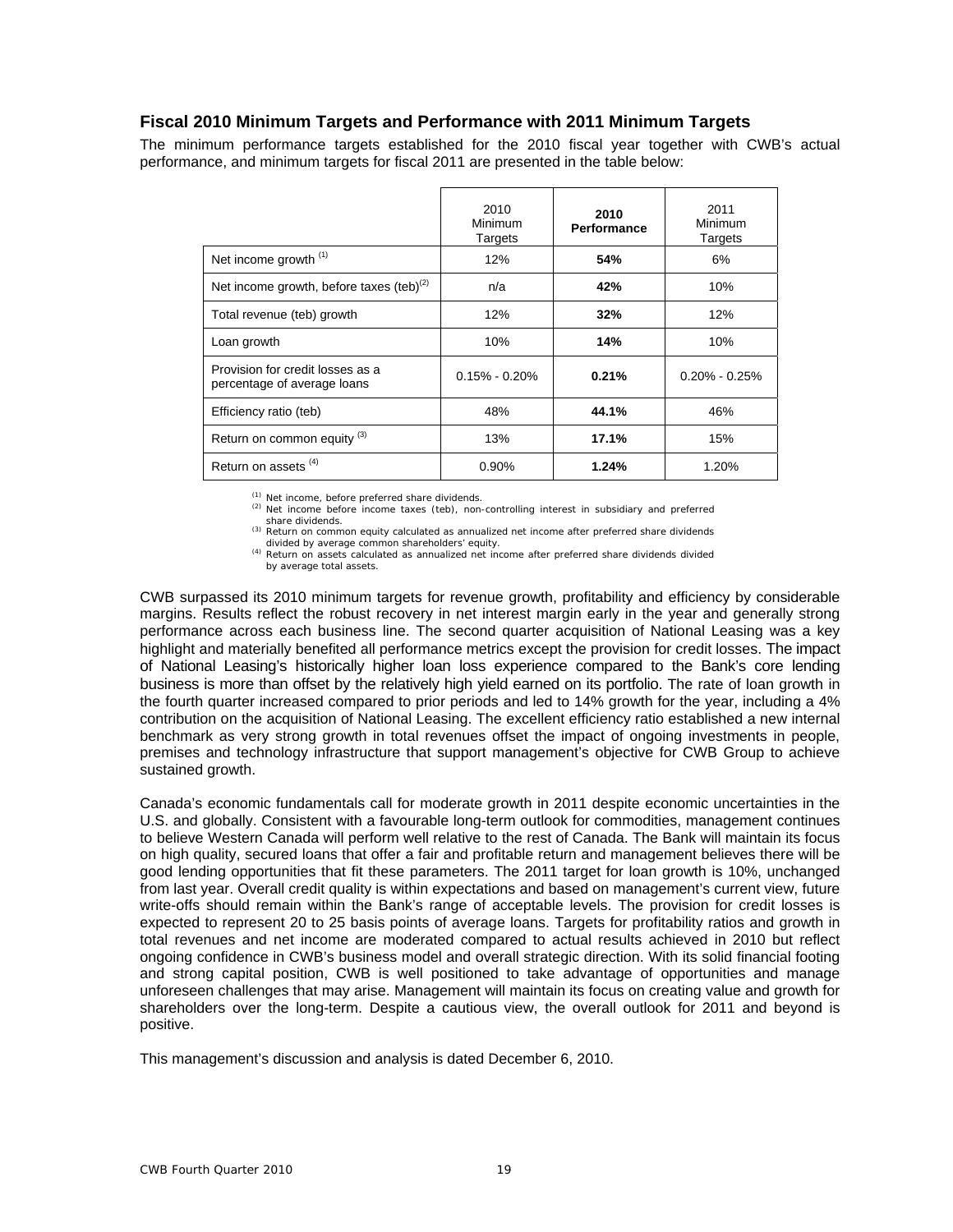### **Taxable Equivalent Basis (teb)**

Most banks analyze revenue on a taxable equivalent basis to permit uniform measurement and comparison of net interest income. Net interest income (as presented in the consolidated statement of income) includes tax-exempt income on certain securities. Since this income is not taxable, the rate of interest or dividends received is significantly lower than would apply to a loan or security of the same amount. The adjustment to taxable equivalent basis increases interest income and the provision for income taxes to what they would have been had the tax-exempt securities been taxed at the statutory rate. The taxable equivalent basis does not have a standardized meaning prescribed by GAAP and, therefore, may not be comparable to similar measures presented by other banks. Total revenues, net interest income and income taxes are discussed on a taxable equivalent basis throughout this quarterly report to shareholders.

### **Non-GAAP Measures**

Taxable equivalent basis, diluted cash earnings per common share, return on common shareholders' equity, return on assets, efficiency ratio, net interest margin, tangible common equity to risk-weighted assets, Tier 1 and total capital adequacy ratios, average balances, claims loss ratio, expense ratio and combined ratio do not have standardized meanings prescribed by generally accepted accounting principles (GAAP) and therefore may not be comparable to similar measures presented by other financial institutions. The non-GAAP measures used in this MD&A are calculated as follows:

- taxable equivalent basis described above;
- diluted cash earnings per common share diluted earnings per common share excluding the amortization of acquisitionrelated intangible assets;
- return on common shareholders' equity net income less preferred share dividends divided by average shareholder's equity;
- return on assets net income less preferred share dividends divided by average total assets;
- efficiency ratio non-interest expenses divided by total revenues (net interest income plus other income);
- net interest margin net interest income divided by average total assets;
- tangible common equity to risk-weighted assets shareholders' equity less subsidiary goodwill divided by risk-weighted assets, calculated in accordance with guidelines issued by the Office of the Superintendent of Financial Institutions Canada (OSFI);
- Tier 1 and total capital adequacy ratios in accordance with guidelines issued by OSFI;
- average balances average daily balances;
- claims loss ratio net insurance claims and adjustment expenses as a percentage of net earned premiums;
- expense ratio policy acquisition costs and non-interest expenses net of commissions and processing fees as a percentage of net earned premiums; and
- combined ratio sum of the claims loss and expense ratios.

### **Forward-looking Statements**

From time to time, Canadian Western Bank (the Bank) makes written and verbal forward-looking statements. Statements of this type are included in the Annual Report and reports to shareholders and may be included in filings with Canadian securities regulators or in other communications such as press releases and corporate presentations. Forward-looking statements include, but are not limited to, statements about the Bank's objectives and strategies, targeted and expected financial results and the outlook for the Bank's businesses or for the Canadian economy. Forward-looking statements are typically identified by the words "believe", "expect", "anticipate", "intend", "estimate", "may increase", "may impact" and other similar expressions, or future or conditional verbs such as "will", "should", "would" and "could."

By their very nature, forward-looking statements involve numerous assumptions. A variety of factors, many of which are beyond the Bank's control, may cause actual results to differ materially from the expectations expressed in the forward-looking statements. These factors include, but are not limited to, general business and economic conditions in Canada including the volatility and lack of liquidity in financial markets, fluctuations in interest rates and currency values, changes in monetary policy, changes in economic and political conditions, regulatory and legal developments, the level of competition in the Bank's markets, the occurrence of weather-related and other natural catastrophes, changes in accounting standards and policies, the accuracy of and completeness of information the Bank receives about customers and counterparties, the ability to attract and retain key personnel, the ability to complete and integrate acquisitions, reliance on third parties to provide components of the Bank's business infrastructure, changes in tax laws, technological developments, unexpected changes in consumer spending and saving habits, timely development and introduction of new products, and management's ability to anticipate and manage the risks associated with these factors. It is important to note that the preceding list is not exhaustive of possible factors.

These and other factors should be considered carefully and readers are cautioned not to place undue reliance on these forward-looking statements as a number of important factors could cause the Bank's actual results to differ materially from the expectations expressed in such forward looking statements. Unless required by securities law, the Bank does not undertake to update any forward-looking statement, whether written or verbal, that may be made from time to time by it or on its behalf.

Assumptions about the performance of the Canadian economy in 2011 and how it will affect CWB's businesses are material factors the Bank considers when setting its objectives. In setting minimum performance targets for fiscal 2011, management's assumptions include: moderate economic growth in Canada aided by positive relative performance in the four western provinces; relatively stable energy and other commodity prices; sound credit quality with actual losses remaining within the Bank's historical range of acceptable levels including consideration for National Leasing; modest inflationary pressures and gradual increases in the prime lending interest rate beginning in early-to-mid calendar year 2011; and, a relatively stable net interest margin supported by a low deposit cost environment, favourable yields on both new lending facilities and renewed accounts, and relatively stable investment returns reflecting high quality assets held in the securities portfolio.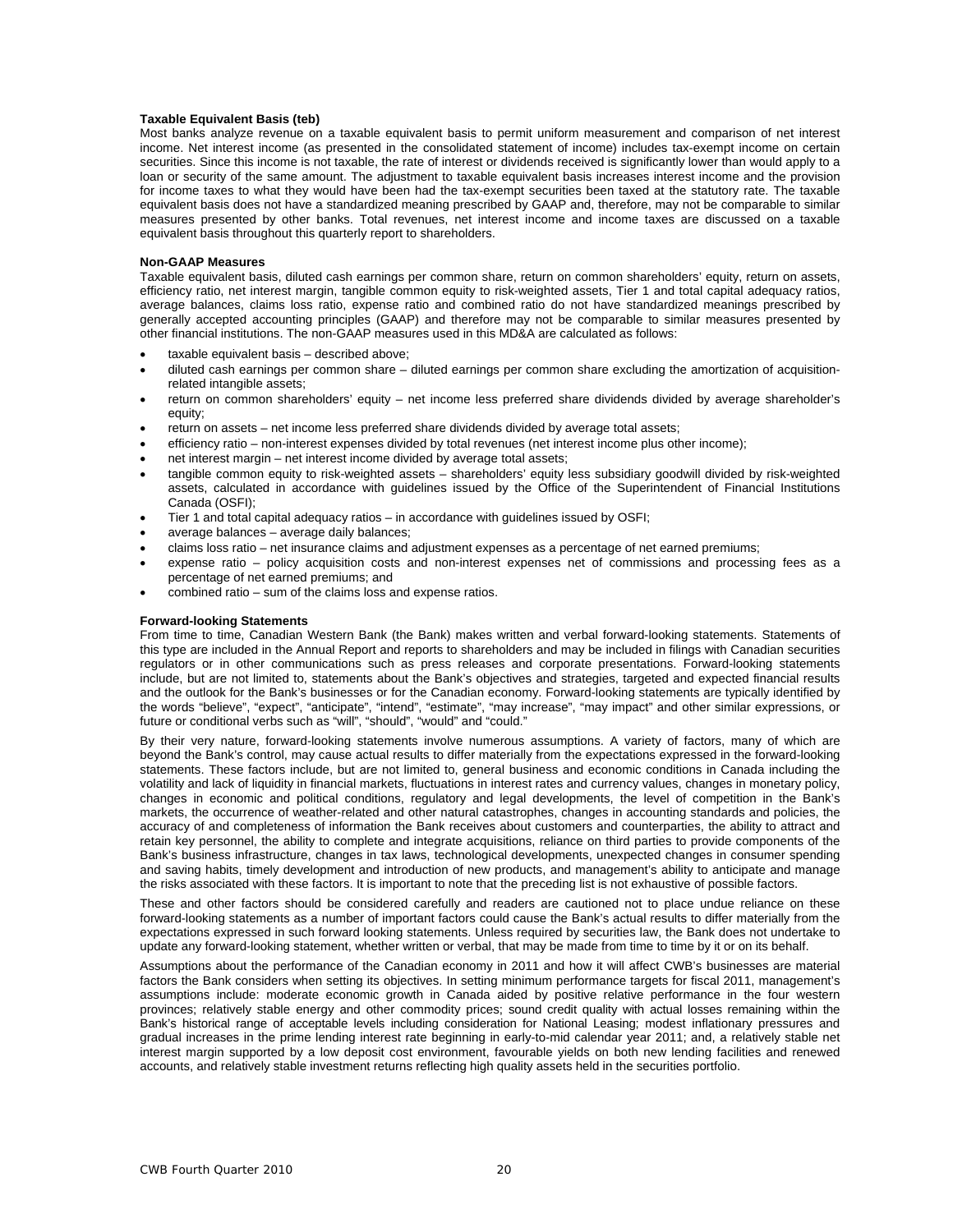# Consolidated Statements of Income

|                                                |               |                | For the three months ended |                |            | Change from    | For the year ended |                |            | Change from |
|------------------------------------------------|---------------|----------------|----------------------------|----------------|------------|----------------|--------------------|----------------|------------|-------------|
| (unaudited)                                    | October 31    |                | July 31                    |                | October 31 | October 31     | October 31         |                | October 31 | October 31  |
| (\$ thousands, except per share amounts)       | 2010          |                | 2010                       |                | 2009       | 2009           | 2010               |                | 2009       | 2009        |
| <b>Interest Income</b>                         |               |                |                            |                |            |                |                    |                |            |             |
| Loans                                          | \$<br>138,824 | \$             | 131.779 \$                 |                | 116,042    | 20 % \$        | 511,274            | \$             | 455,413    | 12 %        |
| Securities                                     | 10,265        |                | 10,156                     |                | 11,411     | (10)           | 40,785             |                | 44,209     | (8)         |
| Deposits with regulated                        |               |                |                            |                |            |                |                    |                |            |             |
| financial institutions                         | 899           |                | 1,082                      |                | 2,393      | (62)           | 5,528              |                | 12,803     | (57)        |
|                                                | 149,988       |                | 143,017                    |                | 129,846    | 16             | 557,587            |                | 512,425    | 9           |
| <b>Interest Expense</b>                        |               |                |                            |                |            |                |                    |                |            |             |
| Deposits                                       | 59,555        |                | 56,373                     |                | 58,963     | $\mathbf{1}$   | 222,356            |                | 263,017    | (15)        |
| Subordinated debentures                        | 4.406         |                | 4.406                      |                | 5,268      | (16)           | 17,753             |                | 20,901     | (15)        |
|                                                | 63,961        |                | 60,779                     |                | 64,231     | $\sim$         | 240,109            |                | 283,918    | (15)        |
| <b>Net Interest Income</b>                     | 86,027        |                | 82,238                     |                | 65,615     | 31             | 317,478            |                | 228,507    | 39          |
| <b>Provision for Credit Losses</b><br>(Note 5) | 5,407         |                | 5,806                      |                | 3,393      | 59             | 20,413             |                | 13,500     | 51          |
| Net Interest Income after                      |               |                |                            |                |            |                |                    |                |            |             |
| <b>Provision for Credit Losses</b>             | 80,620        |                | 76,432                     |                | 62,222     | 30             | 297,065            |                | 215,007    | 38          |
| Other Income                                   |               |                |                            |                |            |                |                    |                |            |             |
| Credit related                                 | 7,627         |                | 8,149                      |                | 6,150      | 24             | 31,550             |                | 23,369     | 35          |
| (Note 2)<br>Insurance, net                     | 4,391         |                | 6,134                      |                | 5,011      | (12)           | 21,716             |                | 17,116     | 27          |
| Trust and wealth management                    |               |                |                            |                |            |                |                    |                |            |             |
| services                                       | 4,087         |                | 4,260                      |                | 4,139      | (1)            | 17,316             |                | 15,478     | 12          |
| Retail services                                | 2,419         |                | 2,250                      |                | 1,865      | 30             | 9,017              |                | 7,403      | 22          |
| Gains on sale of securities                    | 1,038         |                | 840                        |                | 4,103      | (75)           | 12,447             |                | 25,225     | (51)        |
| Securitization revenue                         | 1.136         |                | 1,238                      |                |            | nm             | 4,285              |                |            | nm          |
| Foreign exchange gains                         | 691           |                | 620                        |                | 647        | $\overline{7}$ | 2,422              |                | 2,745      | (12)        |
| Other                                          | 975           |                | 2,534                      |                | 172        | 467            | 6,842              |                | 276        | 2,379       |
|                                                | 22,364        |                | 26,025                     |                | 22,087     | $\mathbf{1}$   | 105,595            |                | 91,612     | 15          |
| Net Interest and Other Income                  | 102.984       |                | 102.457                    |                | 84,309     | 22             | 402,660            |                | 306,619    | 31          |
| <b>Non-Interest Expenses</b>                   |               |                |                            |                |            |                |                    |                |            |             |
| Salaries and employee benefits                 | 32,138        |                | 32,763                     |                | 26,704     | 20             | 123,972            |                | 104,105    | 19          |
| Premises and equipment                         | 8,429         |                | 8,008                      |                | 6,996      | 20             | 31,448             |                | 26,030     | 21          |
| Other expenses                                 | 10,962        |                | 8,128                      |                | 7,373      | 49             | 34,511             |                | 26,115     | 32          |
| Provincial capital taxes                       | 443           |                | 401                        |                | 500        | (11)           | 1,549              |                | 1,932      | (20)        |
|                                                | 51,972        |                | 49,300                     |                | 41,573     | 25             | 191,480            |                | 158,182    | 21          |
| Net Income before Income Taxes                 |               |                |                            |                |            |                |                    |                |            |             |
| and Non-Controlling Interest                   |               |                |                            |                |            |                |                    |                |            |             |
| in Subsidiary                                  | 51,012        |                | 53.157                     |                | 42,736     | 19             | 211,180            |                | 148.437    | 42          |
| <b>Income Taxes</b>                            | 11,866        |                | 6,503                      |                | 12,320     | (4)            | 47,344             |                | 41,920     | 13          |
|                                                | 39,146        |                | 46,654                     |                | 30,416     | 29             | 163,836            |                | 106,517    | 54          |
| Non-Controlling Interest in                    |               |                |                            |                |            |                |                    |                |            |             |
| Subsidiary                                     | 39            |                | 59                         |                | 59         | (34)           | 215                |                | 232        | (7)         |
| Net Income                                     | \$<br>39,107  | \$             | 46,595                     | $\mathfrak{S}$ | 30,357     | 29 % \$        | 163,621            | $\mathfrak{S}$ | 106,285    | 54 %        |
|                                                |               |                |                            |                |            |                |                    |                |            |             |
| Preferred share dividends<br>$(Note 8)$ \$     | 3,802         | $\mathfrak{S}$ | $3,802$ \$                 |                | 3,802      | $-$ % \$       | 15,208             | \$             | 10,062     | 51 %        |
| Net income available to common                 |               |                |                            |                |            |                |                    |                |            |             |
| shareholders                                   | 35,305        |                | 42,793                     |                | 26,555     | 33             | 148,413            |                | 96,223     | 54          |
| Average number of common                       |               |                |                            |                |            |                |                    |                |            |             |
| shares (in thousands)                          | 66,593        |                | 66,376                     |                | 63,828     | $\overline{4}$ | 65,757             |                | 63,613     | 3           |
| Average number of diluted common               |               |                |                            |                |            |                |                    |                |            |             |
| shares (in thousands)                          | 73,435        |                | 73,146                     |                | 68,683     | $\overline{7}$ | 72,329             |                | 65,335     | 11          |
| Earnings Per Common Share<br>Basic             | \$<br>0.53    | $\mathfrak{S}$ | $0.64$ \$                  |                | 0.42       | 26             | \$<br>2.26         | \$             | 1.51       | 50          |
| Diluted                                        | 0.48          |                | 0.59                       |                | 0.39       | 23             | 2.05               |                | 1.47       | 39          |
|                                                |               |                |                            |                |            |                |                    |                |            |             |

nm - not meaningful.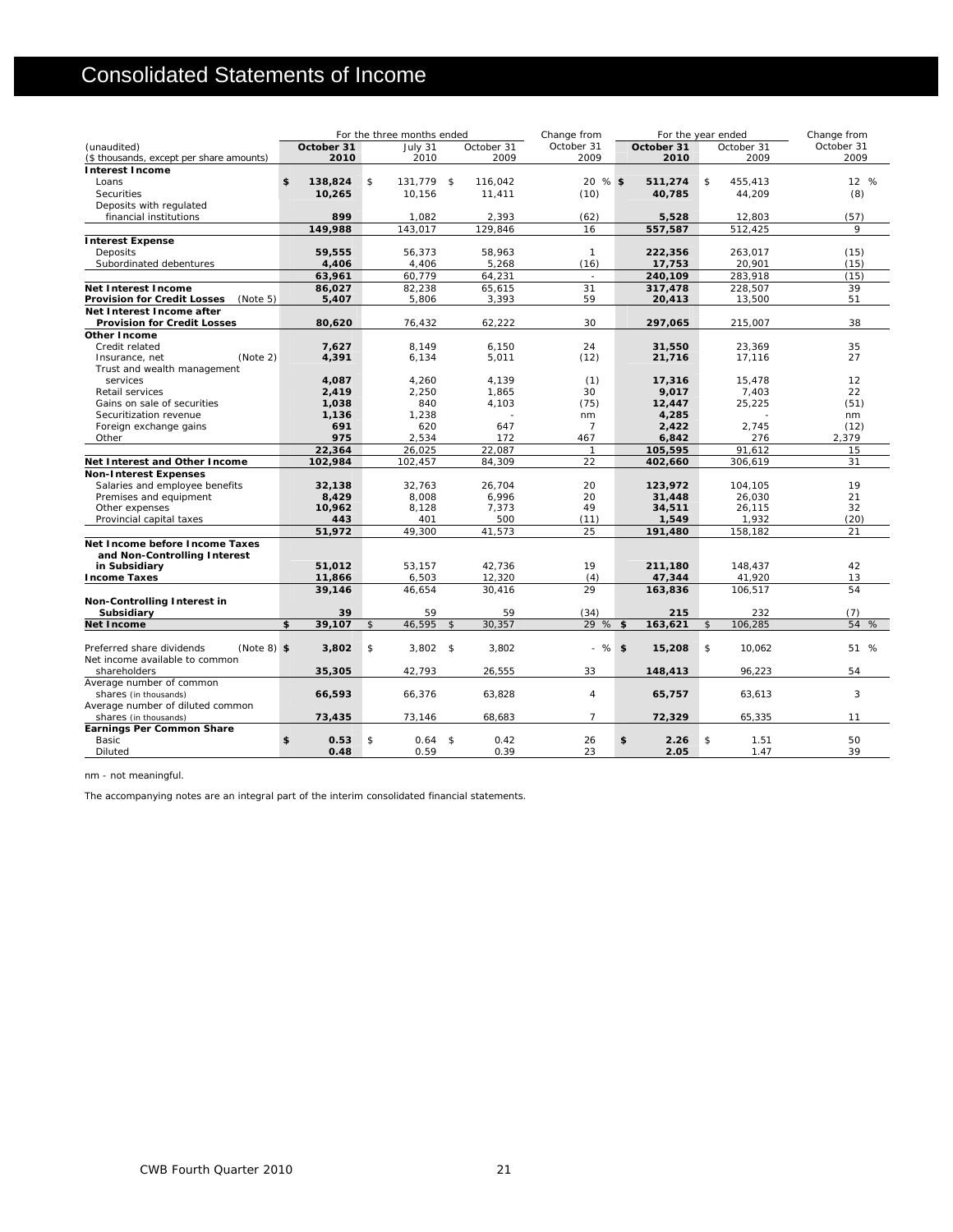# Consolidated Balance Sheets

| (unaudited)<br>(\$ thousands)                                            |                 | As at<br>October 31<br>2010 | As at<br>July 31<br>2010 | As at<br>October 31<br>2009 | Change from<br>October 31<br>2009 |
|--------------------------------------------------------------------------|-----------------|-----------------------------|--------------------------|-----------------------------|-----------------------------------|
| <b>Assets</b>                                                            |                 |                             |                          |                             |                                   |
| <b>Cash Resources</b>                                                    |                 |                             |                          |                             |                                   |
| Cash and non-interest bearing deposits with financial institutions       |                 | \$<br>8,965                 | \$<br>20,348             | \$<br>17,447                | (49)%                             |
| Interest bearing deposits with regulated financial institutions (Note 3) |                 | 168,998                     | 182,808                  | 266,980                     | (37)                              |
| Cheques and other items in transit                                       |                 | 9,981                       | 4,984                    | 12,677                      | (21)                              |
|                                                                          |                 | 187.944                     | 208,140                  | 297,104                     | (37)                              |
| <b>Securities</b>                                                        | (Note 3)        |                             |                          |                             |                                   |
| Issued or guaranteed by Canada                                           |                 | 564,694                     | 392.688                  | 854.457                     | (34)                              |
| Issued or guaranteed by a province or municipality                       |                 | 88,478                      | 73,132                   | 253,143                     | (65)                              |
| Other securities                                                         |                 | 857,015                     | 803,358                  | 783,809                     | 9                                 |
|                                                                          |                 | 1,510,187                   | 1,269,178                | 1,891,409                   | (20)                              |
| Securities Purchased Under Resale Agreements                             |                 | 177.954                     | 220,122                  | $\overline{\phantom{a}}$    | nm                                |
| Loans                                                                    | (Notes 4 and 6) |                             |                          |                             |                                   |
| Residential mortgages                                                    |                 | 2,479,957                   | 2.318.665                | 2,282,475                   | 9                                 |
| Other loans                                                              |                 | 8,095,148                   | 7,861,947                | 7,029,177                   | 15                                |
|                                                                          |                 | 10,575,105                  | 10,180,612               | 9,311,652                   | 14                                |
| Allowance for credit losses                                              | (Note 5)        | (78, 641)                   | (75, 746)                | (75, 459)                   | $\overline{4}$                    |
|                                                                          |                 | 10.496.464                  | 10.104.866               | 9,236,193                   | 14                                |
| Other                                                                    |                 |                             |                          |                             |                                   |
| Property and equipment                                                   |                 | 65,978                      | 61.709                   | 39.252                      | 68                                |
| Goodwill                                                                 |                 | 37,723                      | 37,438                   | 9,360                       | 303                               |
| Other intangible assets                                                  |                 | 43,420                      | 44,677                   | 6,465                       | 572                               |
| Insurance related                                                        |                 | 59,652                      | 58,914                   | 55,932                      | $\overline{7}$                    |
| Derivative related                                                       | (Note 7)        | 134                         | 83                       | 2,334                       | (94)                              |
| Other assets                                                             |                 | 122,235                     | 105,046                  | 97,823                      | 25                                |
|                                                                          |                 | 329,142                     | 307,867                  | 211,166                     | 56                                |
| <b>Total Assets</b>                                                      |                 | \$12,701,691                | \$12,110,173             | \$11,635,872                | 9%                                |
|                                                                          |                 |                             |                          |                             |                                   |
| Liabilities and Shareholders' Equity                                     |                 |                             |                          |                             |                                   |
| <b>Deposits</b>                                                          |                 |                             |                          |                             |                                   |
| Payable on demand                                                        |                 | \$<br>530,608               | \$<br>519,565            | \$<br>359,176               | 48 %                              |
| Payable after notice                                                     |                 | 2,999,599                   | 2,986,572                | 2,778,601                   | 8                                 |
| Payable on a fixed date                                                  |                 | 7,177,560                   | 6,645,905                | 6,374,461                   | 13                                |
| Deposit from Canadian Western Bank Capital Trust                         |                 | 105,000                     | 105,000                  | 105,000                     |                                   |
|                                                                          |                 | 10,812,767                  | 10,257,042               | 9,617,238                   | 12                                |
| Other                                                                    |                 |                             |                          |                             |                                   |
| Cheques and other items in transit                                       |                 | 39,628                      | 31,728                   | 41,964                      | (6)                               |
| Insurance related                                                        |                 | 149,396                     | 144,198                  | 145,509                     | 3                                 |
| Derivative related                                                       | (Note 7)        | 992                         | 1,080                    | 74                          | 1,241                             |
| Securities sold under repurchase agreements                              |                 |                             |                          | 300.242                     | nm                                |
| Other liabilities                                                        |                 | 235,865                     | 243,010                  | 169,346                     | 39                                |
|                                                                          |                 | 425,881                     | 420.016                  | 657,135                     | (35)                              |
| <b>Subordinated Debentures</b>                                           |                 |                             |                          |                             |                                   |
| Conventional                                                             | (Note 17)       | 315,000                     | 315,000                  | 375,000                     | (16)                              |
| <b>Shareholders' Equity</b>                                              |                 |                             |                          |                             |                                   |
| Preferred shares                                                         | (Note 8)        | 209,750                     | 209,750                  | 209,750                     | ×                                 |
| Common shares                                                            | (Note 8)        | 279,352                     | 276.930                  | 226.480                     | 23                                |
| Contributed surplus                                                      |                 | 21,291                      | 21,225                   | 19,366                      | 10                                |
| Retained earnings                                                        |                 | 614,710                     | 595,026                  | 511,784                     | 20                                |
| Accumulated other comprehensive income                                   |                 | 22,940                      | 15,184                   | 19,119                      | 20                                |
|                                                                          |                 | 1,148,043                   | 1,118,115                | 986,499                     | 16                                |
| Total Liabilities and Shareholders' Equity                               |                 | \$<br>12,701,691            | \$<br>12,110,173         | \$11,635,872                | 9%                                |

**CONTINGUART CONTINUES AND CONTINUES AND CONTINUES AND CONTINUES (Note 10)** (Note 10)

nm - not meaningful.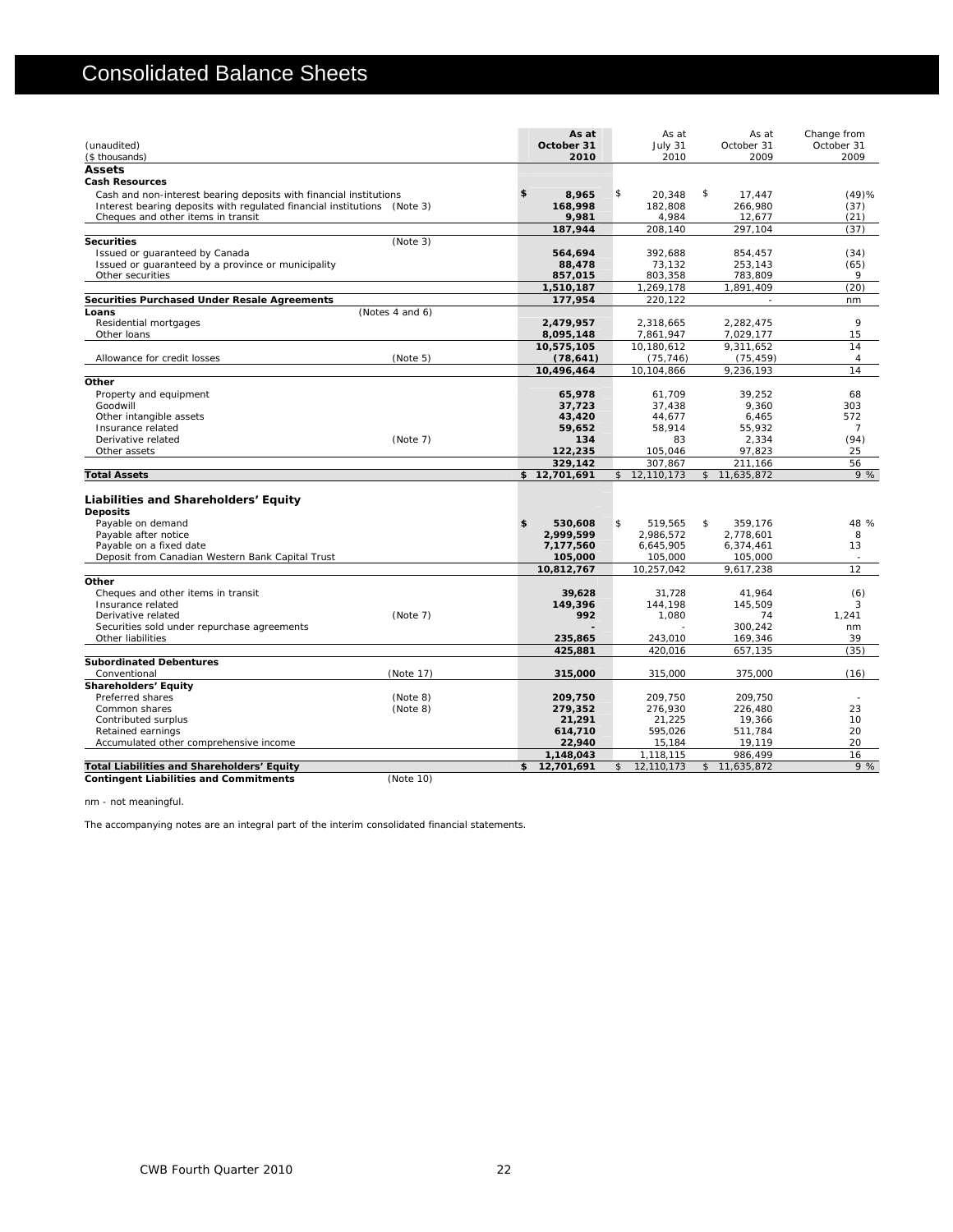# Consolidated Statements of Changes in Shareholders' Equity

|                                                                         | For the year ended   |            |
|-------------------------------------------------------------------------|----------------------|------------|
| (unaudited)                                                             | October 31           | October 31 |
| (\$ thousands)                                                          | 2010                 | 2009       |
| <b>Retained Earnings</b>                                                |                      |            |
| Balance at beginning of period                                          | 511.784 \$<br>\$     | 448.203    |
| Net income                                                              | 163,621              | 106,285    |
| Dividends - Preferred shares                                            | (15, 208)            | (10,062)   |
| $-$ Common shares                                                       | (28, 929)            | (27, 991)  |
| Warrants purchased under normal course issuer bid<br>(Note 8)           | (16, 453)            |            |
| Issuance costs on common shares                                         | (105)                |            |
| Issuance costs on preferred units                                       |                      | (4,651)    |
| Balance at end of period                                                | 614,710              | 511.784    |
| Accumulated Other Comprehensive Income (Loss)                           |                      |            |
| Balance at beginning of period                                          | 19,119               | (5, 203)   |
| Other comprehensive income                                              | 3,821                | 24,322     |
| Balance at end of period                                                | 22,940               | 19,119     |
| Total retained earnings and accumulated other comprehensive income      | 637,650              | 530,903    |
| <b>Preferred Shares</b><br>(Note 8)                                     |                      |            |
| Balance at beginning of period                                          | 209,750              |            |
| Issued during the period                                                |                      | 209.750    |
| Balance at end of period                                                | 209,750              | 209,750    |
| <b>Common Shares</b><br>(Note 8)                                        |                      |            |
| Balance at beginning of period                                          | 226,480              | 221,914    |
| Issued on acquisition of subsidiary<br>(Note 15)                        | 42,582               |            |
| Issued on exercise of options                                           | 3,864                | 2.200      |
| Transferred from contributed surplus on exercise or exchange of options | 3,181                | 1,613      |
| Issued under dividend reinvestment plan                                 | 2,922                | 744        |
| Issued on exercise of warrants                                          | 323                  |            |
| Balance at end of period                                                | 279,352              | 226,480    |
| <b>Contributed Surplus</b>                                              |                      |            |
| Balance at beginning of period                                          | 19,366               | 14.234     |
| Amortization of fair value of options                                   | 5,106                | 6.745      |
| Transferred to common shares on exercise or exchange of options         | (3, 181)             | (1,613)    |
| Balance at end of period                                                | 21,291               | 19.366     |
| <b>Total Shareholders' Equity</b>                                       | \$<br>$1,148,043$ \$ | 986,499    |

# Consolidated Statements of Comprehensive Income

|                                                                                                   | For the three months ended |            |               | For the year ended |            |  |
|---------------------------------------------------------------------------------------------------|----------------------------|------------|---------------|--------------------|------------|--|
| (unaudited)                                                                                       | October 31                 | October 31 | October 31    |                    | October 31 |  |
| (\$ thousands)                                                                                    | 2010                       | 2009       | 2010          |                    | 2009       |  |
| Net Income                                                                                        | \$<br>$39.107$ \$          | 30.357     | \$<br>163.621 |                    | 106,285    |  |
| Other Comprehensive Income (Loss), net of tax                                                     |                            |            |               |                    |            |  |
| Available-for-sale securities:                                                                    |                            |            |               |                    |            |  |
| Gains from change in fair value <sup>(1)</sup>                                                    | 8,638                      | 1.762      | 14,285        |                    | 47.214     |  |
| Reclassification to other income <sup>(2)</sup>                                                   | (882)                      | (2,672)    | (8,868)       |                    | (17, 556)  |  |
|                                                                                                   | 7,756                      | (910)      | 5,417         |                    | 29,658     |  |
| Derivatives designated as cash flow hedges:                                                       |                            |            |               |                    |            |  |
| Gains from change in fair value <sup>(3)</sup>                                                    |                            | 889        | 17            |                    | 9,453      |  |
| Reclassification to net interest income <sup>(4)</sup>                                            |                            | (1,955)    | (1,613)       |                    | (9,379)    |  |
| Reclassification to other liabilities for derivatives terminated prior to maturity <sup>(5)</sup> |                            |            |               |                    | (5, 410)   |  |
|                                                                                                   |                            | (1,066)    | (1,596)       |                    | (5, 336)   |  |
|                                                                                                   | 7.756                      | (1.976)    | 3,821         |                    | 24,322     |  |
| Comprehensive Income for the Period                                                               | 46.863                     | 28,381     | 167.442       |                    | 130.607    |  |

(1) Net of income tax expense of \$3,350 and \$5,647 for the quarter and year ended October 31, 2010, respectively (2009 – \$755 and \$20,094).<br>
Net of income tax benefit of \$356 and \$3,579 for the quarter and year ended Octo

Net of income tax benefit of nil and \$672 for the quarter and year ended October 31, 2010, respectively (2009 – \$1,075 and \$4,035).<br>Net of income tax benefit of nil and \$672 for the quarter and year ended October 31, 2010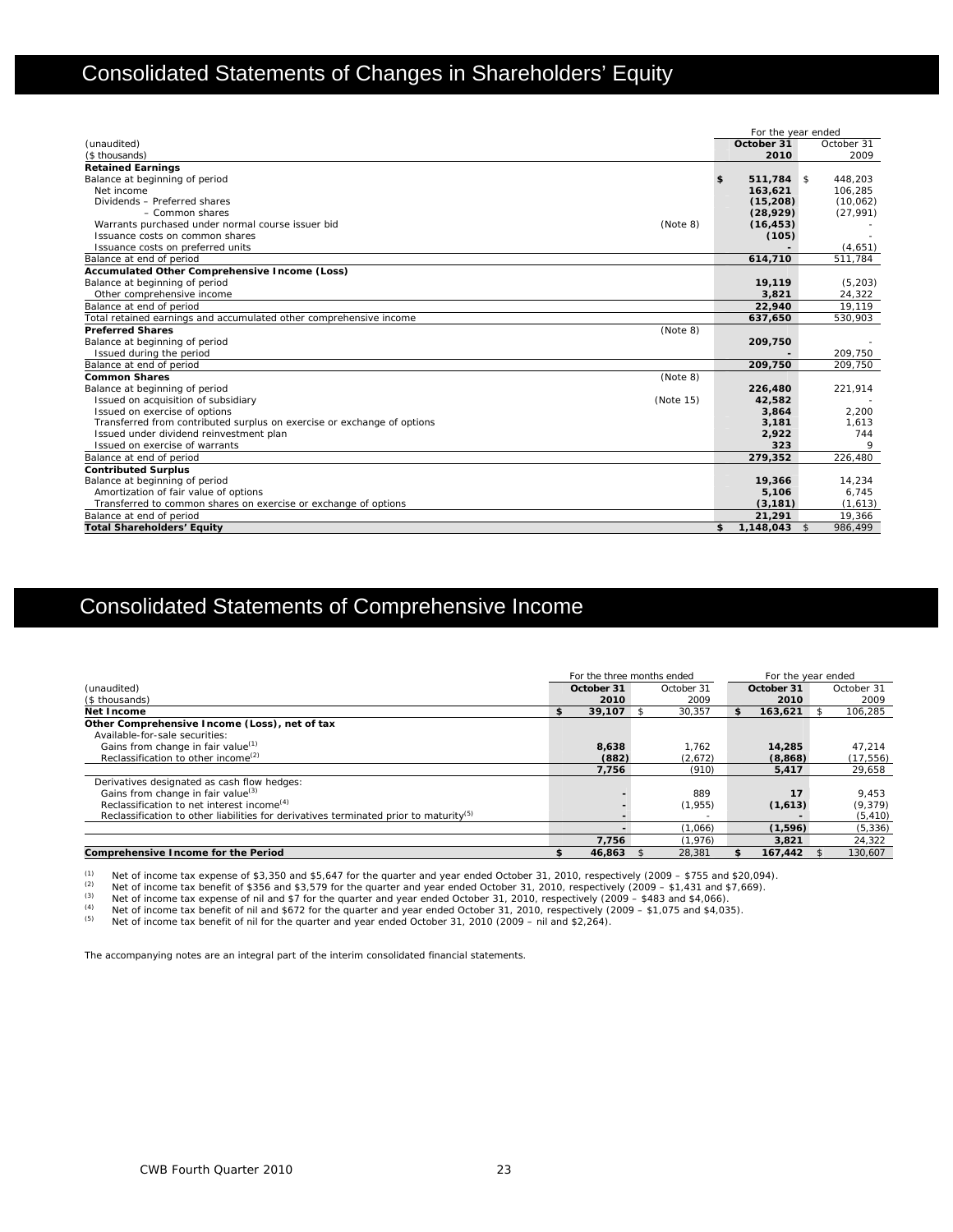# Consolidated Statements of Cash Flow

|                                                                      | For the three months ended |                |                   | For the year ended   |                |                            |  |
|----------------------------------------------------------------------|----------------------------|----------------|-------------------|----------------------|----------------|----------------------------|--|
| (unaudited)                                                          | October 31                 |                | October 31        | October 31           |                | October 31                 |  |
| (\$ thousands)                                                       | 2010                       |                | 2009              | 2010                 |                | 2009                       |  |
| Cash Flows from Operating Activities                                 |                            |                |                   |                      |                |                            |  |
| Net income                                                           | \$<br>39,107               | \$             | 30,357            | \$<br>163,621        | \$             | 106,285                    |  |
| Adjustments to determine net cash flows:                             |                            |                |                   |                      |                |                            |  |
| Provision for credit losses                                          | 5,407                      |                | 3,393             | 20,413               |                | 13,500                     |  |
| Depreciation and amortization                                        | 3,732                      |                | 2,332             | 13,816               |                | 8,773                      |  |
| Amortization of fair value of employee stock options                 | 1,322                      |                | 1,086             | 5,107                |                | 6,745                      |  |
| Future income taxes, net                                             | (7,610)                    |                | (2,670)           | 556                  |                | (13, 633)                  |  |
| Gain on sale of securities, net                                      | (1,038)                    |                | (4, 103)          | (12, 447)            |                | (25, 225)                  |  |
| Accrued interest receivable and payable, net                         | (11, 167)                  |                | (28,999)          | (4,012)              |                | 1,032                      |  |
| Current income taxes payable, net                                    | 17,645                     |                | 4,748             | (2, 164)             |                | 11.694                     |  |
| Other items, net                                                     | 5,712                      |                | (4,609)           | 41,148               |                | 5,595                      |  |
|                                                                      | 53,110                     |                | 1,535             | 226,038              |                | 114,766                    |  |
| <b>Cash Flows from Financing Activities</b>                          |                            |                |                   |                      |                |                            |  |
| Deposits, net                                                        | 555,724                    |                | 223.429           | 1,195,528            |                | 371,519                    |  |
| Common shares issued<br>(Note 8)                                     | 1,167                      |                | 1,647             | 7,109                |                | 2,953                      |  |
| Warrants purchased under normal course issuer bid<br>(Note 8)        | (8, 298)                   |                |                   | (16, 453)            |                |                            |  |
| <b>Dividends</b>                                                     | (11, 125)                  |                | (10, 824)         | (44, 137)            |                | (38, 053)                  |  |
| Issuance costs on share capital                                      |                            |                | (23)              | (105)                |                | (4,651)                    |  |
| Long-term debt repaid<br>(Note 15)                                   |                            |                |                   | (270, 630)           |                |                            |  |
| Securities sold under repurchase agreements, net                     |                            |                | 53,448            | (300, 242)           |                | 300,242                    |  |
| Debentures redeemed                                                  |                            |                |                   | (60,000)             |                |                            |  |
| Preferred units issued                                               |                            |                | 267,677           |                      |                | 209,750<br>841.760         |  |
|                                                                      | 537,468                    |                |                   | 511,070              |                |                            |  |
| <b>Cash Flows from Investing Activities</b>                          |                            |                |                   |                      |                |                            |  |
| Interest bearing deposits with regulated financial institutions, net | 13,343                     |                | 87.461            | 95.168               |                | 203.663                    |  |
| Securities, purchased<br>Securities, sale proceeds                   | (676, 957)                 |                | (933, 266)        | (2,966,470)          |                | (3, 253, 024)<br>2,302,967 |  |
| Securities, matured                                                  | 249,866<br>170,751         |                | 608,086<br>57,122 | 2,717,950<br>617,444 |                | 348,998                    |  |
| Securities purchased under resale agreements, net                    | 42,168                     |                |                   | (177, 954)           |                | 77,000                     |  |
| Loans, net                                                           | (397,006)                  |                | (101, 823)        | (957, 478)           |                | (625, 624)                 |  |
| Land, buildings and equipment                                        | (7,029)                    |                | (9, 457)          | (21, 079)            |                | (14, 809)                  |  |
| Acquisition of subsidiaries                                          |                            |                |                   | (53, 531)            |                | (6, 481)                   |  |
|                                                                      | (604, 864)                 |                | (291, 877)        | (745, 950)           |                | (967, 310)                 |  |
| Change in Cash and Cash Equivalents                                  | (14, 286)                  |                | (22, 665)         | (8, 842)             |                | (10, 784)                  |  |
| Cash and Cash Equivalents at Beginning of Period                     | (6, 396)                   |                | 10,825            | (11, 840)            |                | (1,056)                    |  |
| Cash and Cash Equivalents at End of Period *                         | \$<br>(20,682)             | $\mathfrak{S}$ | (11, 840)         | \$<br>(20,682)       | $\sqrt{2}$     | (11, 840)                  |  |
| * Represented by:                                                    |                            |                |                   |                      |                |                            |  |
| Cash and non-interest bearing deposits with financial institutions   | \$<br>8,965                | \$             | 17,447            | \$<br>8,965          | \$             | 17,447                     |  |
| Cheques and other items in transit (included in Cash Resources)      | 9,981                      |                | 12,677            | 9,981                |                | 12,677                     |  |
| Cheques and other items in transit (included in Other Liabilities)   | (39, 628)                  |                | (41, 964)         | (39, 628)            |                | (41, 964)                  |  |
| Cash and Cash Equivalents at End of Period                           | \$<br>(20, 682)            | $\mathfrak{S}$ | (11, 840)         | \$<br>(20, 682)      | $\mathfrak{S}$ | (11, 840)                  |  |
|                                                                      |                            |                |                   |                      |                |                            |  |
| Supplemental Disclosure of Cash Flow Information                     |                            |                |                   |                      |                |                            |  |
| Amount of interest paid in the period                                | \$<br>69,736               | \$             | 85,742            | \$<br>251,739        | \$             | 275.943                    |  |
| Amount of income taxes paid in the period                            | 1,831                      |                | 10,581            | 48,953               |                | 44,198                     |  |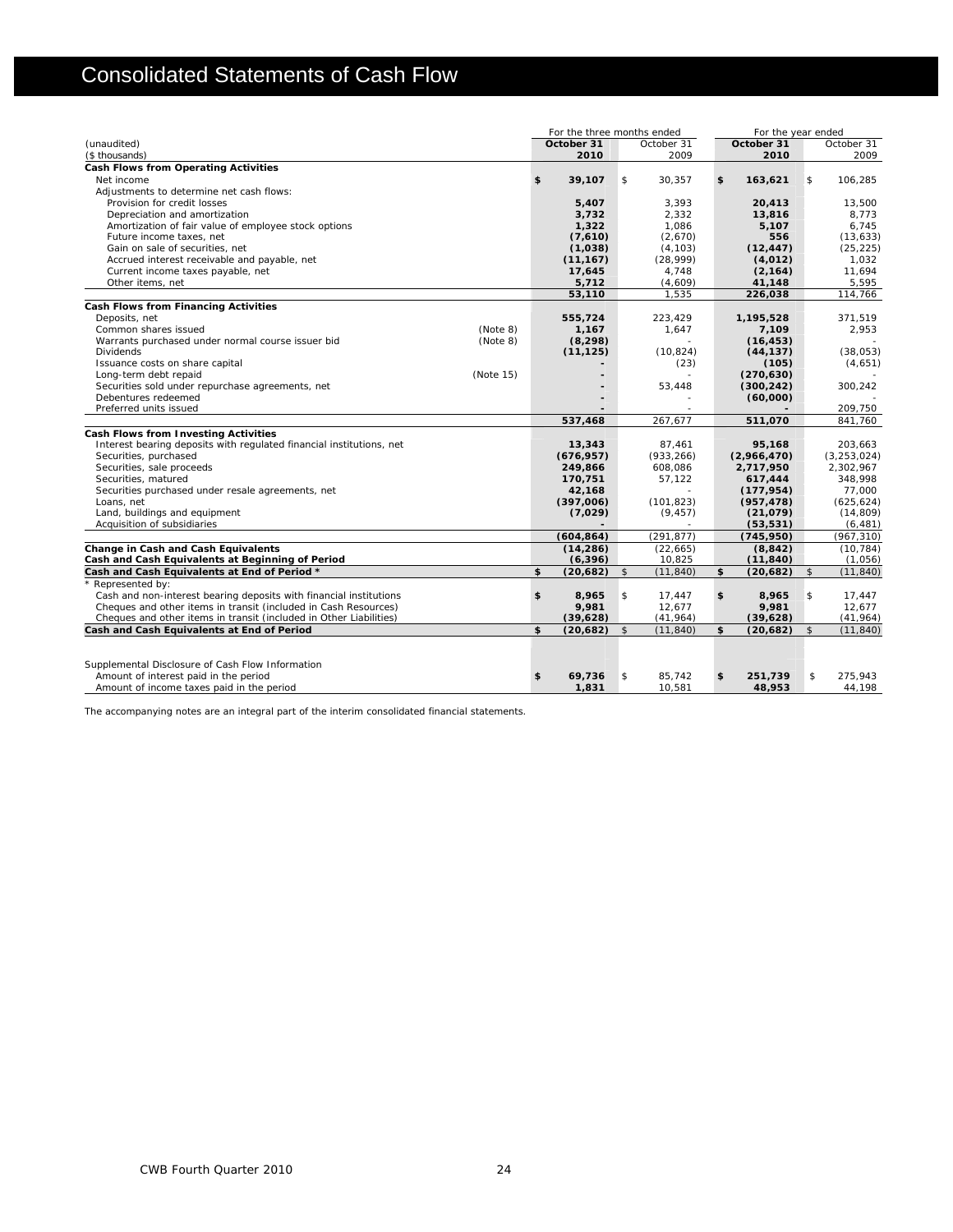(unaudited) (\$ thousands, except per share amounts)

### **1. Summary of Significant Accounting Policies**

### **Basis of Presentation**

These unaudited interim consolidated financial statements have been prepared in accordance with Canadian generally accepted accounting principles (GAAP), including the accounting requirements of the Office of the Superintendent of Financial Institutions Canada (OSFI), using the same accounting policies as the audited consolidated financial statements for the year ended October 31, 2009. Under Canadian GAAP, additional disclosures are required in annual financial statements and accordingly, these unaudited interim consolidated financial statements should be read in conjunction with the audited consolidated financial statements for the year ended October 31, 2009 as set out on pages 66 to 100 of the Bank's 2009 Annual Report.

### **2. Insurance Revenues, Net**

Insurance revenues, net, as reported in other income on the consolidated statement of income are presented net of net claims and adjustment expenses and policy acquisition costs.

|                                    |             | For the three months ended |            | For the year ended |            |            |
|------------------------------------|-------------|----------------------------|------------|--------------------|------------|------------|
|                                    | October 31  | July 31                    | October 31 |                    | October 31 | October 31 |
|                                    | 2010        | 2010                       | 2009       |                    | 2010       | 2009       |
| Net earned premiums                | $28.552$ \$ | 28,858                     | 27.072     | -\$                | 111,368    | 104.062    |
| Commissions and processing fees    | 576         | 606                        | 697        |                    | 2.347      | 2.852      |
| Net claims and adjustment expenses | (18,844)    | (17.023)                   | (17, 559)  |                    | (68, 641)  | (68,996)   |
| Policy acquisition costs           | (5.893)     | (6, 307)                   | (5, 199)   |                    | (23, 358)  | (20,802)   |
| Total, net                         | $4,391$ \$  | 6,134                      | 5.011      | \$                 | 21,716     | 17.116     |

### **3. Securities**

Net unrealized gains (losses) reflected on the balance sheet follow:

|                                                                 | As at        |   | As at   | As at      |
|-----------------------------------------------------------------|--------------|---|---------|------------|
|                                                                 | October 31   |   | July 31 | October 31 |
|                                                                 | 2010         |   | 2010    | 2009       |
| Interest bearing deposits with regulated financial institutions | 2,104<br>\$  | S | 2,571   | 7,390      |
| Securities issued or quaranteed by                              |              |   |         |            |
| Canada                                                          | (139)        |   | (326)   | 1.594      |
| A province or municipality                                      | 723          |   | 793     | 2.547      |
| Other debt securities                                           | 3,412        |   | 3.117   | 6,898      |
| Equity securities                                               |              |   |         |            |
| Preferred shares                                                | 18,331       |   | 11.948  | 5.810      |
| Common shares                                                   | 7,669        |   | 3,130   | 558        |
| Unrealized gain, net                                            | \$<br>32,100 |   | 21.233  | 24.797     |

The securities portfolio is primarily comprised of high quality debt instruments, preferred shares and common shares that are not held for trading purposes and, where applicable, are typically held until maturity. Fluctuations in value are generally attributed to changes in interest rates, market credit spreads and shifts in the interest rate curve. Unrealized losses are considered to be other than permanent in nature.

### **4. Loans**

The composition of the Bank's loan portfolio by geographic region and industry sector follow:

| (\$ millions)                        | <b>British</b><br>Columbia | Alberta     | Saskatchewan | Manitoba  |                | Other          |                | Total  | October 31<br>2010<br>Composition<br>Percentage | July 31<br>2010<br>Composition<br>Percentage | October 31<br>2009<br>Composition<br>Percentage |
|--------------------------------------|----------------------------|-------------|--------------|-----------|----------------|----------------|----------------|--------|-------------------------------------------------|----------------------------------------------|-------------------------------------------------|
| Loans to Individuals                 |                            |             |              |           |                |                |                |        |                                                 |                                              |                                                 |
| Residential mortgages <sup>(2)</sup> | \$<br>1,046                | \$<br>1.040 | \$<br>145    | \$<br>68  | $\mathfrak{L}$ | 181            | $\mathfrak{S}$ | 2,480  | 23 %                                            | 23 %                                         | 25 %                                            |
| Other loans                          | 66                         | 104         | 14           |           |                |                |                | 188    |                                                 | $\overline{2}$                               | 2                                               |
|                                      | 1,112                      | 1,144       | 159          | 71        |                | 182            |                | 2,668  | 25                                              | 25                                           | 27                                              |
| <b>Loans to Businesses</b>           |                            |             |              |           |                |                |                |        |                                                 |                                              |                                                 |
| Commercial                           | 753                        | 1,447       | 111          | 95        |                | 291            |                | 2,697  | 26                                              | 26                                           | 27                                              |
| Construction and                     |                            |             |              |           |                |                |                |        |                                                 |                                              |                                                 |
| real estate <sup>(3)</sup>           | 1,272                      | 1,517       | 223          | 70        |                | 184            |                | 3,266  | 31                                              | 32                                           | 31                                              |
| Equipment financing                  | 329                        | 710         | 118          | 58        |                | 464            |                | 1,679  | 16                                              | 15                                           | 13                                              |
| Energy                               |                            | 265         |              |           |                | $\overline{a}$ |                | 265    | $\mathcal{P}$                                   | 2                                            | 2                                               |
|                                      | 2,354                      | 3,939       | 452          | 223       |                | 939            |                | 7,907  | 75                                              | 75                                           | 73                                              |
| Total Loans <sup>(1)</sup>           | 3,466                      | 5,083       | 611          | \$<br>294 | \$             | 1.121          | $\mathbb{S}$   | 10,575 | 100 %                                           | 100 %                                        | 100 %                                           |
| <b>Composition Percentage</b>        |                            |             |              |           |                |                |                |        |                                                 |                                              |                                                 |
| October 31, 2010                     | 33 %                       | 48 %        | 6%           | 3%        |                | 10%            |                | 100 %  |                                                 |                                              |                                                 |
| July 31, 2010                        | 33 %                       | 48 %        | 6%           | 3%        |                | 10%            |                | 100 %  |                                                 |                                              |                                                 |
| October 31, 2009                     | 35 %                       | 50%         | 5%           | 3%        |                | 7%             |                | 100 %  |                                                 |                                              |                                                 |

<sup>(1)</sup> This table does not include an allocation for credit losses or deferred revenue and premiums.<br><sup>(2)</sup> Includes single- and multi-unit residential mortgages and project (interim) mortgages on residential property.<br><sup>(3)</sup>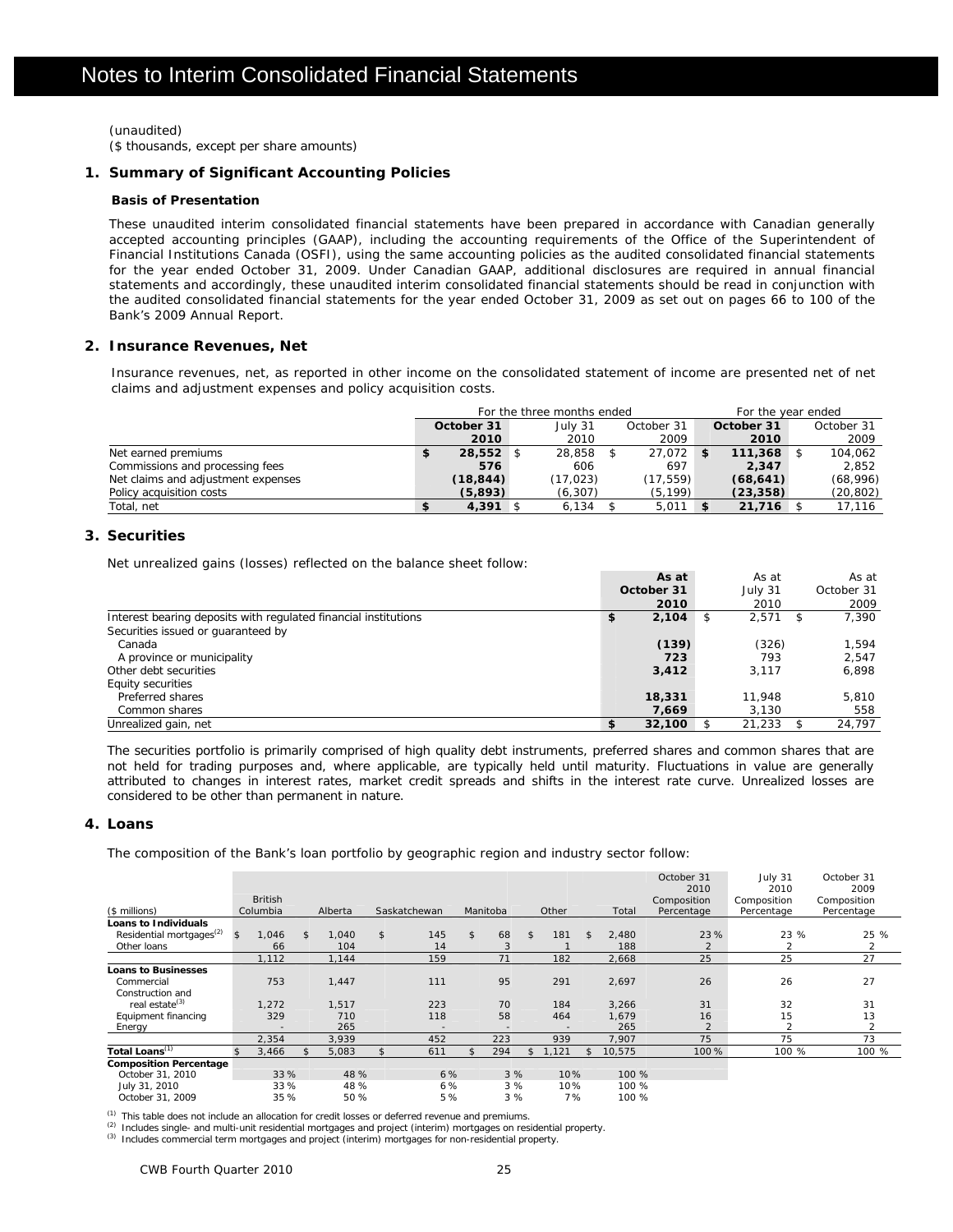### **5. Allowance for Credit Losses**

The following table shows the changes in the allowance for credit losses:

|                                |                 |   | For the three months ended<br>October 31, 2010 |    |         | For the three months ended<br>July 31, 2010 |           |     |                         |   |          |  |  |
|--------------------------------|-----------------|---|------------------------------------------------|----|---------|---------------------------------------------|-----------|-----|-------------------------|---|----------|--|--|
|                                |                 |   | General                                        |    |         |                                             |           |     | General                 |   |          |  |  |
|                                | <b>Specific</b> |   | <b>Allowance</b><br>for Credit                 |    |         |                                             | Specific  |     | Allowance<br>for Credit |   |          |  |  |
|                                | Allowance       |   | Losses                                         |    | Total   |                                             | Allowance |     | Losses                  |   | Total    |  |  |
| Balance at beginning of period | 16.707          | S | 59,039                                         | £. | 75,746  | S                                           | 18,381    | -SS | 58,005                  | S | 76.386   |  |  |
| Acquisition of subsidiary      |                 |   |                                                |    |         |                                             |           |     |                         |   |          |  |  |
| Provision for credit losses    | 4,843           |   | 564                                            |    | 5,407   |                                             | 4.772     |     | 1.034                   |   | 5.806    |  |  |
| Write-offs                     | (2,831)         |   | -                                              |    | (2,831) |                                             | (6, 633)  |     |                         |   | (6, 633) |  |  |
| Recoveries                     | 319             |   | $\overline{\phantom{0}}$                       |    | 319     |                                             | 187       |     |                         |   | 187      |  |  |
| Balance at end of period       | 19,038          |   | 59,603                                         | £. | 78.641  |                                             | 16.707    |     | 59.039                  |   | 75.746   |  |  |

|                                |   |           |    | For the three months ended<br>October 31, 2009 |   |          |
|--------------------------------|---|-----------|----|------------------------------------------------|---|----------|
|                                |   | Specific  |    | General<br>Allowance<br>for Credit             |   |          |
|                                |   | Allowance |    | Losses                                         |   | Total    |
| Balance at beginning of period | ъ | 12.998    | -S | 61,216                                         | S | 74.214   |
| Provision for credit losses    |   | 3,456     |    | (63)                                           |   | 3,393    |
| Write-offs                     |   | (2, 164)  |    |                                                |   | (2, 164) |
| Recoveries                     |   | 16        |    |                                                |   | 16       |
| Balance at end of period       |   | 14,306    |    | 61.153                                         |   | 75.459   |

|                                |           |                 |   | For the year ended<br>October 31, 2010 |              |                 |           |            | For the year ended<br>October 31, 2009 |    |           |
|--------------------------------|-----------|-----------------|---|----------------------------------------|--------------|-----------------|-----------|------------|----------------------------------------|----|-----------|
|                                |           |                 |   | General                                |              |                 |           |            | General                                |    |           |
|                                |           |                 |   | Allowance                              |              |                 |           |            | Allowance                              |    |           |
|                                |           | <b>Specific</b> |   | for Credit                             |              | <b>Specific</b> |           | for Credit |                                        |    |           |
|                                |           | Allowance       |   | Losses                                 | <b>Total</b> |                 | Allowance |            | Losses                                 |    | Total     |
| Balance at beginning of period |           | 14,306          | S | 61,153                                 | \$<br>75,459 | S.              | 15,011    | S.         | 60,527                                 | S. | 75,538    |
| Acquisition of subsidiary      | (Note 15) | 2.596           |   | 4,172                                  | 6,768        |                 |           |            |                                        |    |           |
| Provision for credit losses    |           | 26,135          |   | (5, 722)                               | 20,413       |                 | 12.874    |            | 626                                    |    | 13,500    |
| Write-offs                     |           | (24, 599)       |   | $\overline{\phantom{0}}$               | (24, 599)    |                 | (13, 842) |            |                                        |    | (13, 842) |
| Recoveries                     |           | 600             |   | $\overline{\phantom{0}}$               | 600          |                 | 263       |            |                                        |    | 263       |
| Balance at end of period       |           | 19,038          |   | 59,603                                 | 78,641       |                 | 14,306    |            | 61.153                                 |    | 75,459    |

### **6. Impaired and Past Due Loans**

Outstanding gross loans and impaired loans, net of allowances for credit losses, by loan type, are as follows:

|                                            |                      | As at October 31, 2010 |                 |            |                          | As at July 31, 2010 |            |           |
|--------------------------------------------|----------------------|------------------------|-----------------|------------|--------------------------|---------------------|------------|-----------|
|                                            |                      | <b>Gross</b>           |                 | <b>Net</b> |                          | Gross               |            | Net       |
|                                            | Gross                | Impaired               | <b>Specific</b> | Impaired   | Gross                    | Impaired            | Specific   | Impaired  |
|                                            | Amount               | Amount                 | Allowance       | Loans      | Amount                   | Amount Allowance    |            | Loans     |
| Consumer and personal                      | \$<br>$1.793.181$ \$ | $24.534$ \$            | $1.288$ \$      | 23.246 \$  | 1,716,898 \$             | 21.517 \$           | $1.739$ \$ | 19.778    |
| Real estate <sup>(1)</sup>                 | 4.124.235            | 82.799                 | 4.880           | 77.919     | 3.982.290                | 93.320              | 4.934      | 88.386    |
| Equipment financing                        | 1,943,716            | 27.918                 | 10.215          | 17,703     | 1.789.922                | 28,163              | 9.425      | 18,738    |
| Commercial                                 | 2,713,973            | 7,956                  | 2,655           | 5,301      | 2,691,502                | 6.976               | 609        | 6,367     |
| Total $(2)$                                | \$<br>10,575,105 \$  | 143,207 \$             | 19,038          |            | 124,169 \$ 10,180,612 \$ | 149.976 \$ 16.707   |            | 133,269   |
| General allowance <sup>(3)</sup>           |                      |                        |                 | (59,603)   |                          |                     |            | (59, 039) |
| Net impaired loans after general allowance |                      |                        |                 | 64.566     |                          |                     |            | 74.230    |

|                                            |                 | As at October 31, 2009 |            |           |
|--------------------------------------------|-----------------|------------------------|------------|-----------|
|                                            |                 | Gross                  |            | Net       |
|                                            | Gross           | Impaired               | Specific   | Impaired  |
|                                            | Amount          | Amount Allowance       |            | Loans     |
| Consumer and personal                      | $$1.452.682$ \$ | 14.805 \$              | $1.207$ \$ | 13,598    |
| Real estate <sup>(1)</sup>                 | 3.909.991       | 76.643                 | 5.611      | 71,032    |
| Equipment financing                        | 1.412.344       | 26.408                 | 6.196      | 20,212    |
| Commercial                                 | 2.536.635       | 20,088                 | 1.292      | 18,796    |
| Total $(2)$                                | $$9,311,652$ \$ | 137,944 \$ 14,306      |            | 123,638   |
| General allowance <sup>(3)</sup>           |                 |                        |            | (61, 153) |
| Net impaired loans after general allowance |                 |                        |            | 62,485    |

<sup>(1)</sup> Multi-family residential mortgages are included in real estate loans.<br><sup>(2)</sup> Gross impaired loans include foreclosed assets with a carrying value of \$867 (July 31, 2010 - \$2,081 and October 31, 2009 - nil) which are h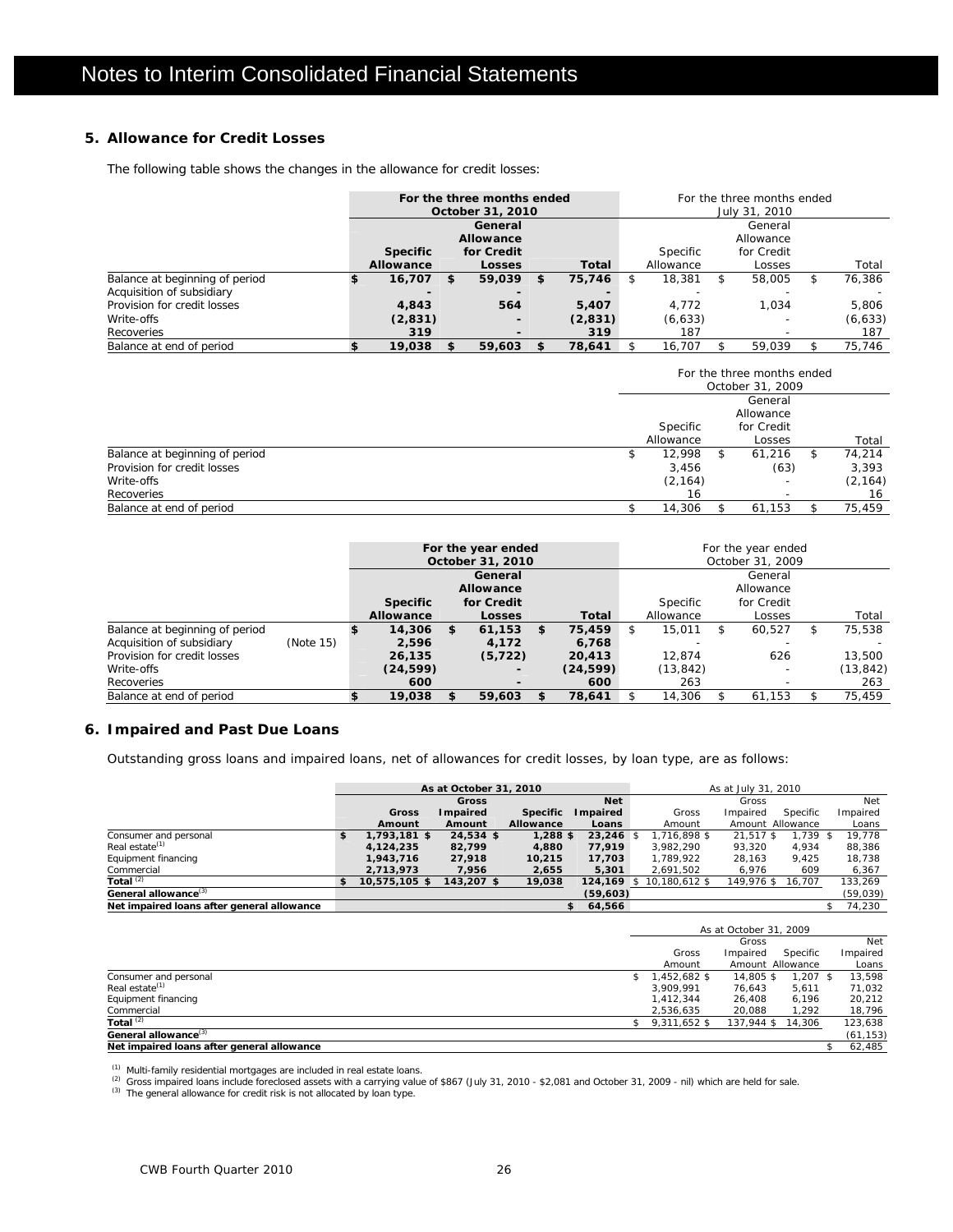### **6. Impaired and Past Due Loans – continued**

Outstanding impaired loans, net of allowance for credit losses, by provincial location of security, are as follows:

|                                            | As at October 31, 2010 |                  |                 |    |                 |  | As at July 31, 2010 |                  |  |          |  |
|--------------------------------------------|------------------------|------------------|-----------------|----|-----------------|--|---------------------|------------------|--|----------|--|
|                                            |                        | <b>Gross</b>     |                 |    | <b>Net</b>      |  | Gross               |                  |  | Net      |  |
|                                            |                        | <b>I</b> mpaired | <b>Specific</b> |    | <b>Impaired</b> |  | Impaired            | Specific         |  | Impaired |  |
|                                            |                        | Amount           | Allowance       |    | Loans           |  |                     | Amount Allowance |  | Loans    |  |
| Alberta                                    | \$                     | 98,973 \$        | 14,515          | s. | 84,458 \$       |  | 110.891 \$          | $11.563$ \$      |  | 99.328   |  |
| <b>British Columbia</b>                    |                        | 38,543           | 1,259           |    | 37,284          |  | 32.833              | 2.210            |  | 30,623   |  |
| Saskatchewan                               |                        | 2,109            | 1.114           |    | 995             |  | 2.376               | 1.004            |  | 1,372    |  |
| Manitoba                                   |                        | 329              | 233             |    | 96              |  | 500                 | 250              |  | 250      |  |
| Other                                      |                        | 3,253            | 1.917           |    | 1,336           |  | 3.376               | 1.680            |  | 1,696    |  |
| Total                                      | \$                     | 143,207 \$       | 19,038          |    | $124.169$ \$    |  | 149.976 \$          | 16,707           |  | 133.269  |  |
| General allowance <sup>(1)</sup>           |                        |                  |                 |    | (59, 603)       |  |                     |                  |  | (59,039) |  |
| Net impaired loans after general allowance |                        |                  |                 |    | \$64,566        |  |                     |                  |  | 74.230   |  |

|                                            |            | As at October 31, 2009 |           |
|--------------------------------------------|------------|------------------------|-----------|
|                                            | Gross      |                        | Net       |
|                                            | Impaired   | Specific               | Impaired  |
|                                            |            | Amount Allowance       | Loans     |
| Alberta                                    | 74.847 \$  | 7,651 \$               | 67,196    |
| <b>British Columbia</b>                    | 37.655     | 5.000                  | 32,655    |
| Saskatchewan                               | 1.632      | 609                    | 1,023     |
| Manitoba                                   | 337        | 23                     | 314       |
| Other                                      | 23,473     | 1.023                  | 22,450    |
| Total                                      | 137,944 \$ | 14,306                 | 123,638   |
| General allowance <sup>(1)</sup>           |            |                        | (61, 153) |
| Net impaired loans after general allowance |            |                        | 62,485    |

(1) The general allowance for credit risk is not allocated by province.

During the quarter and year ended October 31, 2010, interest recognized as income on impaired loans totaled \$703 and \$3,392 respectively (2009 - \$326 and \$1,726).

Gross impaired loans exclude certain past due loans where payment of interest or principal is contractually in arrears, which are not classified as impaired. Details of such past due loans that have not been included in the gross impaired amount are as follows:

|                              | As at October 31, 2010    |  |             |                |  |         |  |        |  |
|------------------------------|---------------------------|--|-------------|----------------|--|---------|--|--------|--|
|                              | More than                 |  |             |                |  |         |  |        |  |
|                              | $-30$ days $31 - 60$ days |  |             | $61 - 90$ davs |  | 90 days |  | Total  |  |
| Residential mortgages        | \$<br>$5.762$ \$          |  | $7.933$ \$  | $3.912$ \$     |  | $\sim$  |  | 17.607 |  |
| Other loans <sup>(1)</sup>   | 17,877                    |  | 33,938      | 5,731          |  |         |  | 57,550 |  |
|                              | $23,639$ \$               |  | 41,871 \$   | $9,643$ \$     |  |         |  | 75,157 |  |
|                              |                           |  |             |                |  |         |  |        |  |
| Total as at July 31, 2010    | $17.363$ \$               |  | $31.812$ \$ | $2,475$ \$     |  | 517     |  | 52,167 |  |
| Total as at October 31, 2009 | 27,533 \$                 |  | 29,272 \$   | 4,694 \$       |  | $\sim$  |  | 61.499 |  |

(1) Amounts exclude National Leasing.

### **7. Derivative Financial Instruments**

The Bank designates certain derivative financial instruments as either a hedge of the fair value of recognized assets or liabilities or firm commitments (fair value hedges), or a hedge of highly probable future cash flows attributable to a recognized asset or liability or a forecasted transaction (cash flow hedges). On an ongoing basis, the Bank assesses whether the derivatives that are used in hedging transactions are effective in offsetting changes in fair values or cash flows of the hedged items. If a hedging transaction becomes ineffective or if the derivative is not designated as a cash flow hedge, any subsequent change in the fair value of the hedging instrument is recognized in earnings. Prior to February 1, 2010, all interest rate swaps were designated as cash flow hedges. Subsequent to February 1, 2010, with the acquisition of National Leasing (see Note 15), the Bank has interest rate swaps outstanding that are not designated as hedges. As at October 31, 2010, all interest rate swaps designated as cash flow hedges have matured.

For the quarter and year ended October 31, 2010, a net unrealized after tax gain of nil and \$17 respectively (2009 - \$889 and \$9,453) was recorded in other comprehensive income for changes in fair value of the effective portion of derivatives designated as cash flow hedges, and nil (2009 - nil) was recorded in other income for changes in fair value of the ineffective portion of derivatives classified as cash flow hedges. Amounts accumulated in other comprehensive income are reclassified to net income in the same period that interest on certain floating rate loans (i.e. the hedged items) affect income. For the quarter and year ended October 31, 2010, a net gain after tax of nil and \$1,613 respectively (2009 – \$1,955 and \$9,379) was reclassified to net income. A net gain of nil (2009 - \$1,678) after tax recorded in accumulated other comprehensive income as at October 31, 2010 is expected to be reclassified to net income in the next twelve months and will offset variable cash flows from floating rate loans.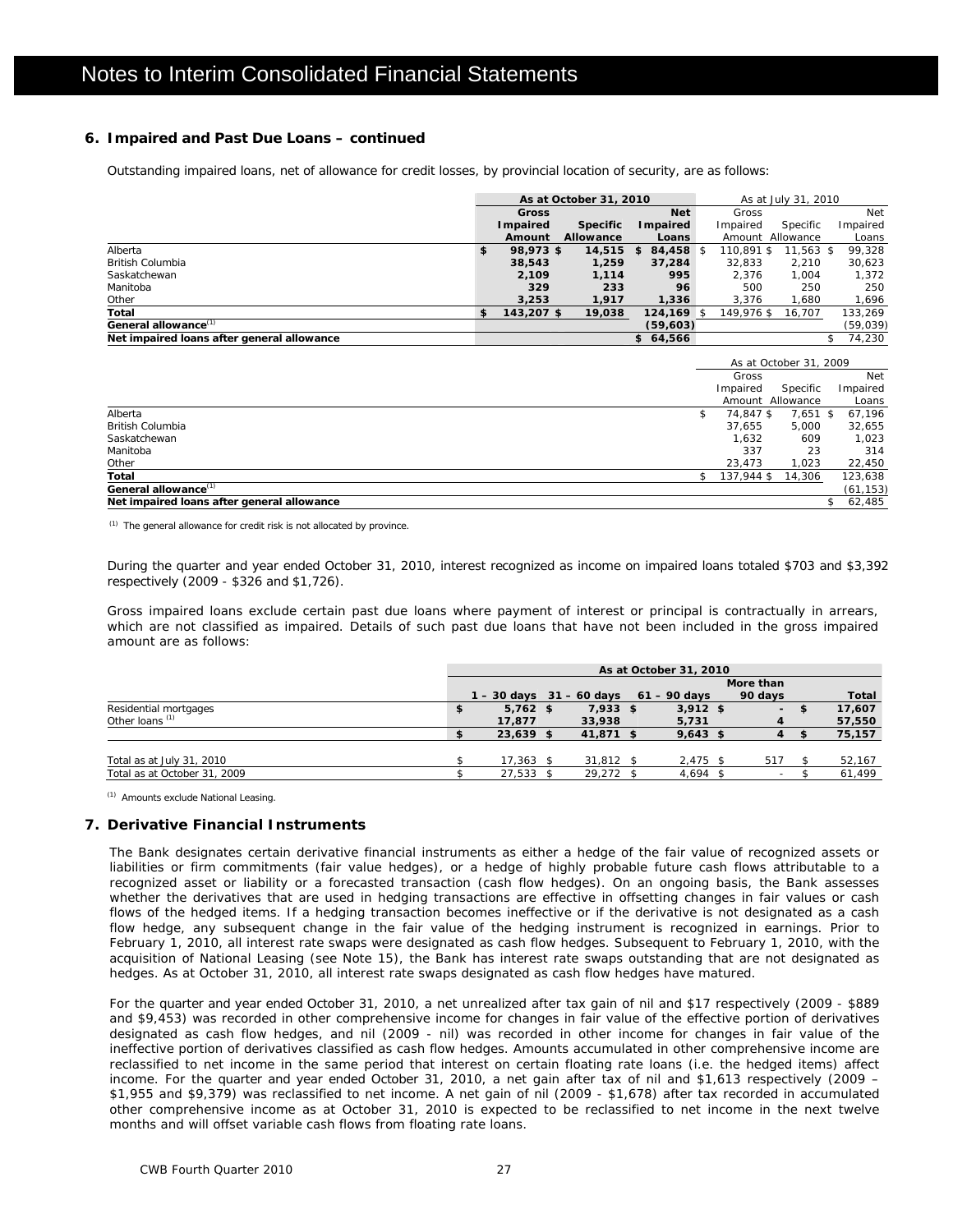### **7. Derivative Financial Instruments – continued**

The following table shows the notional value outstanding for derivative financial instruments and the related fair value:

|                                           | As at October 31, 2010 |      |                          |    |                   |    | As at July 31, 2010      |      |            |    |            |  |  |
|-------------------------------------------|------------------------|------|--------------------------|----|-------------------|----|--------------------------|------|------------|----|------------|--|--|
|                                           | <b>Notional</b>        |      | <b>Positive</b>          |    | <b>Negative</b>   |    | Notional                 |      | Positive   |    | Negative   |  |  |
|                                           | Amount                 |      | <b>Fair Value</b>        |    | <b>Fair Value</b> |    | Amount                   |      | Fair Value |    | Fair Value |  |  |
| Interest rate swaps not designated as     |                        |      |                          |    |                   |    |                          |      |            |    |            |  |  |
| hedges $(1)$                              | \$<br>47,550           | - \$ | н.                       | \$ | 930               | \$ | 52,490                   | - \$ | $\sim$     | \$ | 1.013      |  |  |
| Interest rate swaps designated as cash    |                        |      |                          |    |                   |    |                          |      |            |    |            |  |  |
| flow hedges                               |                        |      |                          |    |                   |    |                          |      |            |    |            |  |  |
| Equity contracts <sup>(2)</sup>           | 500                    |      |                          |    |                   |    | 500                      |      |            |    |            |  |  |
| Foreign exchange contracts <sup>(3)</sup> | 57,032                 |      | 132                      |    | 59                |    | 43.270                   |      | 83         |    | 64         |  |  |
| Embedded derivatives in equity-linked     |                        |      |                          |    |                   |    |                          |      |            |    |            |  |  |
| deposits <sup>(2)</sup>                   | n/a                    |      | $\overline{\phantom{0}}$ |    |                   |    | n/a                      |      |            |    |            |  |  |
| Other forecasted transactions             |                        |      |                          |    |                   |    | $\overline{\phantom{a}}$ |      |            |    |            |  |  |
| Derivative related amounts                |                        |      | 134                      | S  | 992               |    |                          |      | 83         |    | 1.080      |  |  |

|                                        | As at October 31, 2009   |     |            |     |            |  |  |  |
|----------------------------------------|--------------------------|-----|------------|-----|------------|--|--|--|
|                                        | Notional                 |     | Positive   |     | Negative   |  |  |  |
|                                        | Amount                   |     | Fair Value |     | Fair Value |  |  |  |
| Interest rate swaps not designated as  |                          |     |            |     |            |  |  |  |
| hedges                                 | \$<br>$\sim$             | -\$ | $\sim$     | -\$ |            |  |  |  |
| Interest rate swaps designated as cash |                          |     |            |     |            |  |  |  |
| flow hedges                            | 235,000                  |     | 2,265      |     |            |  |  |  |
| Equity contracts                       | 2.000                    |     |            |     | 33         |  |  |  |
| Foreign exchange contracts             | 2,496                    |     | 44         |     | 41         |  |  |  |
| Embedded derivatives in equity-linked  |                          |     |            |     |            |  |  |  |
| deposits                               | n/a                      |     | 25         |     |            |  |  |  |
| Other forecasted transactions          | $\overline{\phantom{0}}$ |     |            |     |            |  |  |  |
| Derivative related amounts             |                          |     | 2.334      |     | 74         |  |  |  |

<sup>(1)</sup> Interest rate swaps not designated as hedges outstanding at October 31, 2010 mature between November 2010 and April 2014.<br><sup>(2)</sup> Equity contract and equity-linked deposits outstanding at October 31, 2010 mature March

n/a – not applicable.

There were no forecasted transactions that failed to occur during the quarter and year ended October 31, 2010.

### **8. Capital Stock**

#### **Share Capital**

|                                                                         |                  | For the year ended |                          |     |         |
|-------------------------------------------------------------------------|------------------|--------------------|--------------------------|-----|---------|
|                                                                         | October 31, 2010 |                    | October 31, 2009         |     |         |
|                                                                         | Number of        |                    | Number of                |     |         |
|                                                                         | <b>Shares</b>    | Amount             | <b>Shares</b>            |     | Amount  |
| <b>Preferred Shares - Series 3</b>                                      |                  |                    |                          |     |         |
| Outstanding at beginning of period                                      | 8,390,000 \$     | 209,750            | $\overline{\phantom{0}}$ | -\$ |         |
| Issued during the period                                                |                  |                    | 8,390,000                |     | 209,750 |
| Outstanding at end of period <sup>(1)</sup>                             | 8,390,000        | 209,750            | 8,390,000                |     | 209.750 |
| <b>Common Shares</b>                                                    |                  |                    |                          |     |         |
| Outstanding at beginning of period                                      | 63,903,460       | 226,480            | 63.457.142               |     | 221,914 |
| Issued on acquisition of subsidiary<br>(Note 15)                        | 2,065,088        | 42,582             |                          |     |         |
| Issued on exercise or exchange of options                               | 524,151          | 3,864              | 406.934                  |     | 2.200   |
| Issued under dividend reinvestment plan <sup>(2)</sup>                  | 125,595          | 2.922              | 38.760                   |     | 744     |
| Issued on exercise of warrants                                          | 23,068           | 323                | 624                      |     | 9       |
| Transferred from contributed surplus on exercise or exchange of options |                  | 3,181              |                          |     | 1,613   |
| Outstanding at end of period                                            | 66,641,362       | 279,352            | 63.903.460               |     | 226,480 |
| <b>Share Capital</b>                                                    |                  | 489,102            |                          |     | 436.230 |

(1) Holders of the Preferred Shares – Series 3 are entitled to receive non-cumulative quarterly fixed dividends for the initial five-year period ending April 30, 2014 of 7.25% per annum, payable quarterly, as and when declared. For further information on dividend rates after April 30, 2014, refer to Note 18 of the audited consolidated financial statements for the year ended October 31, 2009 (see page 85 of the 2009 Annual Report).

(2) During the year, shares were issued at a 2% discount from the average closing price of the five trading days preceding the dividend payment date.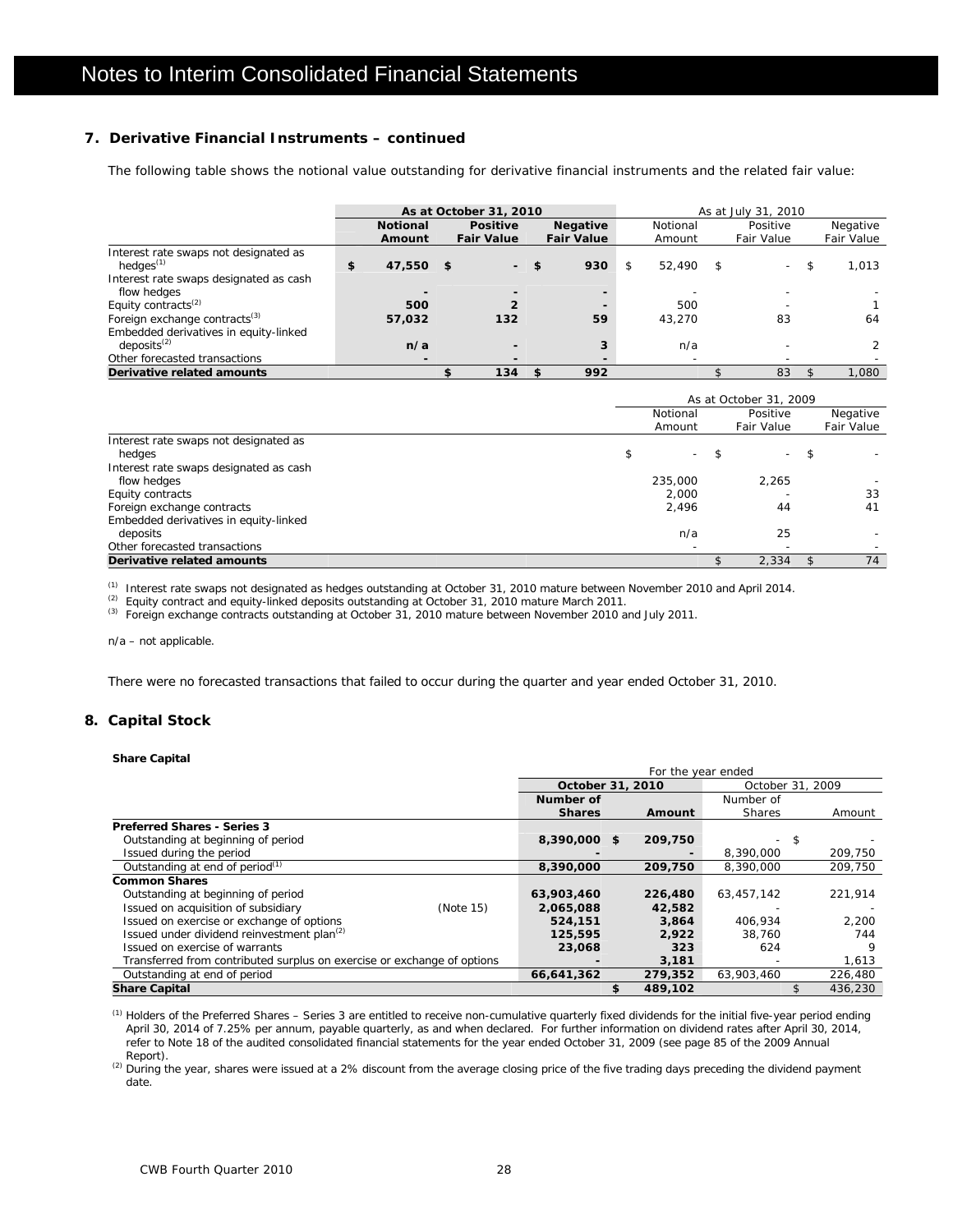### **8. Capital Stock - continued**

### **Warrants to Purchase Common Shares**

Each warrant is exercisable at a price of \$14.00 to purchase one common share in the capital of the Bank until March 3, 2014.

|                                    |             | For the year ended       |
|------------------------------------|-------------|--------------------------|
|                                    | October 31  | October 31               |
| Number of Warrants                 | 2010        | 2009                     |
| Outstanding at beginning of period | 14,964,356  | $\overline{\phantom{0}}$ |
| <b>Issued</b>                      |             | 14,964,980               |
| Purchased and cancelled            | (1,469,677) |                          |
| Exercised                          | (23,068)    | (624)                    |
| Outstanding at end of period       | 13,471,611  | 14,964,356               |

### **Normal Course Issuer Bid**

On January 18, 2010 and subsequently amended on September 30, 2010, the Bank received approval from the Toronto Stock Exchange to institute a Normal Course Issuer Bid (NCIB) to purchase and cancel up to 1,469,677 of its warrants. The NCIB commenced January 20, 2010 and was completed in October 2010. For the year ended October 31, 2010 the Bank purchased and cancelled 1,469,677 warrants fulfilling all available purchases under the NCIB at an aggregate cost of \$16,453, which was charged to retained earnings.

### **9. Stock-Based Compensation**

### **Stock Options**

|                                | For the three months ended           |                 |              |          |  |  |  |  |
|--------------------------------|--------------------------------------|-----------------|--------------|----------|--|--|--|--|
|                                | October 31, 2009<br>October 31, 2010 |                 |              |          |  |  |  |  |
|                                |                                      | Weighted        |              | Weighted |  |  |  |  |
|                                |                                      | Average         |              | Average  |  |  |  |  |
|                                | Number of                            | <b>Exercise</b> | Number of    | Exercise |  |  |  |  |
|                                | <b>Options</b>                       | Price           | Options      | Price    |  |  |  |  |
| <b>Options</b>                 |                                      |                 |              |          |  |  |  |  |
| Balance at beginning of period | $4,012,299$ \$                       | 19.86           | 4,626,405 \$ | 18.37    |  |  |  |  |
| Granted                        |                                      |                 |              |          |  |  |  |  |
| Exercised or exchanged         | (153, 250)                           | 17.70           | (208,600)    | 12.02    |  |  |  |  |
| Forfeited                      | (24, 616)                            | 22.16           | (23, 200)    | 20.01    |  |  |  |  |
| Balance at end of period       | $3.834.433$ \$                       | 19.93           | 4,394,605 \$ | 18.66    |  |  |  |  |

|                                | For the year ended |          |                  |          |  |  |  |  |  |
|--------------------------------|--------------------|----------|------------------|----------|--|--|--|--|--|
|                                | October 31, 2010   |          | October 31, 2009 |          |  |  |  |  |  |
|                                |                    | Weighted |                  | Weighted |  |  |  |  |  |
|                                |                    | Average  |                  | Average  |  |  |  |  |  |
|                                | Number of          | Exercise | Number of        | Exercise |  |  |  |  |  |
|                                | <b>Options</b>     | Price    | Options          | Price    |  |  |  |  |  |
| Options                        |                    |          |                  |          |  |  |  |  |  |
| Balance at beginning of period | 4,394,605<br>- \$  | 18.66    | $5.204.882$ \$   | 20.83    |  |  |  |  |  |
| Granted                        | 632,386            | 22.67    | 1.465.035        | 13.33    |  |  |  |  |  |
| Exercised or exchanged         | (1,085,435)        | 16.24    | (933,900)        | 10.56    |  |  |  |  |  |
| Forfeited                      | (107,123)          | 21.04    | (1, 341, 412)    | 26.88    |  |  |  |  |  |
| Balance at end of period       | 3,834,433<br>\$    | 19.93    | 4,394,605 \$     | 18.66    |  |  |  |  |  |
| Exercisable at end of period   | 1,109,850<br>\$    | 22.84    | 1.742.100 \$     | 18.22    |  |  |  |  |  |

The terms of the share incentive plan allow the holders of vested options a cashless settlement alternative whereby the option holder can either (a) elect to receive shares by delivering cash to the Bank in the amount of the option exercise price or (b) elect to receive the number of shares equivalent to the excess of the market value of the shares under option over the exercise price. Of the 1,085,435 options (2009 – 933,900) exercised or exchanged in the year ended October 31, 2010, option holders exchanged the rights to 842,025 options (2009 – 722,400) and received 280,741 shares (2009 – 195,434) in return under the cashless settlement alternative.

For the year ended October 31, 2010, salary expense of \$5,106 (2009 – \$6,745) was recognized relating to the estimated fair value of options. The fair value of options granted was estimated using a binomial option pricing model with the following variables and assumptions: (i) risk-free interest rate of 2.6% (2009 – 2.2%), (ii) expected option life of 4.0 years (2009 – 4.0 years), (iii) expected volatility of 44% (2009 – 38%), and (iv) expected dividends of 2.1% (2009 – 3.6%). The weighted average fair value of options granted was estimated at \$7.36 (2009 – \$2.94) per share.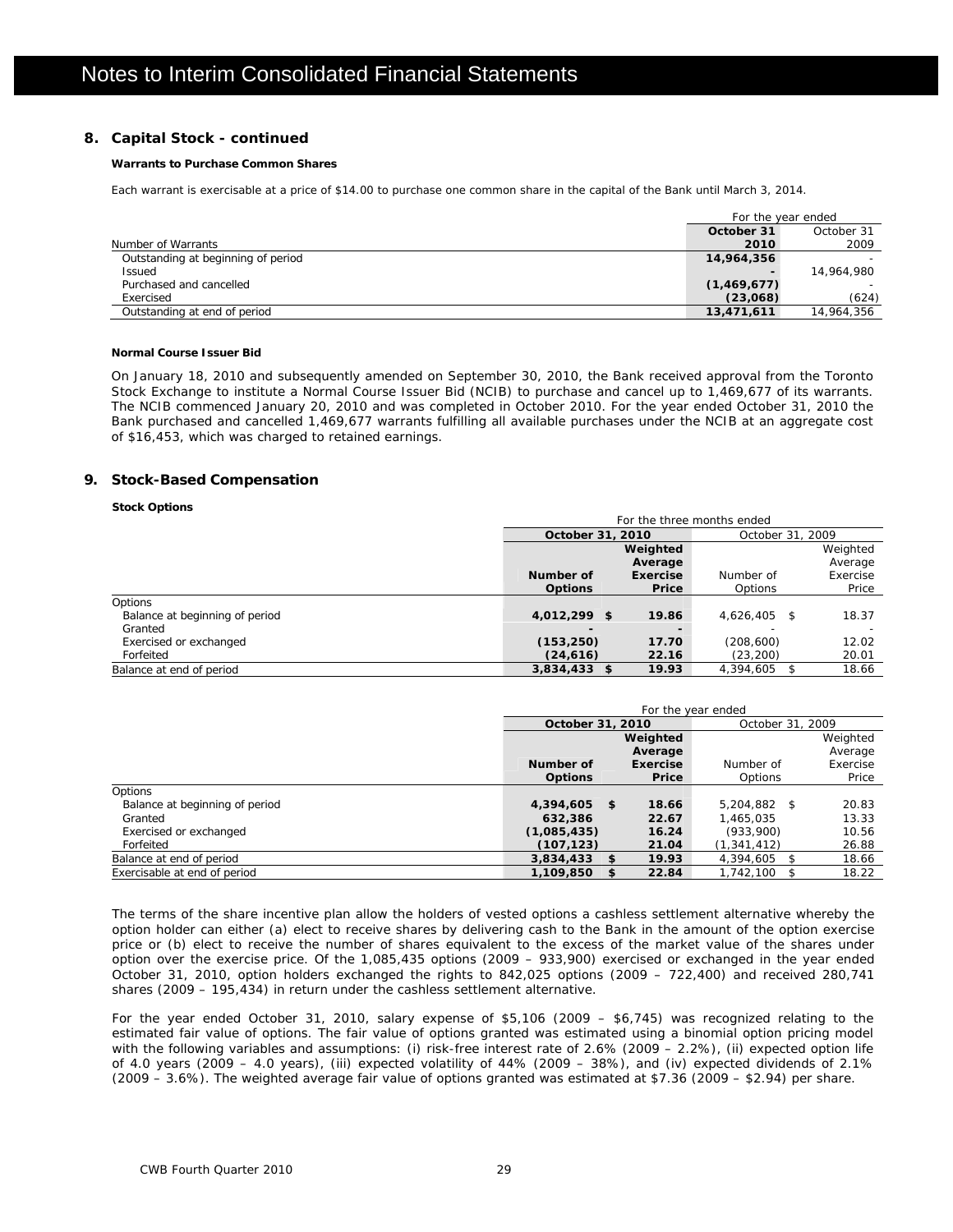### **9. Stock-Based Compensation – continued**

Further details relating to stock options outstanding and exercisable at October 31, 2010 follow:

|                          |                | <b>Options Outstanding</b> |             | Options Exercisable |      |          |
|--------------------------|----------------|----------------------------|-------------|---------------------|------|----------|
|                          |                | Weighted                   |             |                     |      |          |
|                          |                | Average                    | Weighted    |                     |      | Weighted |
|                          |                | Remaining                  | Average     |                     |      | Average  |
|                          | Number of      | Contractual                | Exercise    | Number of           |      | Exercise |
| Range of Exercise Prices | <b>Options</b> | Life (years)               | Price       | <b>Options</b>      |      | Price    |
| $$8.58$ to \$11.76       | 949,000        | $3.1 \text{ }$ \$          | 11.70       | ÷.                  |      |          |
| \$16.89 to \$17.48       | 461.750        | 3.4                        | 16.92       | 26,000              |      | 17.44    |
| \$21.11 to \$21.46       | 944.740        | 1.2                        | 21.46       | 673.950             |      | 21.46    |
| \$22.09 to \$26.38       | 1,264,913      | 3.0                        | 24.18       | 406,400             |      | 25.43    |
| \$28.11 to \$31.18       | 214,030        | 2.1                        | 31.13       | 3.500               |      | 28.11    |
| Total                    | 3.834.433      | 2.6                        | 19.93<br>\$ | 1,109,850           | - \$ | 22.84    |

### **Restricted Share Units**

Under the Restricted Share Unit (RSU) plan, certain employees are eligible to receive an award in the form of RSUs. Each RSU entitles the holder to receive the cash equivalent of the market value of the Bank's common shares at the vesting date and an amount equivalent to the dividends paid on the common shares during the vesting period. RSUs vest on each anniversary of the grant in equal one-third installments over a vesting period of three years. Salary expense is recognized evenly over the vesting period, except where the employee is eligible to retire prior to the vesting date, in which case the expense is recognized between the grant date and the date the employee is eligible to retire.

For the year ended October 31, 2010, salary expense of \$4,628 was recognized related to RSUs (2009 - \$3,985). As at October 31, 2010, the liability for the RSUs held under this plan was \$6,335 (2009 - \$3,985). At the end of each period, the liability and salary expense are adjusted to reflect changes in the market value of the Bank's common shares. As at October 31, 2010, 469,941 RSUs were outstanding (2009 – 285,197).

### **Deferred Share Units**

During the year, the Bank adopted a plan to grant Deferred Share Units (DSUs) to non-employee directors of the Bank by linking a portion of their annual compensation to the future value of the Bank's common shares. Under this plan, nonemployee directors will receive at least 50% of their annual retainer in DSUs. The DSUs are not redeemable until the individual is no longer a director and must be redeemed for cash. Common share dividend equivalents accrue to the directors in the form of additional units. As at October 31, 2010, 24,046 DSUs were outstanding (2009 – nil).

The expense related to the DSUs is recorded in the period the award is earned by the director. For the year ended October 31, 2010, non-interest expense "other expenses" included \$358 related to DSUs (2009 – nil). As at October 31, 2010, the liability for DSUs was \$610 (2009 – nil). At the end of each period, the liability and expense are adjusted to reflect changes in the market value of the Bank's common shares.

### **10. Contingent Liabilities and Commitments**

Significant contingent liabilities and commitments, including guarantees provided to third parties, are discussed in Note 20 of the Bank's audited consolidated financial statements for the year ended October 31, 2009 (see page 88 of the 2009 Annual Report) and include:

|                                          | As at      | As at   | As at      |
|------------------------------------------|------------|---------|------------|
|                                          | October 31 | July 31 | October 31 |
|                                          | 2010       | 2010    | 2009       |
| Guarantees and standby letters of credit |            |         |            |
| Balance outstanding                      | 261,438    | 258,038 | 196,380    |
| Business credit cards                    |            |         |            |
| Total approved limit                     | 13,153     | 12,813  | 10.496     |
| Balance outstanding                      | 2,927      | 2,940   | 2,566      |

In the ordinary course of business, the Bank and its subsidiaries are party to legal proceedings. Based on current knowledge, management does not expect the outcome of any of these proceedings to have a material effect on the consolidated financial position or results of operations.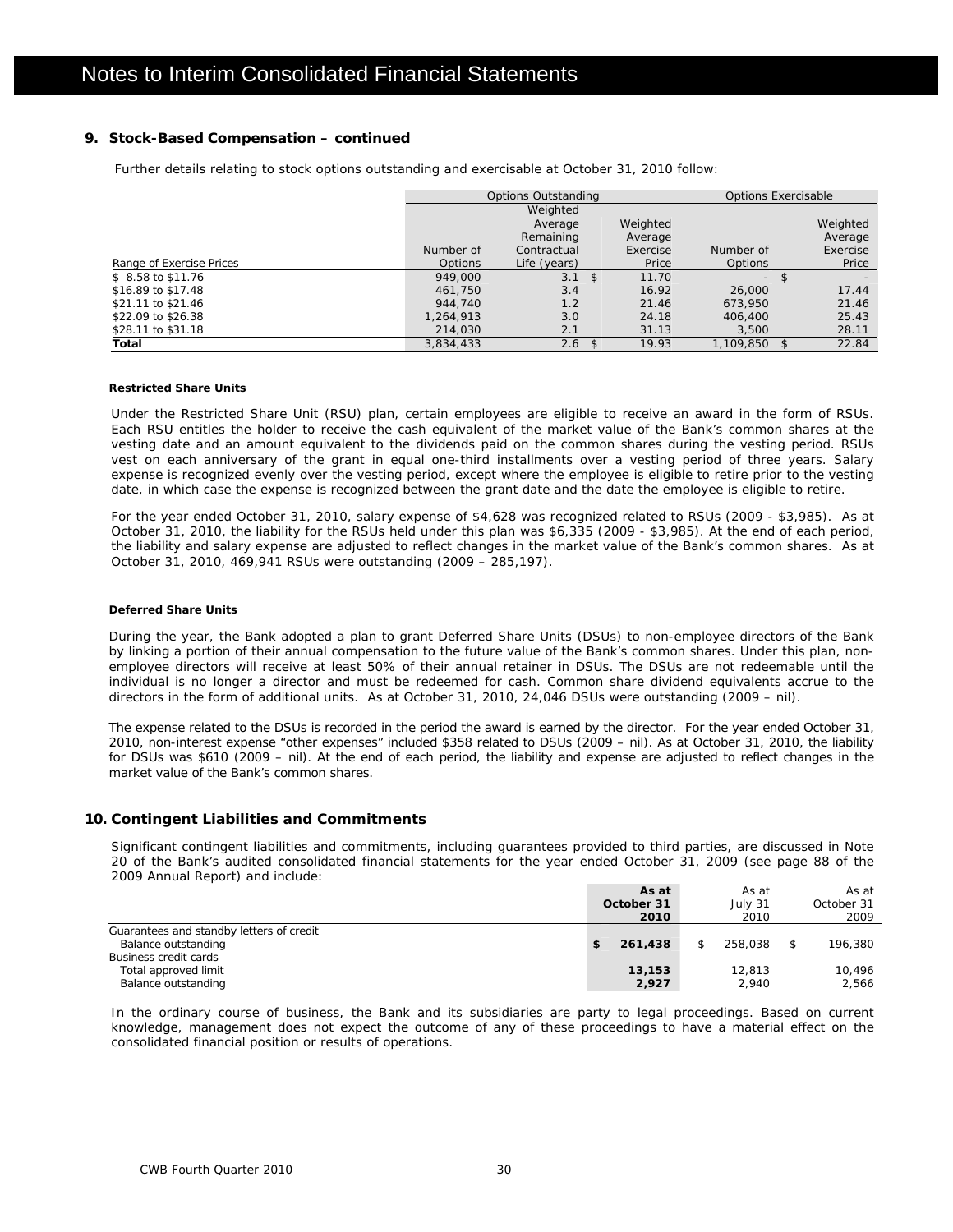### **11.Financial Instruments**

As a financial institution, most of the Bank's balance sheet is comprised of financial instruments and the majority of net income results from gains, losses, income and expenses related to the same.

Financial instrument assets include cash resources, securities, securities purchased under resale agreements, loans and derivative financial instruments. Financial instrument liabilities include deposits, securities sold under repurchase agreements, derivative financial instruments and subordinated debentures.

The use of financial instruments exposes the Bank to credit, liquidity and market risk. A discussion of how these and other risks are managed can be found in the 2009 consolidated annual financial statements.

The value of financial assets recorded on the consolidated balance sheets at October 31, 2010 at fair value (cash, securities, securities purchased under resale agreements and derivatives) was determined using published market prices quoted in active markets for 90% (2009 – 88%) of the portfolio and estimated using a valuation technique based on observable market data for 10% (2009 – 12%) of the portfolio. The value of liabilities recorded on the consolidated balance sheet at fair value (derivatives and securities sold under repurchase agreements) was determined using a valuation technique based on observable market data. There were no financial instruments that were measured using unobservable market data.

The table below sets out the fair values of financial instruments (including certain derivatives) using the valuation methods and assumptions outlined in the 2009 consolidated annual financial statements. The table does not include assets and liabilities that are not considered financial instruments.

|                                   |                   | October 31, 2010  |                          | October 31, 2009  |                   |                   |  |  |  |
|-----------------------------------|-------------------|-------------------|--------------------------|-------------------|-------------------|-------------------|--|--|--|
|                                   |                   |                   | <b>Fair Value</b>        |                   |                   | <b>Fair Value</b> |  |  |  |
|                                   |                   |                   | Over (Under)             |                   |                   | Over (Under)      |  |  |  |
|                                   | <b>Book Value</b> | <b>Fair Value</b> | <b>Book Value</b>        | <b>Book Value</b> | <b>Fair Value</b> | <b>Book Value</b> |  |  |  |
| <b>Assets</b>                     |                   |                   |                          |                   |                   |                   |  |  |  |
| Cash resources                    | 187,944 \$        | 187,944 \$        | $\overline{\phantom{0}}$ | \$<br>297.104     | 297.104<br>\$     | \$                |  |  |  |
| <b>Securities</b>                 | 1,510,187         | 1,510,187         |                          | 1,891,409         | 1,891,409         |                   |  |  |  |
| Securities purchased under resale |                   |                   |                          |                   |                   |                   |  |  |  |
| agreements                        | 177,954           | 177.954           |                          |                   |                   |                   |  |  |  |
| Loans $(1)$                       | 10,550,380        | 10,583,395        | 33,015                   | 9.320.749         | 9.368.074         | 47.325            |  |  |  |
| Other assets $^{(2)}$             | 142,524           | 142,524           |                          | 97.179            | 97.179            |                   |  |  |  |
| Derivative related                | 134               | 134               |                          | 2,334             | 2,334             |                   |  |  |  |
| Liabilities                       |                   |                   |                          |                   |                   |                   |  |  |  |
| Deposits <sup>(1)</sup>           | 10,826,670        | 10,883,873        | 57,203                   | 9.628.949         | 9.739.360         | 110,411           |  |  |  |
| Other liabilities <sup>(3)</sup>  | 302,479           | 302,479           |                          | 265.295           | 265.295           |                   |  |  |  |
| Securities sold under             |                   |                   |                          |                   |                   |                   |  |  |  |
| repurchase agreements             |                   |                   |                          | 300.242           | 300,242           |                   |  |  |  |
| Subordinated debentures           | 315,000           | 320,056           | 5,056                    | 375,000           | 377,363           | 2,363             |  |  |  |
| Derivative related                | 992               | 992               |                          | 74                | 74                |                   |  |  |  |

<sup>(1)</sup> Loans and deposits exclude deferred premiums and deferred revenue, which are not financial instruments.<br><sup>(2)</sup> Other assets exclude land, buildings and equipment, goodwill and other intangible assets, reinsurers' shar

(3) Other liabilities exclude future income tax liability, deferred revenue, unearned insurance premiums and other items that are not financial instruments.

(4) For further information on interest rates associated with financial assets and liabilities, including derivative instruments, refer to Note 12.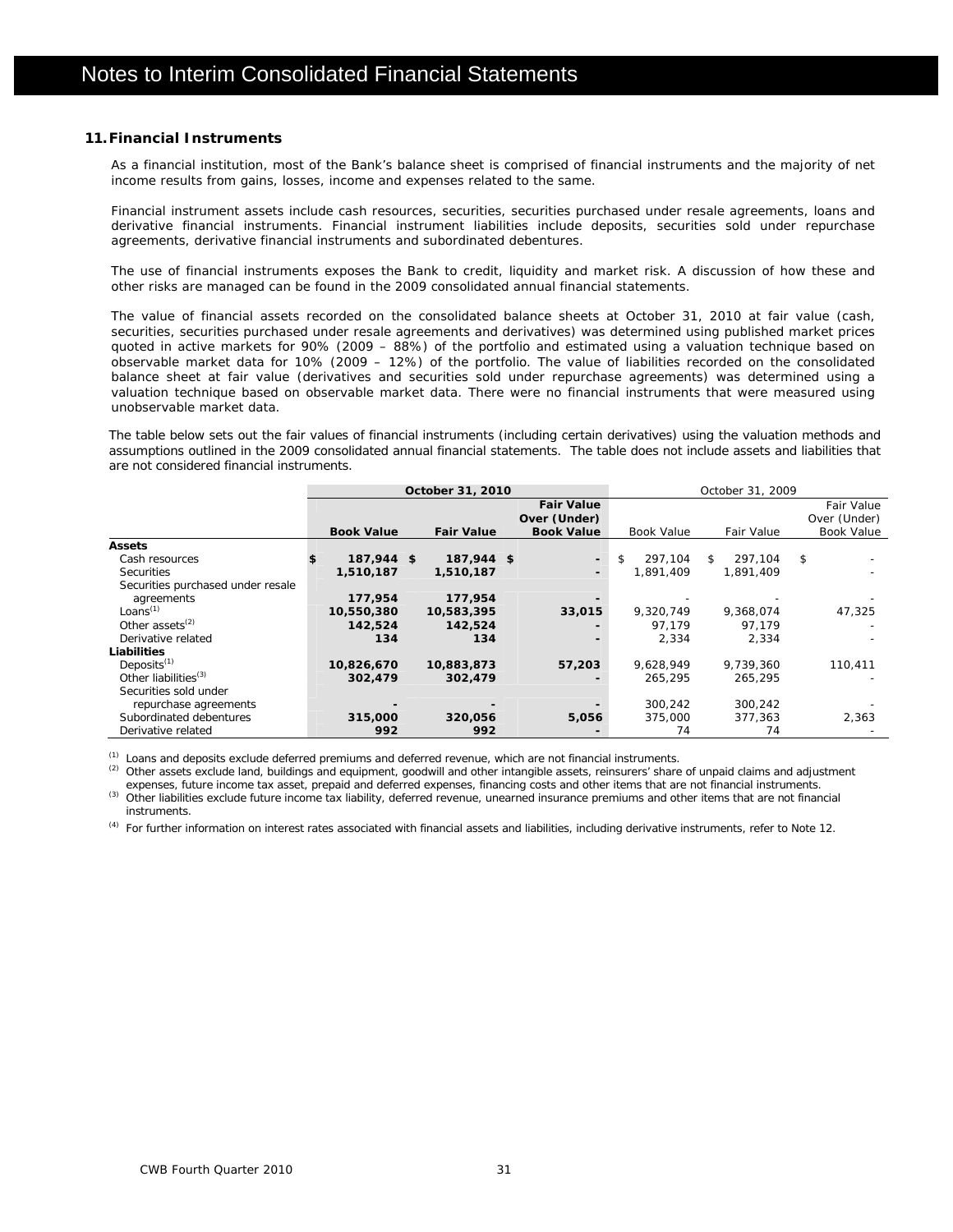### **12.Interest Rate Sensitivity**

The Bank's exposure to interest rate risk as a result of a difference or gap between the maturity or repricing behavior of interest sensitive assets and liabilities, including derivative financial instruments, is discussed in Note 28 of the audited consolidated financial statements for the year ended October 31, 2009 (see page 93 of the 2009 Annual Report). The following table shows the gap position for selected time intervals.

### **Asset Liability Gap Positions**

|                                                 | Floating<br>Rate and |                |             | Total     |             |                | Non-                 |              |
|-------------------------------------------------|----------------------|----------------|-------------|-----------|-------------|----------------|----------------------|--------------|
|                                                 | Within 1             | $1$ to $3$     | 3 Months    | Within 1  | 1 Year to   | More than      | interest             |              |
| (\$ millions)                                   | Month                | Months         | to 1 Year   | Year      | 5 Years     | 5 Years        | Sensitive            | Total        |
| October 31, 2010<br><b>Assets</b>               |                      |                |             |           |             |                |                      |              |
| Cash resources and securities                   | \$<br>467            | \$<br>184      | \$<br>316   | \$<br>967 | \$<br>735   | \$<br>105      | \$<br>69             | \$<br>1.876  |
| Loans                                           | 4,926                | 535            | 1,104       | 6,565     | 3,858       | 127            | (53)                 | 10,497       |
| Other assets                                    |                      |                |             |           |             |                | 329                  | 329          |
| Derivative financial instruments <sup>(1)</sup> | 105                  |                |             | 105       |             |                |                      | 105          |
| Total                                           | 5,498                | 719            | 1.420       | 7,637     | 4.593       | 232            | 345                  | 12,807       |
| <b>Liabilities and Equity</b>                   |                      |                |             |           |             |                |                      |              |
| <b>Deposits</b>                                 | 4,318                | 905            | 2,009       | 7,232     | 3,494       | 105            | (18)                 | 10,813       |
| Other liabilities                               | 3                    | $\overline{7}$ | 30          | 40        | 34          | $\overline{7}$ | 345                  | 426          |
| <b>Debentures</b>                               | 70                   |                |             | 70        | 170         | 75             |                      | 315          |
| Shareholders' equity                            |                      |                |             |           |             |                | 1,148                | 1,148        |
| Derivative financial instruments <sup>(1)</sup> | 105                  |                |             | 105       |             | $\blacksquare$ |                      | 105          |
| Total                                           | 4.496                | 912            | 2.039       | 7.447     | 3.698       | 187            | 1.475                | 12,807       |
| <b>Interest Rate Sensitive Gap</b>              | \$<br>1,002          | \$<br>(193)    | \$<br>(619) | \$<br>190 | \$<br>895   | \$<br>45       | \$<br>(1, 130)       | \$           |
| <b>Cumulative Gap</b>                           | \$<br>1,002          | \$<br>809      | \$<br>190   | \$<br>190 | \$<br>1,085 | \$<br>1,130    | \$<br>$\blacksquare$ | \$<br>$\sim$ |
| Cumulative Gap as a                             |                      |                |             |           |             |                |                      |              |
| percentage of total assets                      | 7.8 %                | 6.3%           | 1.5%        | 1.5 %     | 8.5%        | 8.8 %          | $-$ %                | $-$ %        |
| July 31, 2010                                   |                      |                |             |           |             |                |                      |              |
| Cumulative gap                                  | \$<br>956            | \$<br>1.104    | \$<br>256   | \$<br>256 | \$<br>1,048 | \$<br>1,058    | \$                   | \$           |
| Cumulative gap as a                             |                      |                |             |           |             |                |                      |              |
| Percentage of total assets                      | 7.8 %                | 9.0 %          | 2.1 %       | 2.1%      | 8.6 %       | 8.7 %          | - %                  | - %          |
| October 31, 2009                                |                      |                |             |           |             |                |                      |              |
| Cumulative gap                                  | \$<br>486            | \$<br>275      | \$<br>208   | \$<br>208 | \$<br>1,052 | \$<br>1,073    | \$                   | \$           |
| Cumulative gap as a                             | 4.1 %                | 2.3 %          | 1.8 %       | 1.8 %     | 8.9%        | 9.0 %          | - %                  | $-$ %        |
| percentage of total assets                      |                      |                |             |           |             |                |                      |              |

<sup>(1)</sup> Derivative financial instruments are included in this table at the notional amount.<br><sup>(2)</sup> Accrued interest is excluded in calculating interest sensitive assets and liabilities.<br><sup>(3)</sup> Potential prepayments of fixed ra penalties.

The effective, weighted average interest rates for each class of financial assets and liabilities are shown below:

|                             | Floating |               |           |          |           |           |       |
|-----------------------------|----------|---------------|-----------|----------|-----------|-----------|-------|
|                             | Rate and |               |           | Total    |           |           |       |
|                             | Within 1 | $1$ to $3$    | 3 Months  | Within 1 | 1 Year to | More than |       |
| October 31, 2010            | Month    | <b>Months</b> | to 1 Year | Year     | 5 Years   | 5 Years   | Total |
| <b>Total assets</b>         | 3.9%     | 2.8%          | 4.9%      | 4.0%     | 5.5%      | 5.2%      | 4.6%  |
| <b>Total liabilities</b>    | 1.2      | 2.0           | 2.6       | 1.7      | 3.2       | 5.8       | 2.3   |
| Interest rate sensitive gap | 2.7%     | 0.8%          | 2.3%      | 2.3%     | 2.3%      | $(0.6)$ % | 2.3%  |
| July 31, 2010               |          |               |           |          |           |           |       |
| Total assets                | 3.8%     | 2.8 %         | 4.7 %     | 3.9%     | 5.6 %     | 5.5%      | 4.5%  |
| <b>Total liabilities</b>    | 0.7      | 2.6           | 2.6       | 1.5      | 3.2       | 5.8       | 2.1   |
| Interest rate sensitive gap | 3.1%     | 0.2%          | 2.1%      | 2.4 %    | 2.4 %     | $(0.3)$ % | 2.4%  |
| October 31, 2009            |          |               |           |          |           |           |       |
| Total assets                | 3.8%     | 2.6%          | 4.5%      | 3.8%     | 4.9 %     | 5.8 %     | 4.3%  |
| <b>Total liabilities</b>    | 0.7      | 2.4           | 3.1       | 1.4      | 3.6       | 5.8       | 2.3   |
| Interest rate sensitive gap | 3.1%     | 0.2%          | 1.4%      | 2.4%     | 1.3%      | - %       | 2.0%  |

Based on the current interest rate gap position, it is estimated that a one-percentage point increase in all interest rates would increase net interest income by approximately 2.3% or \$7,372 (October 31, 2009 – 2.5 % or \$6,574 decrease to net interest income) and decrease other comprehensive income \$9,796 (October 31, 2009 – \$21,355) net of tax, respectively over the following twelve months. A one-percentage point decrease in all interest rates would decrease net interest income by approximately 1.5% or \$4,703 (October 31, 2009 – 3.8% or \$10,241 increase to net interest income) and increase other comprehensive income \$9,796 (October 31, 2009 – \$21,355) net of tax.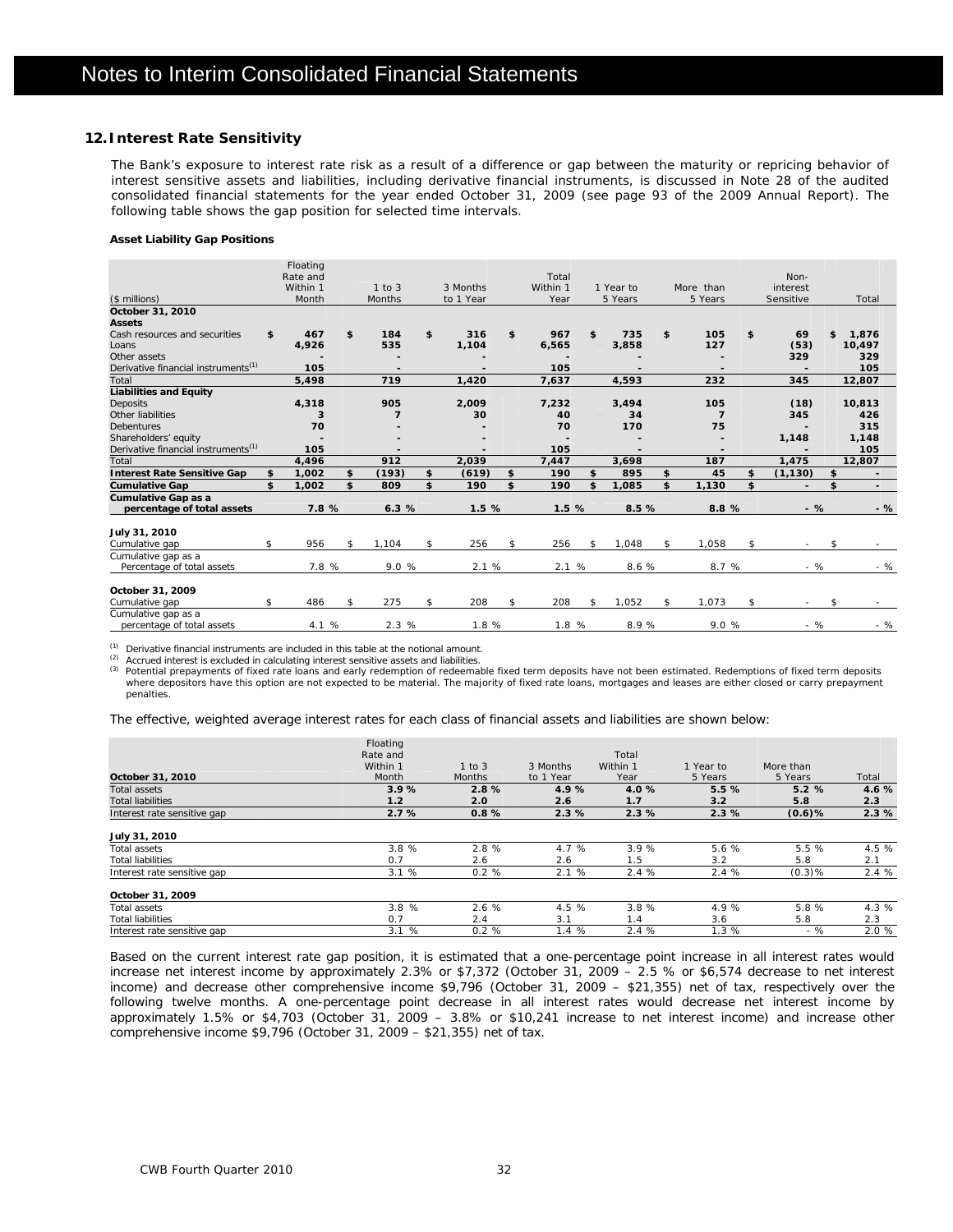### **13. Segmented Information**

The Bank operates principally in two industry segments – banking and trust, and insurance. These two segments differ in products and services but are both based within Western Canada. The banking and trust segment provides comprehensive banking services, trust and wealth management services for individuals, businesses and institutional clients. The insurance segment provides home and auto insurance to individuals in British Columbia and Alberta.

|                                              | Banking and Trust  |            |    |         |    | Insurance          |          |            |     |         |     |            |
|----------------------------------------------|--------------------|------------|----|---------|----|--------------------|----------|------------|-----|---------|-----|------------|
|                                              | Three months ended |            |    |         |    | Three months ended |          |            |     |         |     |            |
|                                              |                    | October 31 |    | July 31 |    | October 31         |          | October 31 |     | July 31 |     | October 31 |
|                                              |                    | 2010       |    | 2010    |    | 2009               |          | 2010       |     | 2010    |     | 2009       |
| Net interest income (teb) <sup>(1)</sup>     | \$                 | 87,350     | \$ | 83.235  | \$ | 66.387             | \$       | 1,856      | \$  | 1.785   | \$  | 1.625      |
| Less teb adjustment                          |                    | 2,910      |    | 2,548   |    | 2,219              |          | 269        |     | 234     |     | 178        |
| Net interest income per financial statements |                    | 84,440     |    | 80.687  |    | 64.168             |          | 1,587      |     | 1.551   |     | 1.447      |
| Other income <sup><math>(2)</math></sup>     |                    | 17.961     |    | 19.865  |    | 17.019             |          | 4,403      |     | 6,160   |     | 5,068      |
| Total revenues                               |                    | 102,401    |    | 100.552 |    | 81.187             |          | 5,990      |     | 7.711   |     | 6,515      |
| Provision for credit losses                  |                    | 5,407      |    | 5.806   |    | 3.393              |          |            |     |         |     |            |
| Non-interest expenses                        |                    | 48,673     |    | 46.305  |    | 38.997             |          | 3,299      |     | 2.995   |     | 2,576      |
| Provision for income taxes                   |                    | 11,264     |    | 5,342   |    | 11.271             |          | 602        |     | 1.161   |     | 1,049      |
| Non-controlling interest in subsidiary       |                    | 39         |    | 59      |    | 59                 |          |            |     |         |     |            |
| Net income                                   | \$                 | 37,018     | S  | 43.040  | £. | $27,467$ \$        |          | 2.089      | \$. | 3.555   | SS. | 2,890      |
| Total average assets $(\$$ millions) $(3)$   | \$                 | 12,217     |    | 11.935  |    | 11,342             | <b>S</b> | 230        |     | 216     |     | 212        |

|                                                     | Total                 |         |    |         |   |            |
|-----------------------------------------------------|-----------------------|---------|----|---------|---|------------|
|                                                     | Three months ended    |         |    |         |   |            |
|                                                     | July 31<br>October 31 |         |    |         |   | October 31 |
|                                                     |                       | 2010    |    | 2010    |   | 2009       |
| Net interest income $(teb)^{(1)}$                   | \$                    | 89,206  | \$ | 85,020  | S | 68,012     |
| Less teb adjustment                                 |                       | 3,179   |    | 2,782   |   | 2,397      |
| Net interest income per financial statements        |                       | 86.027  |    | 82.238  |   | 65,615     |
| Other income <sup><math>(2)</math></sup>            |                       | 22,364  |    | 26,025  |   | 22,087     |
| Total revenues                                      |                       | 108,391 |    | 108.263 |   | 87.702     |
| Provision for credit losses                         |                       | 5,407   |    | 5.806   |   | 3.393      |
| Non-interest expenses                               |                       | 51,972  |    | 49,300  |   | 41.573     |
| Provision for income taxes                          |                       | 11,866  |    | 6.503   |   | 12,320     |
| Non-controlling interest in subsidiary              |                       | 39      |    | 59      |   | 59         |
| Net income                                          | \$                    | 39,107  | ፍ  | 46.595  |   | 30,357     |
| Total average assets $(\$$ millions) <sup>(3)</sup> | S                     | 12,447  |    | 12.151  |   | 11,554     |

|                                              | Banking and Trust |         |            |         | Insurance  |        |                    |            | Total      |            |    |            |  |
|----------------------------------------------|-------------------|---------|------------|---------|------------|--------|--------------------|------------|------------|------------|----|------------|--|
|                                              | Year ended        |         |            |         | Year ended |        |                    |            | Year ended |            |    |            |  |
|                                              | October 31        |         | October 31 |         | October 31 |        |                    | October 31 |            | October 31 |    | October 31 |  |
|                                              |                   | 2010    |            | 2009    |            | 2010   |                    | 2009       |            | 2010       |    | 2009       |  |
| Net interest income $(teb)^{(1)}$            | \$                | 321.640 |            | 230.227 | \$         | 7.024  | -\$                | 6.127      | \$         | 328,664    | S. | 236.354    |  |
| Less teb adjustment                          |                   | 10,285  |            | 7,203   |            | 901    |                    | 644        |            | 11,186     |    | 7,847      |  |
| Net interest income per financial statements |                   | 311,355 |            | 223.024 |            | 6.123  |                    | 5.483      |            | 317,478    |    | 228,507    |  |
| Other income <sup>(2)</sup>                  |                   | 83,393  |            | 74,013  |            | 22,202 |                    | 17.599     |            | 105,595    |    | 91,612     |  |
| Total revenues                               |                   | 394,748 |            | 297.037 |            | 28,325 |                    | 23.082     |            | 423,073    |    | 320.119    |  |
| Provision for credit losses                  |                   | 20,413  |            | 13,500  |            |        |                    |            |            | 20,413     |    | 13,500     |  |
| Non-interest expenses                        |                   | 179.734 |            | 147.571 |            | 11,746 |                    | 10.611     |            | 191,480    |    | 158,182    |  |
| Provision for income taxes                   |                   | 43,153  |            | 38,560  |            | 4,191  |                    | 3,360      |            | 47,344     |    | 41.920     |  |
| Non-controlling interest in subsidiary       |                   | 215     |            | 232     |            |        |                    |            |            | 215        |    | 232        |  |
| Net income                                   | \$                | 151,233 |            | 97.174  | \$         | 12,388 | -\$                | 9.111      | S          | 163,621    |    | 106,285    |  |
| Total average assets $(\$$ millions) $(3)$   | \$                | 11,792  |            | 11,055  | \$         | 215    | $\mathbf{\hat{S}}$ | 198        | \$         | 12,007     |    | 11,253     |  |

 (1) Taxable Equivalent Basis (teb) – Most financial institutions analyze revenue on a taxable equivalent basis to permit uniform measurement and comparison of net interest income. Net interest income (as presented in the consolidated statement of income) includes tax-exempt income on certain securities. Since this income is not taxable, the rate of interest or dividends received is significantly lower than would apply to a loan or security of the same amount. The adjustment to taxable equivalent basis increases interest income and the provision for income taxes to what they would have been had the tax-exempt securities been taxed at the statutory rate. The taxable equivalent basis does not have a standardized meaning prescribed by generally accepted accounting principles and therefore may not be comparable to similar measures presented by other financial institutions.

(2) Other income for the insurance segment is presented net of net claims, adjustment expenses and policy acquisition expenses and includes gains

on sale of securities.<br><sup>(3)</sup> Assets are disclosed on an average daily balance basis as this measure is most relevant to a financial institution and is the measure reviewed by management.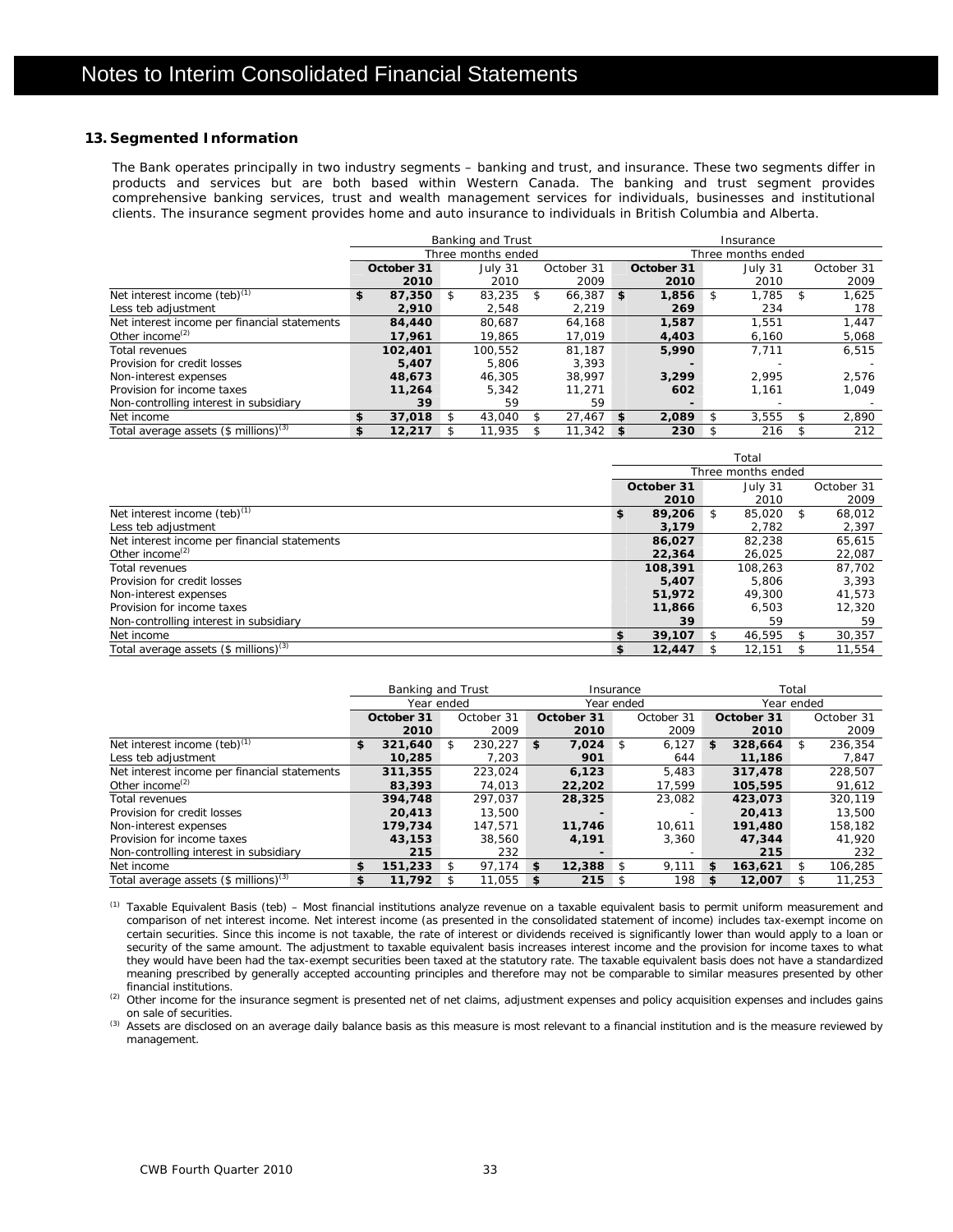### **14. Capital Management**

Capital for Canadian financial institutions is currently managed and reported in accordance with a capital management framework specified by OSFI commonly called Basel II.

Capital funds are managed in accordance with policies and plans that are regularly reviewed and approved by the Board of Directors and take into account forecasted capital needs and markets. The goal is to maintain adequate regulatory capital to be considered well capitalized, protect customer deposits and provide capacity for internally generated growth and strategic opportunities that do not otherwise require accessing the public capital markets, all while providing a satisfactory return for shareholders.

Additional information about the Bank's capital management practices is provided in Note 31 to the 2009 audited financial statements beginning on page 97 of the 2009 Annual Report.

### **Capital Structure and Regulatory Ratios**

|                            | As at        | As at       | As at           |
|----------------------------|--------------|-------------|-----------------|
|                            | October 31   | July 31     | October 31      |
|                            | 2010         | 2010        | 2009            |
| Capital                    |              |             |                 |
| Tier 1                     | \$1,183,680  | \$1,159,924 | 1,063,287<br>\$ |
| Total                      | 1,496,529    | 1,469,915   | 1,449,790       |
| Capital ratios             |              |             |                 |
| Tier 1                     | 11.3%        | 11.4%       | 11.3%           |
| Total                      | 14.3         | 14.4        | 15.4            |
| Assets to capital multiple | $8.5 \times$ | 8.3x        | 8.1 x           |

During the quarter and year ended October 31, 2010, the Bank complied with all internal and external capital requirements.

### **15. Acquisition of Subsidiary**

On February 1, 2010, the Bank acquired 100% of the outstanding common shares of National Leasing in exchange for \$52,826 in cash, 2,065,088 common shares of the Bank (\$42,582) and contingent consideration for a total acquisition cost of \$126,618. Both the Bank and the vendors have the option to trigger the payment of the contingent consideration no earlier than November 1, 2012. The final amount of contingent consideration is not yet determinable and under Canadian GAAP, any change will be recognized as an adjustment to goodwill in the period in which the contingency is resolved.

National Leasing is a commercial equipment leasing company for small to mid-size transactions. National Leasing is headquartered in Winnipeg, Manitoba, and at acquisition had over 58,000 lease agreements with a collective book value of approximately \$657,000, including securitized assets which comprised approximately one half of the portfolio.

Details of the fair values of assets and liabilities acquired are as follows:

| Assets and Liabilities Acquired at Fair Value |            |
|-----------------------------------------------|------------|
| Loans                                         | 322,512    |
| Intangible assets                             | 40,708     |
| Goodwill                                      | 27,937     |
| Retained interest in securitized assets       | 19,109     |
| Long-term debt                                | (270, 630) |
| Future income tax liabilities                 | (10,611)   |
| Other items, net                              | (2,407)    |
| Net assets acquired                           | 126,618    |

Intangible assets include customer relationships, computer software, non-competition agreements, lease administration contracts and trademarks. The trademark, which has an estimated value of \$1,610, is not subject to amortization. National Leasing's financial results, the goodwill and other intangible assets related to the acquisition are included in the banking and trust segment. The total amount of goodwill and intangible assets are not deductible for income tax purposes. The long-term debt was repaid immediately after the acquisition.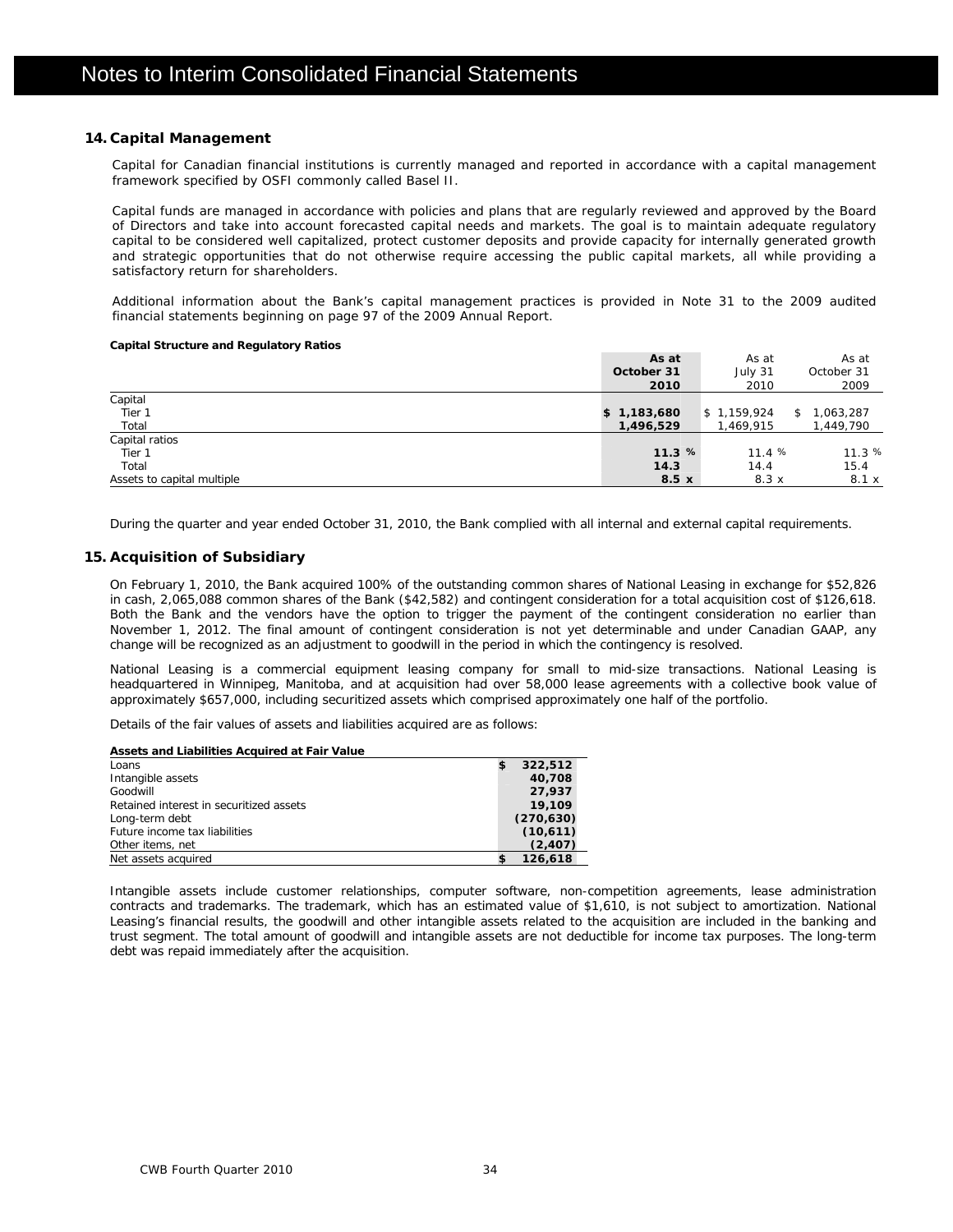### **16. Future Accounting Changes**

### **International Financial Reporting Standards**

The Canadian Institute of Chartered Accountants will transition Canadian GAAP for publicly accountable entities to International Financial Reporting Standards (IFRS). The Bank's consolidated financial statements will be prepared in accordance with IFRS for the fiscal year commencing November 1, 2011 and will include IFRS comparative information for the prior year.

The Bank has a four stage project underway to identify and evaluate the impact of the transition to IFRS on the consolidated financial statements and develop a plan to complete the transition. The project plan includes the following phases – diagnostic, design and planning, solution development, and implementation. The diagnostic, and design and planning phases are complete, and the solution development phase is substantially complete.

The quantitative impact of the transition to IFRS on the Bank's consolidated financial statements for current standards has not yet been determined. However, the differences identified include loan loss accounting, derecognition, the consolidation of variable interest entities, and contingent consideration as a result of a business combination. CWB continues to monitor the International Accounting Standards Board's proposed changes to standards during Canada's transition to IFRS. These proposed changes may have a significant impact on the Bank's implementation plan and future financial statements.

### **17.Subsequent Event**

During November 2010, the Bank redeemed \$70,000 subordinated debentures with a fixed interest rate of 5.55%. In addition, the Bank issued \$300,000 subordinated debentures with a fixed interest rate of 4.389% for the first 5 years and thereafter, a floating rate at 3-month CDOR plus 1.93%. The Bank may redeem the debentures on or after November 30, 2015 with the approval of OSFI.